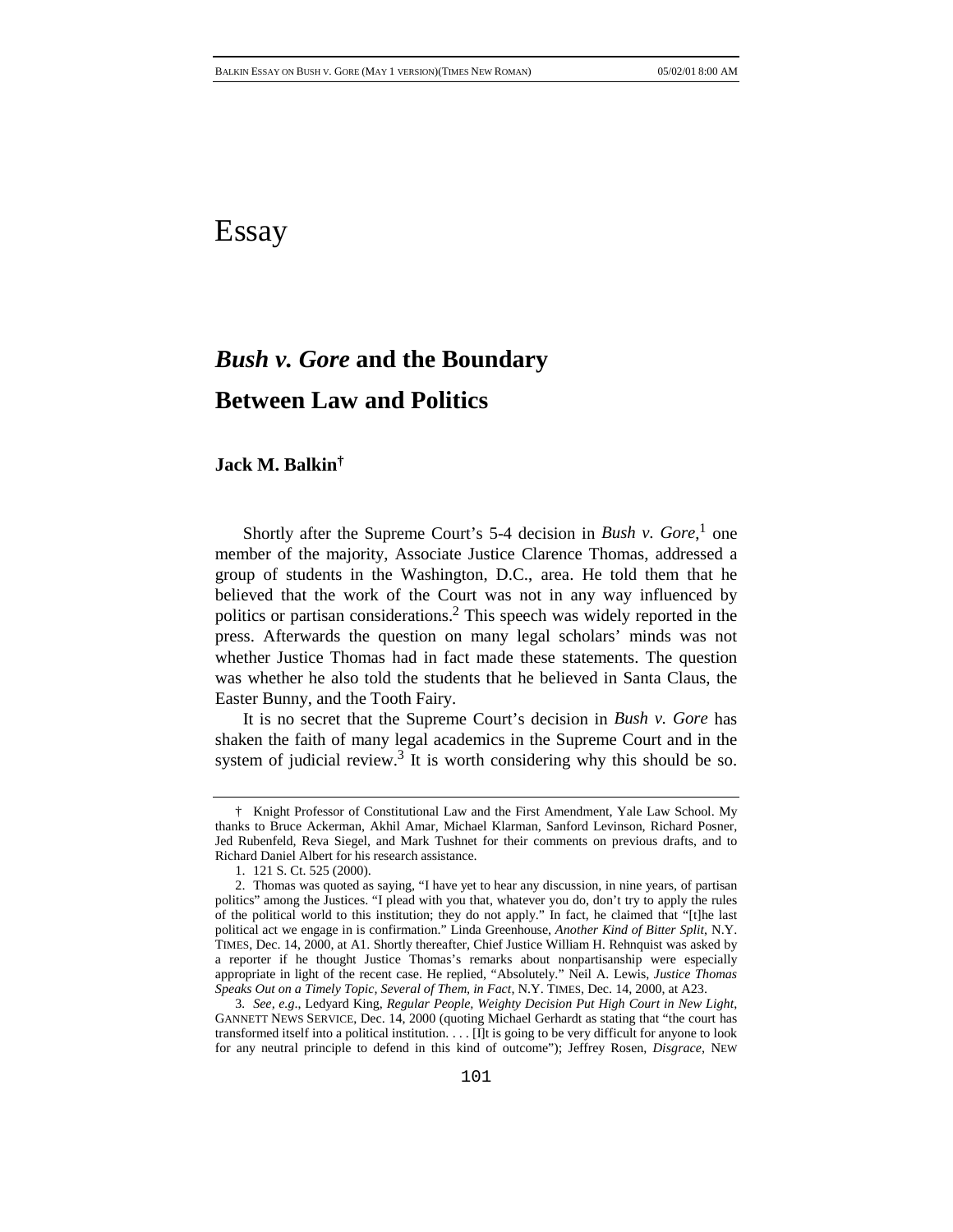Legal academics rationalize bad judicial decisions all the time; that is part of their job description. Moreover, the fact that a few judges occasionally make mistakes in legal reasoning, even very egregious mistakes, should come as no surprise, nor should it cause one to lose faith in the rule of law, the U.S. Supreme Court, or in the system of judicial review. Likewise, the fact that a few judges occasionally decide cases because they secretly favor one party over another should also come as no surprise; nor should isolated examples of judicial corruption cause one to lose faith in a larger process of legal decisionmaking. The problem with *Bush v. Gore*, I suspect, was the case was too salient an example of judicial misbehavior for many legal academics to swallow. It was no isolated fender bender in which a local judge helped out the son of a former law partner. Rather, the case decided the outcome of a presidential election and may well have determined who would sit on the Supreme Court and the lower federal courts for decades to come. Moreover, unlike the judge deciding the case of a fender bender in some obscure venue, the Court could not have failed to recognize that all eyes were upon it. That the conservative Justices acted as they did suggested that their partisanship was so thorough and pervasive that it blinded them to their own biases. It seemed as if they had lost all sense of perspective.

In addition, *Bush v. Gore* was troubling because it suggested that the Court was motivated by a particular kind of partisanship, one much more narrow than the promotion of broad political principles through the development of constitutional doctrine. The distinction is between the "high" politics of political principle and the "low" politics of partisan advantage.4 The same five conservative Justices who formed the majority in *Bush v. Gore* had been engaged, for over a decade, in a veritable revolution in constitutional doctrines concerning civil rights and federalism.<sup>5</sup> In those decisions, the five conservatives had been promoting a

REPUBLIC, Dec. 25, 2000, at 18 (arguing that the Court has "made it impossible for citizens of the United States to sustain any kind of faith in the rule of law as something larger than the selfinterested political preferences of Justices William Rehnquist, Antonin Scalia, Clarence Thomas, Anthony Kennedy, and Sandra Day O'Connor"); David G. Savage & Henry Weinstein, *Supreme Court Ruling: Right or Wrong*, L.A. TIMES, Dec. 21, 2000, at A24 (quoting Akhil Reed Amar as stating that "[m]any of us thought that courts do not act in an openly political fashion. So this decision comes as a startling event that has shaken constitutional faith. . . . I have less respect for the court than before").

<sup>4.</sup> I am indebted to Sanford Levinson for this point, as for so much else over the years. *See* Sanford Levinson, *Return of Legal Realism*, NATION, Jan. 8, 2001, at 8.

<sup>5.</sup> *E.g*., Bd. of Trs. of the Univ. of Ala. v. Garrett, 121 S. Ct. 955 (2001); United States v. Morrison, 529 U.S. 598 (2000); Kimel v. Fla. Bd. of Regents, 528 U.S. 62 (2000); Alden v. Maine, 527 U.S. 706 (1999); Fla. Prepaid Postsecondary Educ. Expense Bd. v. Coll. Sav. Bank, 527 U.S. 627 (1999); Printz v. United States, 521 U.S. 898 (1997); Seminole Tribe v. Florida, 517 U.S. 44 (1996); United States v. Lopez, 514 U.S. 549 (1995); New York v. United States, 505 U.S. 144 (1992) (6-3 decision); Gregory v. Ashcroft, 501 U.S. 452 (1991). Since Justice Thomas replaced Justice Marshall in 1991, cementing a solid five-person conservative majority, the same five Justices have also created new doctrines in voting rights law, *see, e.g.*, Miller v. Johnson, 515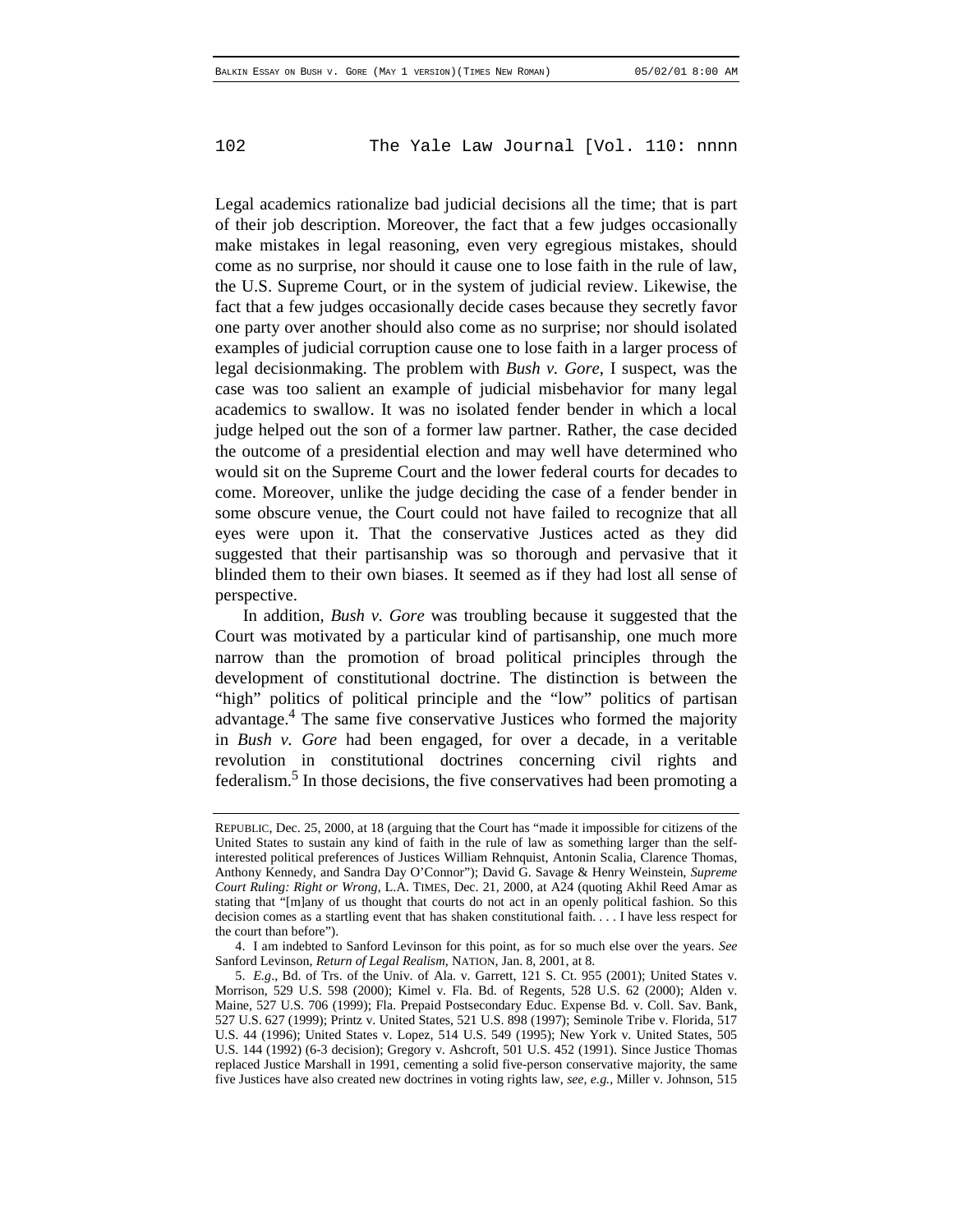relatively consistent set of ideological positions like colorblindness, respect for state autonomy from federal interference, and protection of state governmental processes from federal supervision. But the decision in *Bush v. Gore* did not seem to further those values, at least not directly. Rather, the five conservatives seemed to adopt whatever legal arguments would further the election of the Republican candidate, George W. Bush. This is the "low" politics of partisan political advantage. Although few legal academics these days are shocked to learn that Justices' decisions are "political" in the sense that they promote "high politics"—larger political principles and ideological goals—they were quite disturbed by the possibility that Justices would use the power of judicial review in so prominent a case to promote the interests of a particular political party and install its candidates in power.

Indeed, the appearance, if not the reality, of this kind of partisanship in *Bush v. Gore* casts an unsavory light on the constitutional revolution of the last decade. It was widely speculated before and after the election that several of the Justices might retire within the next few years. By intervening in the election, the five conservatives installed a President who would appoint their colleagues and successors and would stock the federal judiciary with like-minded conservatives. *Bush v. Gore* was troubling because the five conservatives appeared to use the power of judicial review to secure control of another branch of government that would, in turn, help keep their constitutional revolution going. It is one thing to entrench one's constitutional principles through a series of precedents. It is quite another to entrench one's ideological allies by directing the outcome of a presidential election.

Because law professors are perhaps as committed to the legitimacy of the courts and the legal system as anyone else, *Bush v. Gore* will require them to reduce cognitive dissonance in manifold ways. Many of these forms of dissonance reduction have already begun. In this Essay, I discuss five features of the opinion. In Part I, I discuss the constitutional issues in *Bush v. Gore* and explain why so many people thought the Court's opinion was unpersuasive. In Part II, I consider the Court's institutional role and whether its choice to intervene in the election dispute was justified. Part III discusses the jurisprudential implications of *Bush v. Gore*—and in particular its relationship to two very well-known theories of jurisprudence, American Legal Realism and Critical Legal Studies. Part IV considers the place of *Bush v. Gore* in the "legal canon"—how the case will be understood, taught, and remembered. Finally, Part V offers a few

U.S. 900 (1995); Shaw v. Reno, 509 U.S. 630 (1993), and confirmed that race-based affirmative action will be strongly disfavored whether practiced by the federal government or by the states, *see* Adarand Constructors v. Pena, 515 U.S. 200 (1995).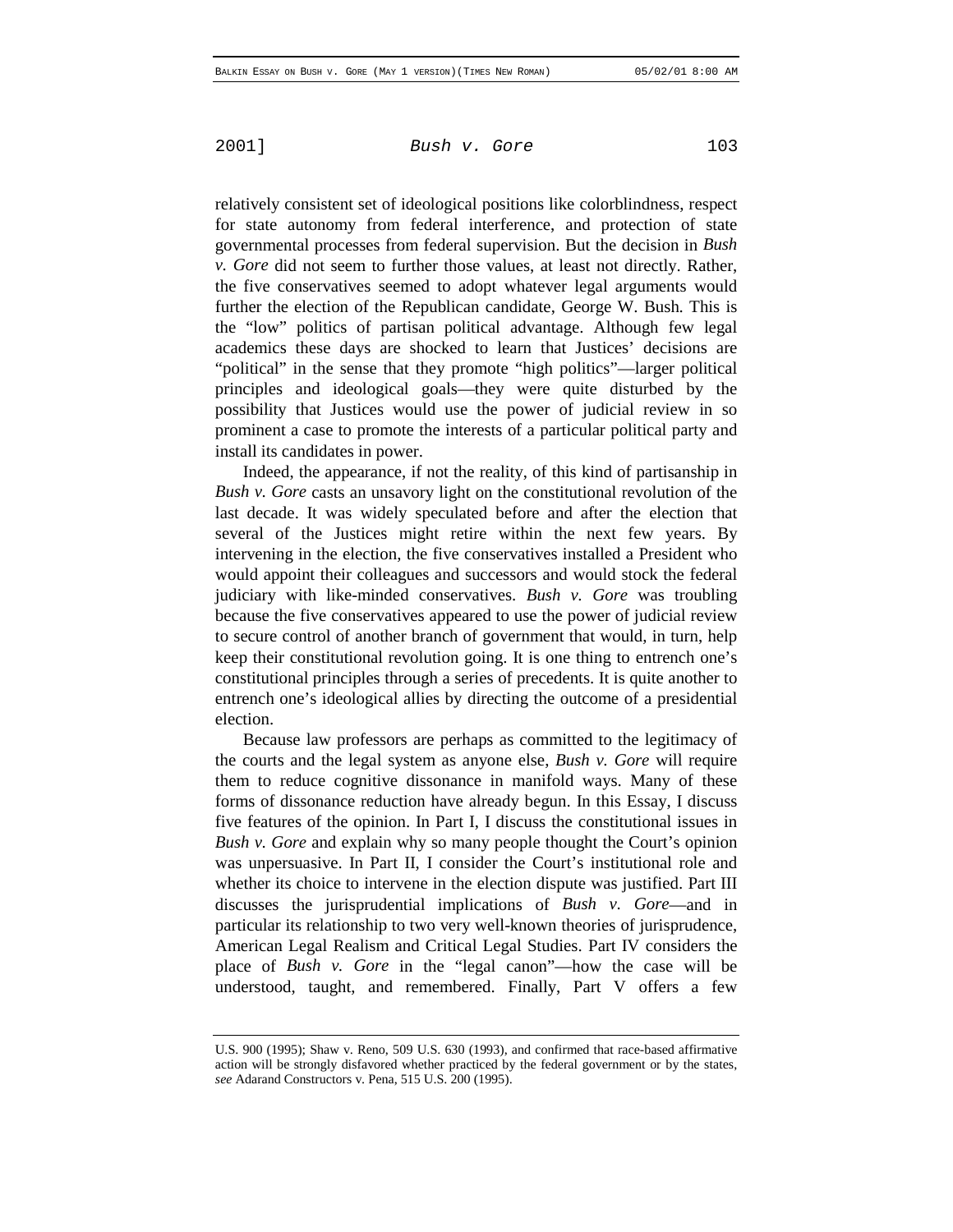suggestions about what the case means for the Court's legitimacy, both in the short term and in the long run. It also argues that, because of important structural features of the American Constitution, party politics provides the best remedy for the Court's actions.

#### I. THE LEGAL ARGUMENTS IN *BUSH V. GORE*

The Supreme Court intervened in the 2000 election not once but three times. Only the last two of these interventions are called *Bush v. Gore*. The first opinion, *Bush v. Palm Beach County Canvassing Board*,<sup>6</sup> followed the Florida Supreme Court's November 21 decision to extend the time for ballot certification past the date set by Florida statute.<sup>7</sup> The Supreme Court granted certiorari, and heard the case on December 1. Shortly after the oral argument began, the Court discovered that it had misplayed its hand. The Justices apparently thought that, by intervening in a dispute over certification, they could lend their enormous prestige to settling the nation's election crisis once and for all. By the time oral arguments began, however, they had discovered two embarrassing facts. First, the certification had already occurred. Nothing they could do in the case before them would change the outcome of the election contest that had begun in Florida after they granted an appeal. Second, they were badly divided along ideological lines, and any decision on the merits might undermine their own legitimacy. In important decisions like *Brown v. Board of Education*8 and the Nixon tapes case, *United States v. Nixon*, 9 the Court has chosen to speak unanimously in order to enhance its authority and to avoid the appearance that such momentous decisions are motivated by partisan politics.<sup>10</sup> So the Justices effectively punted, unanimously voting to send the case back to the Florida Supreme Court with instructions on how to rewrite its opinion to avoid creating a federal question.

<sup>6. 121</sup> S. Ct. 471 (2000).

<sup>7.</sup> Palm Beach County Canvassing Bd. v. Harris, 772 So. 2d 1220 (Fla. 2000).

<sup>8. 347</sup> U.S. 483 (1954).

<sup>9. 418</sup> U.S. 683 (1974).

<sup>10.</sup> In *United States v. Nixon*, all the Justices joined in Chief Justice Burger's majority opinion except then-Justice Rehnquist, who had been a member of the Nixon Justice Department and therefore did not participate. In *Brown v. Board of Education*, Chief Justice Warren worked to avoid even a concurrence by Justices Jackson or Frankfurter. RICHARD KLUGER, SIMPLE JUSTICE: THE HISTORY OF *BROWN V. BOARD OF EDUCATION* AND BLACK AMERICA'S STRUGGLE FOR EQUALITY 683 (1975); Jack M. Balkin, Brown v. Board of Education*: A Critical Introduction*, *in* WHAT *BROWN V. BOARD OF EDUCATION* SHOULD HAVE SAID: THE NATION'S TOP LEGAL EXPERTS REWRITE AMERICA'S LANDMARK CIVIL RIGHTS DECISION (Jack M. Balkin ed., forthcoming 2001) (manuscript at 35-41, on file with author) [hereinafter WHAT *BROWN*]; Dennis J. Hutchinson, *Unanimity and Desegregation: Decisionmaking in the Supreme Court, 1948-1958*, 68 GEO. L.J. 1, 56 (1979).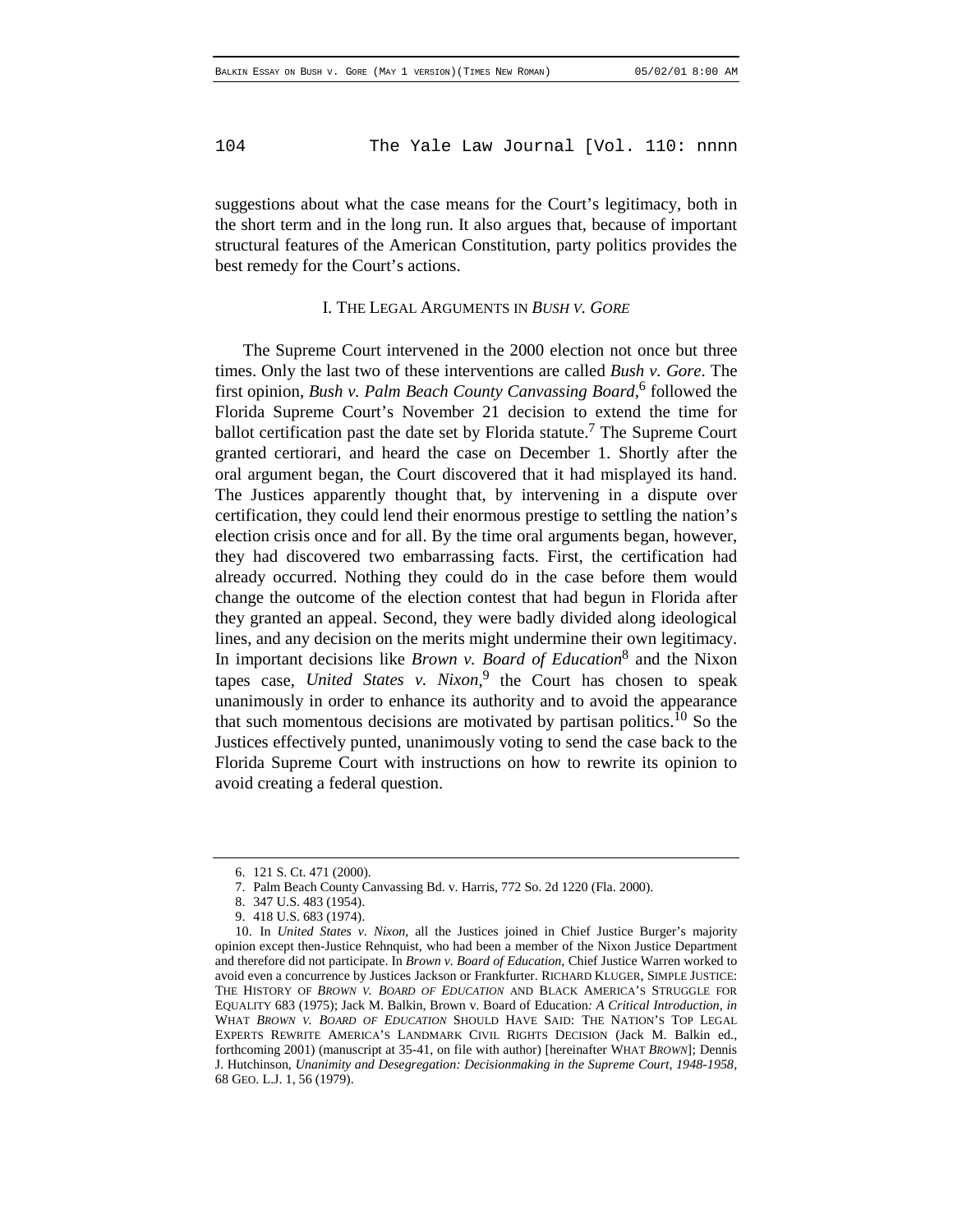Then on Friday, December 8, the Florida Supreme Court ordered a statewide recount of ballots.<sup>11</sup> But instead of the unanimous ruling it had offered a few weeks before, it split 4-3. The next day, the U.S. Supreme Court took the case a second time, again using its discretionary power of certiorari. It granted a temporary stay of all recounts in Florida.<sup>12</sup> The December 9 per curiam order in *Bush v. Gore* was accompanied by two opinions: one by Justice Scalia arguing in support of the stay, and one written by Justice Stevens and joined by the other three liberal Justices dissenting from the stay. Grounds for granting such a stay require both probable success on the merits and a showing of irreparable harm if the stay is not granted. Granting the stay showed that the five most conservative Justices were inclined to rule in Bush's favor without further argument. But how could Bush have been irreparably harmed by letting the recounts continue? One would think that the irreparable harm would be to Gore, who would not be able to get a recount finished in time. (Remember that at the point the stay went into effect, Gore was less than two hundred votes behind and there was every possibility that if the recount had continued for several more hours Gore would have pushed ahead.)<sup>13</sup> Justice Scalia's opinion argued that "[t]he counting of votes that are of questionable legality does in my view threaten irreparable harm to petitioner [George W. Bush], and to the country, by casting a cloud upon what he claims to be the legitimacy of his election."<sup>14</sup> Put another way, the threat to the legitimacy of Bush's presidency was real and palpable, while the harm to Gore's chances of proving that he had actually won more votes in Florida was less important. This view makes perfect sense if the Court had already made up its mind that Bush would win the case and become president.<sup>15</sup> By now the

<sup>11.</sup> Gore v. Harris, 772 So. 2d 1243 (Fla. 2000). More correctly, the court ordered a statewide recount of so-called undervotes, in which machine counts had not detected any choice for President. The court did not order a recount of so-called overvotes, in which a vote for two or more candidates had been detected by the machines. There is some evidence that including overvotes would actually have benefited Gore. David Damron et al., *Gore Would Have Gained Votes in GOP Stronghold: Overvotes Counted Elsewhere*, ORLANDO SENTINEL, Dec. 19, 2000, at A1; Joel Engelhardt & Scott McCabe, *Election 2000: Over-Votes Cost Gore the Election in FL*, PALM BEACH POST, Mar. 10, 2001, at 1A.

<sup>12.</sup> Bush v. Gore (*Bush I*), 121 S. Ct. 512 (2000).

<sup>13.</sup> *See, e.g.*, Charles M. Madigan & James Warren, *U.S. High Court Halts Recount*, CHI. TRIB., Dec. 10, 2000, at C1 (noting that at the time the stay was granted Bush's lead was reduced to 154 votes and that Gore might also have picked up an additional 58 votes); Kevin Sack, *At Center Stage: Appellate Judges Permit Recounts, Then U.S. Justices Steal the Show*, N.Y. TIMES, Dec. 10, 2000, at A1 (stating that Bush was ahead by only 154 votes). Bush's lawyers argued that the figure was closer to 193. Michael Kranish & Johan Aloysius Farrell, *On Again, Off Again U.S. Supreme Court Halts Florida's Manual Recounts*, PLAIN DEALER, Dec. 10, 2000, at A1.

<sup>14</sup>*.* 121 S. Ct. at 512 (Scalia, J., concurring).

<sup>15.</sup> Scalia's other argument for the stay was that "permitting the count to proceed on that erroneous basis will prevent an accurate recount from being conducted on a proper basis later, since it is generally agreed that each manual recount produces a degradation of the ballots, which renders a subsequent recount inaccurate." *Id.* There are two problems with this argument. First, it is not generally agreed that each manual recount produces degradation of the ballots that renders a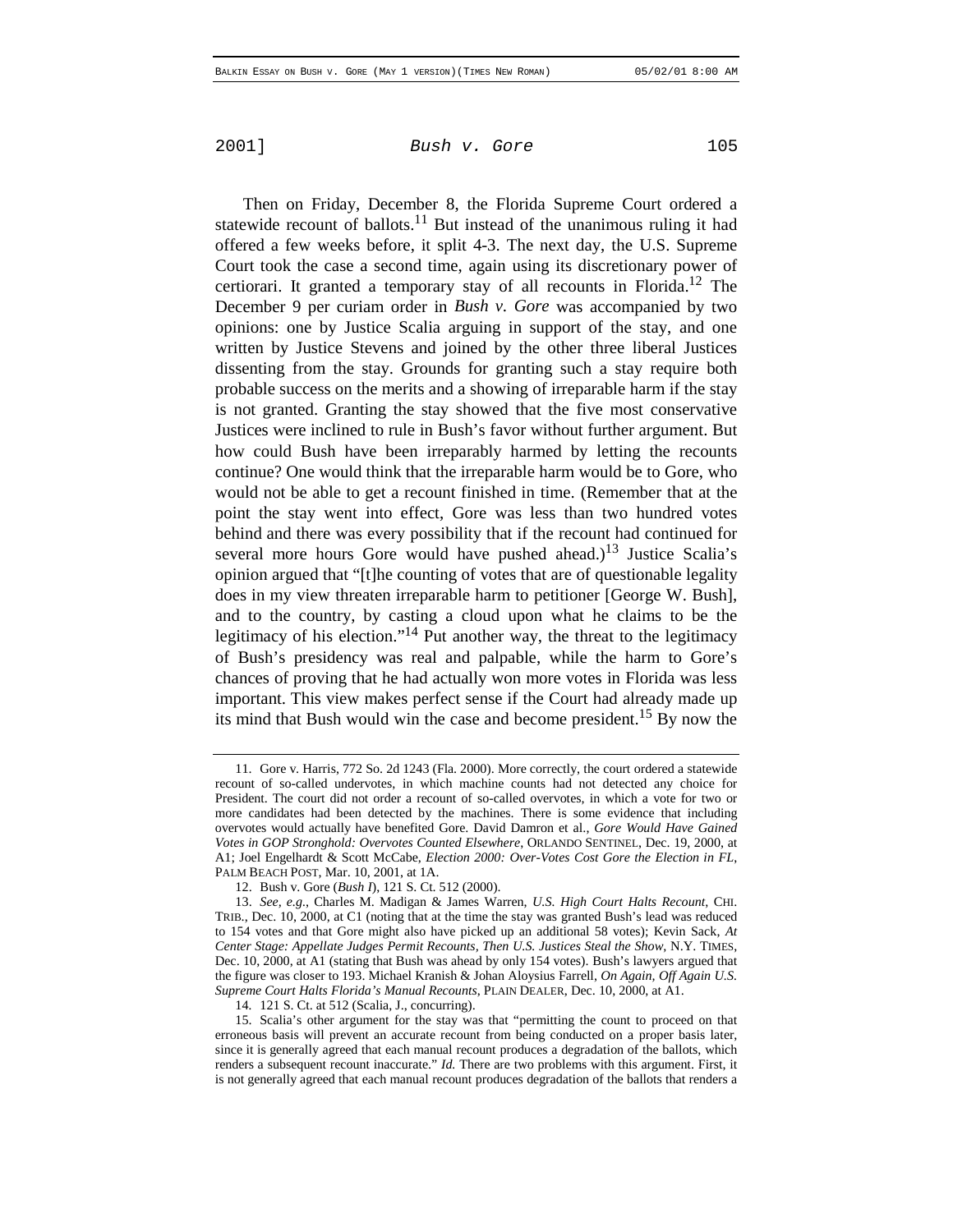ideological fissures that the high court had bravely tried to paper over had become starkly apparent.

The Court's third and final intervention occurred on December 12, when it issued a per curiam opinion, also titled *Bush v. Gore*. 16 The per curiam opinion was not signed, but it is generally thought to be primarily the work of Justice Kennedy.<sup>17</sup> It was joined by Chief Justice Rehnquist and Justices O'Connor, Scalia, and Thomas. It held that the Florida Supreme Court's December 8 decision ordering a statewide recount violated the Equal Protection Clause of the Fourteenth Amendment and ordered the recounts to cease. It then remanded the case to the Florida Supreme Court for proceedings not inconsistent with the opinion. Since the U.S. Supreme Court held that the Florida Supreme Court could not begin the recounts again, there was literally nothing left for that court to do but dismiss the case.18 Chief Justice Rehnquist wrote a concurring opinion joined by Justices Scalia and Thomas. It argued that the Florida Supreme Court's December 8 decision also violated Article II, Section 1, Clause 2 of the U.S. Constitution, which gave the Florida legislature complete (or "plenary") power to decide the terms under which its electors would be chosen.19

Justices Souter and Breyer agreed that there was an equal protection violation but dissented from the refusal to remand for a recount. They argued that if there was a constitutional problem it should be fixed.<sup>20</sup> Finally, Justices Stevens and Ginsburg argued that no federal law had been violated and would have upheld the decision of the Florida Supreme Court. $21$ 

subsequent recount inaccurate; in fact, there was no evidence before the Court that such degradation was a genuine and serious problem. Nor was there a danger of misplacing ballots: The ballots were in safekeeping in the hands of the judiciary. Second, the argument is in some tension with the holding of probable success on the merits. Bush was arguing that the recounts should be stopped entirely; the very existence of the five-person majority supporting the stay strongly signaled that the purported danger of degradation of ballots was wholly irrelevant if Bush prevailed. If the Court adopted the Article II, Section 1 theory, the recounts would cease. If it adopted the equal protection theory with a December 12 safe harbor deadline, the recounts would also cease. Thus, the question of possible ballot degradation would arise only if the Court adopted an equal protection theory, did not recognize December 12 as a firm deadline, and remanded to the Florida Supreme Court for recounts before December 18—that is, the position taken by the dissenting Justices. This would hardly be a victory for Bush. Indeed, it would be a victory for Gore. Thus, Scalia's second justification for the stay looks like window dressing.

<sup>16.</sup> Bush v. Gore (*Bush II*), 121 S. Ct. 525 (2000).

<sup>17.</sup> Joan Biskupic, *Election Still Splits Court: Friction over Justices' Ruling on Ballot Count in Florida Continues To Cause Hard Feelings, Draw Angry Letters, Even Spark Talk of at Least One Imminent Retirement at High Court*, USA TODAY, Jan. 22, 2001, at 1A; Linda Greenhouse, Bush v. Gore*: A Special Report: Election Case a Test and a Trauma for Justices*, N.Y. TIMES, Feb. 20, 2001, at A1.

<sup>18.</sup> *See* Gore v. Harris, 773 So. 2d 524 (Fla. 2000).

<sup>19</sup>*. Bush II*, 121 S. Ct. at 534-39 (Rehnquist, C.J., concurring).

<sup>20</sup>*. Id.* at 545-46 (Souter, J., dissenting); *id.* at 551-52 (Breyer, J., dissenting).

<sup>21</sup>*. Id.* at 539 (Stevens, J., dissenting); *id.* at 550 (Ginsburg, J., dissenting).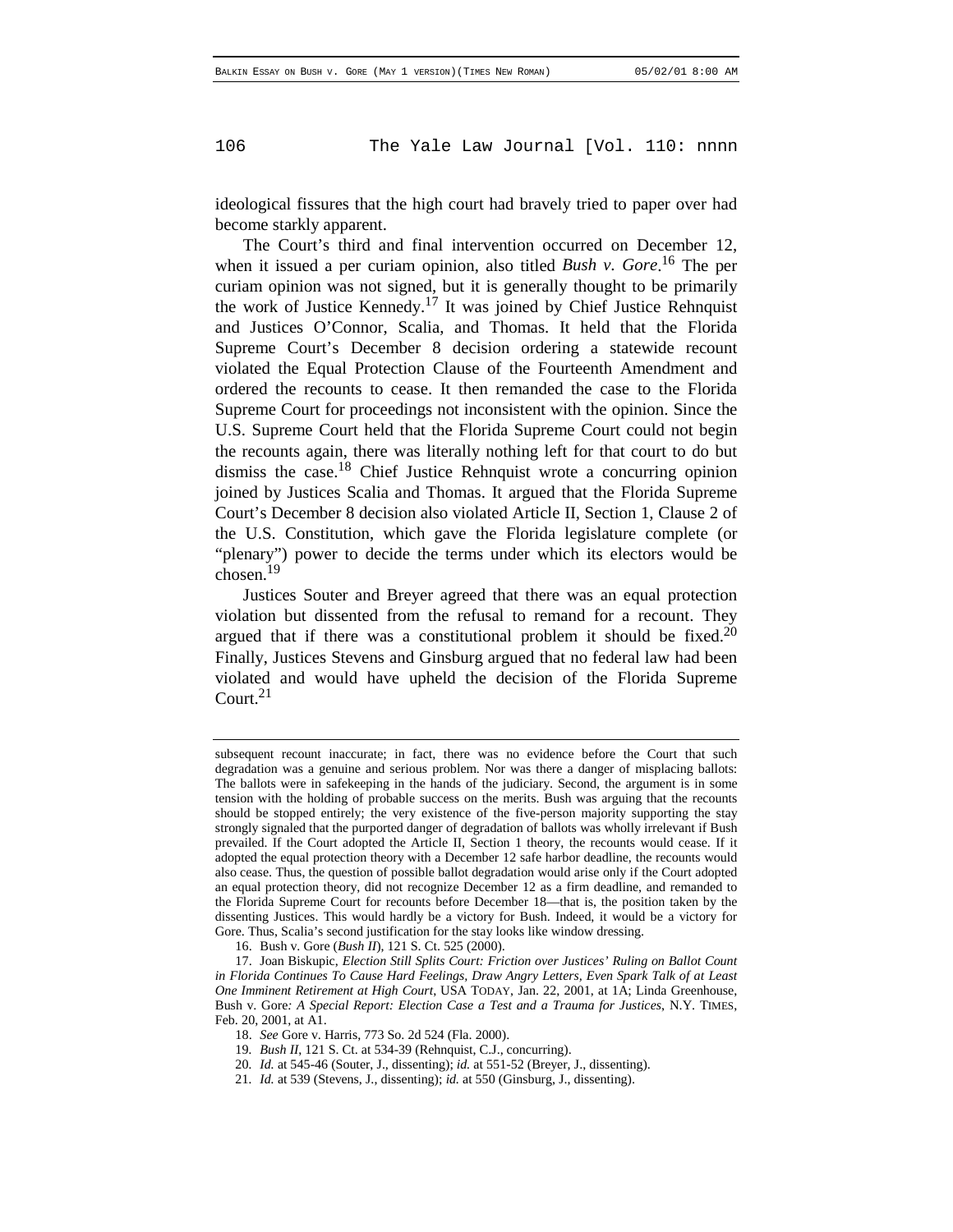Thus, unlike *Brown v. Board of Education* and the Nixon tapes case, the decision in *Bush v. Gore* was far from unanimous. Indeed, it was divided along strictly ideological lines. Justices Kennedy and O'Connor proved decisive in forming a five-person conservative majority, as they have in so many other recent cases upholding states' rights, limiting federal regulatory power, and constricting federal constitutional claims.<sup>22</sup> But their names do not appear on the per curiam order.

#### A. *The Article II Argument*

In order to understand why the case was so perplexing to most constitutional law scholars, it is necessary to go through its arguments. I begin with the argument of the three-person concurrence written by Chief Justice Rehnquist. I do this for four reasons. First, this was the argument upon which the Bush forces initially relied to overturn the Florida Supreme Court. Second, the issues in the Article II argument help set up the equal protection argument that a majority of the Court later did adopt. Third, the strongest prudential argument the Court had for intervening in the 2000 election is that the Florida Supreme Court was simply out of control and determined to throw the election to Al Gore; working through the Article II argument helps determine whether that is really so. Finally, as I explain below, the Court's equal protection theory does not really justify the remedy that the Court imposed—halting all recounts instead of remanding to the Florida Supreme Court for a uniform and equal standard for counting votes. But stopping all the recounts might make more sense under the Article II theory. Therefore it is likely that legal scholars who hope to rehabilitate the result in *Bush v. Gore* in the future will be particularly attracted to this line of argument. $^{23}$ 

Chief Justice Rehnquist's argument is based on Article II, Section 1, Clause 2 of the Constitution, which provides that "[e]ach State shall appoint, in such Manner as the Legislature thereof may direct," electors for president and vice president. $^{24}$  The basic idea is that the Florida legislature, and not the Florida Supreme Court, has plenary power to decide how presidential electors are chosen. If the Florida Supreme Court interprets Florida law other than "in [the] Manner" prescribed by the Florida legislature—even to avoid a conflict with the Florida Constitution—it acts in violation of the U.S. Constitution.

<sup>22</sup>*. See* cases cited *supra* note 5.

<sup>23.</sup> *See, e.g.*, Charles Fried, *"A Badly Flawed Election": An Exchange*, N.Y. REV. BOOKS, Feb. 22, 2001; Richard A. Posner, Florida 2000: A Legal and Statistical Analysis of the Election Deadlock and the Ensuing Litigation (Feb. 3, 2001) (unpublished manuscript, on file with author).

<sup>24.</sup> U.S. CONST. art II, § 1, cl. 2.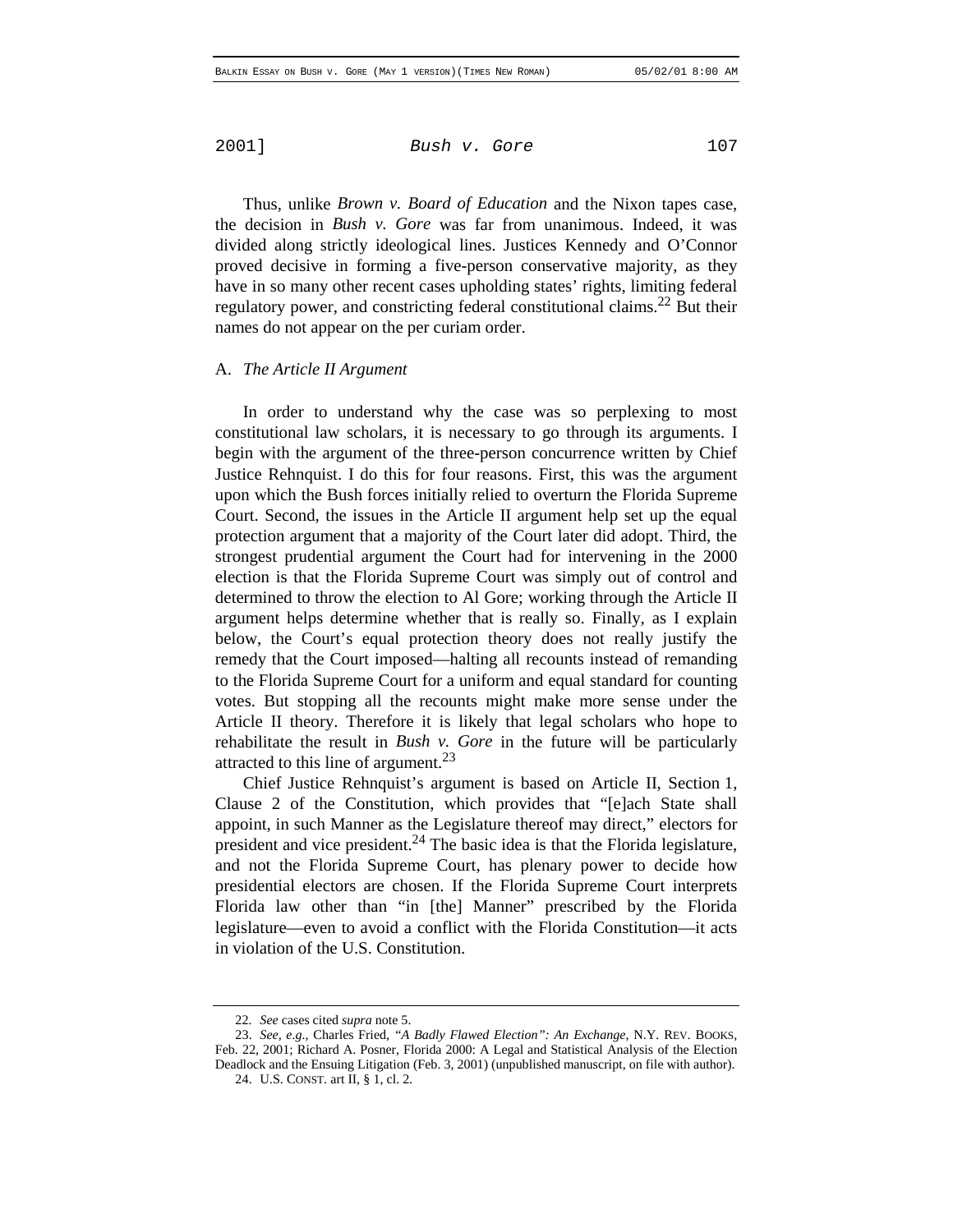The problem with Chief Justice Rehnquist's interpretation of Article II is that it assumes that one can divorce the Florida legislature from every other element of the Florida lawmaking process, including the Florida courts and the Florida Constitution, and that one can clearly separate what Florida law means from what the Florida courts say it means. This is a difficult claim to sustain. The legislature only *is* the legislature because the Florida Constitution creates it as such. All legislative power in Florida is subject to judicial review under the Florida Constitution and statutes are subject to ordinary judicial interpretation as well as to judicial review under the requirements of the Florida Constitution. To argue otherwise would mean that in picking electors some handful of the Florida legislators could assemble as a rump session and do almost anything they wanted, because under Article II they could not be bound by what the Florida courts or the Florida Constitution said.

The key precedent offered by the Bush camp for the plenary power of the Florida legislature under Article II, Section 1 actually cuts in both directions. In *McPherson v. Blacker*, 25 Michigan decided to divide the state into separate districts for the purpose of choosing its electors. The Supreme Court upheld this practice, arguing that the Michigan Legislature had "the broadest power of determination" to decide the method of appointing electors.26 The Court also stated, however, that "[w]hat is forbidden or required to be done by a State" in general "is forbidden or required of the legislative power under state constitutions as they exist."<sup>27</sup> In other words, the Court explained, "[t]he [State's] legislative power is the supreme authority *except as limited by the constitution of the State*."28 Hence, if the

<sup>25. 146</sup> U.S. 1 (1892).

<sup>26</sup>*. Id*. at 27.

<sup>27</sup>*. Id*. at 25.

<sup>28</sup>*. Id*. (emphasis added). *McPherson* was not a case in which the legislature's decision was attacked as a violation of the Michigan state constitution. The argument was that dividing the state into electoral districts was inconsistent with Article II, Section 1 itself, *id*. at 24, and the Court was attempting to demonstrate that the constitutional text could not possibly be read as imposing a limitation on state legislative power. The Supreme Court argued that if the Constitution had left out the words "in such Manner as the Legislature thereof may direct," it would not have limited the power of the legislature to divide its electors into districts, as long as this did not conflict with the state constitution. *Id*. at 25. The addition of this language can only enhance the legislature's power, not limit it. Thus, it "operat[es] as a limitation upon the state in respect of any attempt to circumscribe the legislative power." *Id*. at 25. Presumably, if the Michigan state constitution took the power of choosing electors entirely away from the legislature, or specifically prohibited the division of the state into electoral districts, that would violate Article II. But it is a far stretch from this to the proposition that the legislature is not bound in any way by the state constitution when it creates election law or when it chooses electors. It is an even further stretch to the proposition that courts cannot interpret legislative election law in conformity with the state constitution. Interpretation of statutes is not an attempt to circumscribe the legislative power, especially when the court is trying to harmonize statutes with constitutional values and make the statutory scheme practical and workable. Moreover, Rehnquist's objection was not that the Florida Supreme Court was attempting to circumscribe the legislative power; he argued that *any* substantial change in the law violated Article II. *McPherson* simply does not hold this.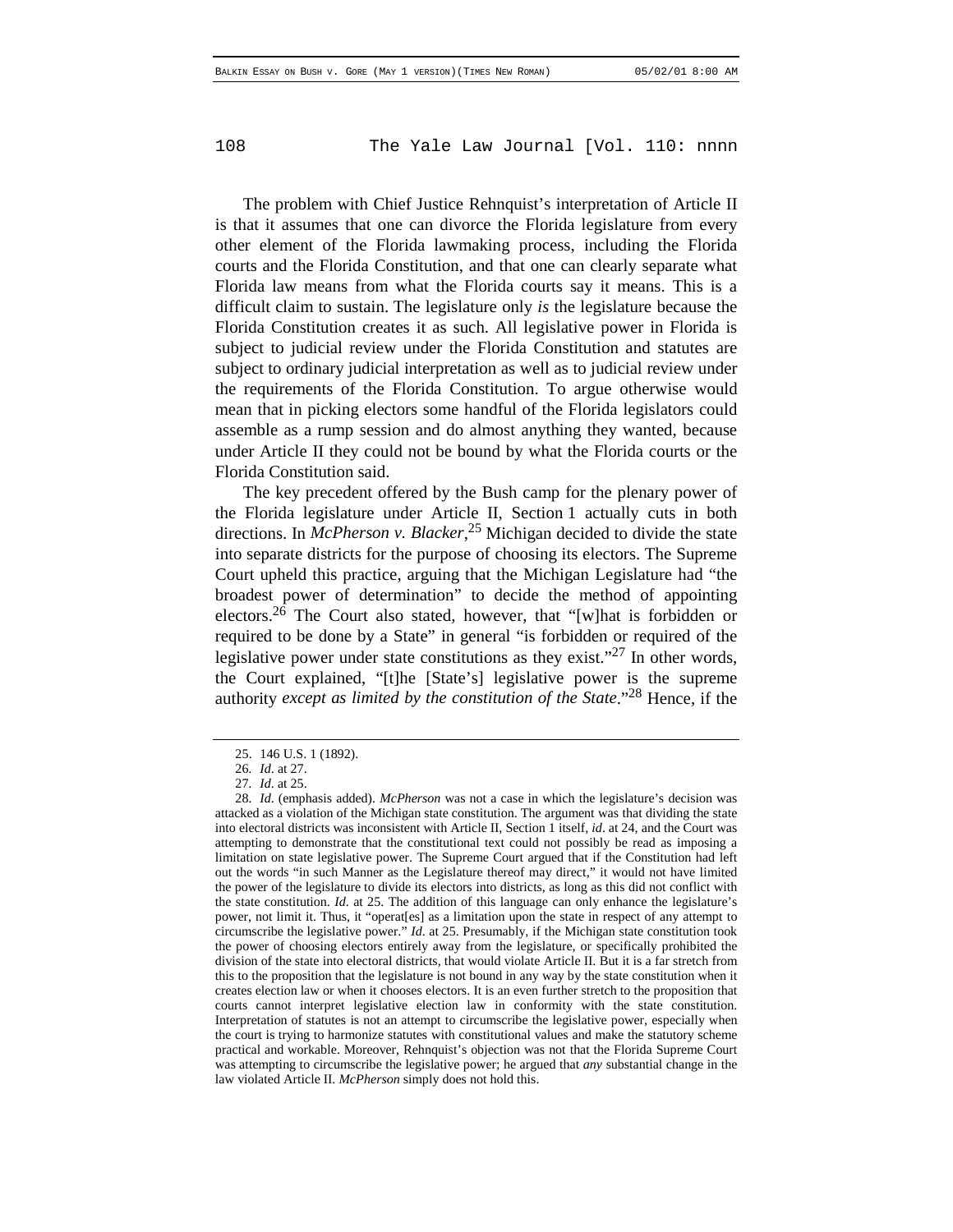Florida Supreme Court interpreted Florida's election code to make it consistent with the Florida Constitution, there would be no violation of Article II, Section 1, at least under the authority of *McPherson*. 29

A second problem with Rehnquist's argument is that the legislature seems to have delegated the task of interpreting Florida law to Florida executive officials—for example, Secretary of State Katherine Harris—and, equally importantly, to the Florida judiciary.<sup>30</sup> Revealingly, section 102.168 of the Florida Election Code authorizes contests of election results in the circuit courts *except* for elections to the state legislature, which are governed by section 102.171, in which no judicial review applies. This indicates that the Florida legislature knew perfectly well how to refrain from delegating authority to the courts when it wanted to.

The very same Florida certification and contest provisions at issue in *Bush v. Gore* govern both federal and state elections conducted in Florida. There is no doubt that the Florida Supreme Court has the right to interpret those provisions in state elections; why should it be prohibited from interpreting the very same provisions in federal elections? The Florida legislature did not distinguish federal from state elections in the Florida Election Code.31 Thus, if the Florida Supreme Court holds that ballots should be judged by the intent of the voter in contests over state elections, why is this test impermissible in contests over federal elections? The Florida legislature created a right to bring election contests in the Florida trial courts, which would clearly have to interpret Florida law regarding which ballots counted and which did not. Is Rehnquist arguing that Article II makes a distinction between trial courts and appellate courts, so that trial court interpretations of the law are permissible but not appellate court

<sup>29.</sup> During the arguments in *Bush v. Palm Beach County Canvassing Board*, several Justices actually criticized the Florida Supreme Court for construing the Florida Election Code "liberally . . . in favor of the citizens' right to vote" in light of the Florida Constitution's purposes. 121 S. Ct. at 474; United States Supreme Court Official Transcript at 52-54, 61, *Bush v. Palm Beach County Canvassing Bd*., 121 S. Ct. 471 (2000) (No. 00-836). The same concern is suggested in the opinion in *Bush v. Palm Beach County Canvassing Board*. The Court noted that "it was unclear as to the extent to which the Florida Supreme Court saw the Florida Constitution as circumscribing the legislature's authority under Art. II, § 1, cl. 2." 121 S. Ct. at 475. But as noted above, nothing in *McPherson* prevents ordinary interpretation of statutes, including harmonizing them with constitutional values, like equality or procedural fairness. Indeed, the idea that a court could not interpret statutes to promote fairness because fairness was a constitutional value seems perverse. Many constitutional values are also values that courts would routinely consider when interpreting statutes even if they were not mentioned in the state constitution.

<sup>30.</sup> *See Bush II*, 121 S. Ct. at 534 (Rehnquist, C.J., concurring) (citing FLA. STAT. chs. 97.012(1), 102.168(1), 102.168(8) (2000)).

<sup>31.</sup> The legislature did, however, distinguish elections to the state legislature from other kinds of state elections in section 102.171.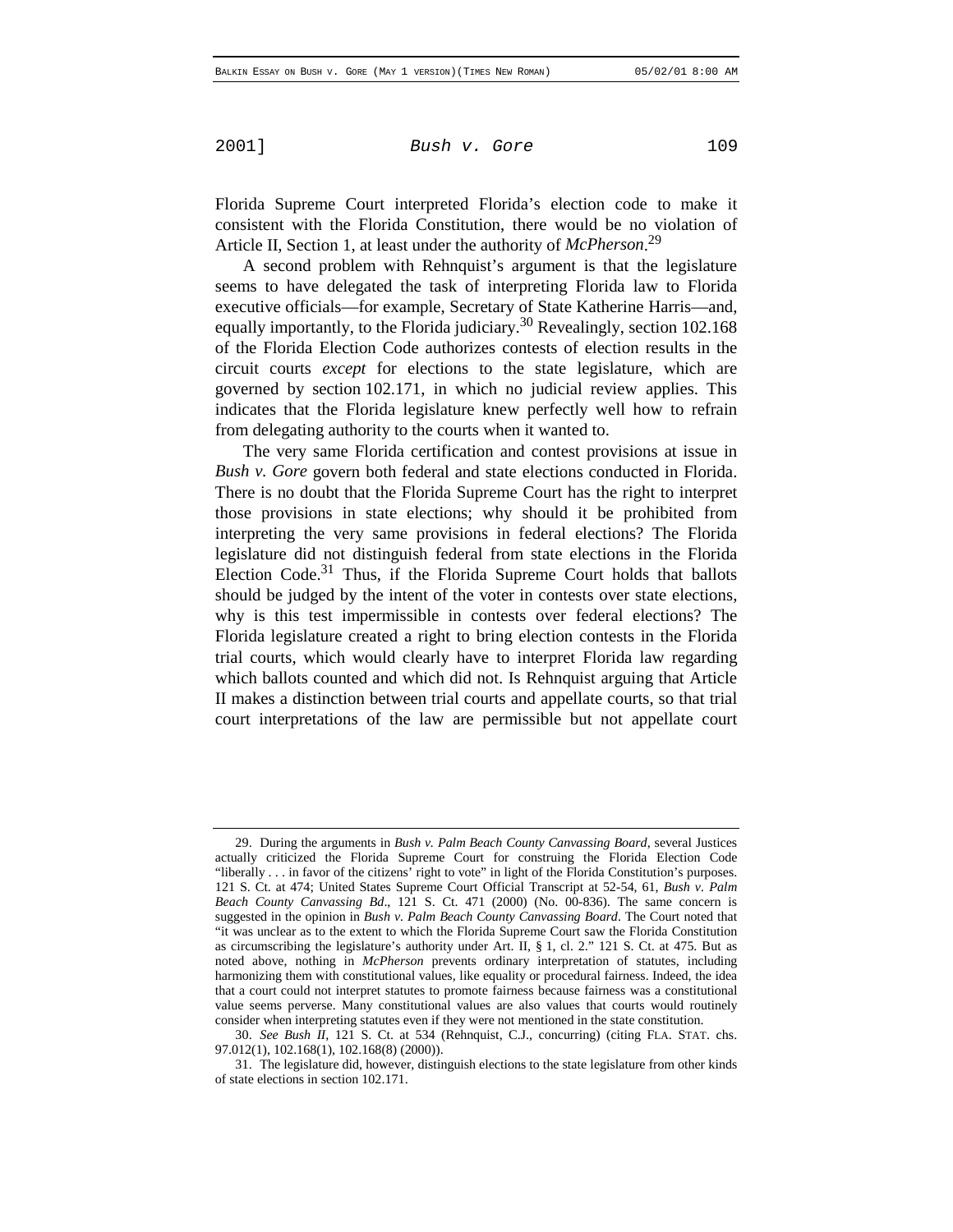interpretations? $32$  This is a slender reed upon which to decide a presidential election.

Rehnquist's response seems to be that courts—including the Florida Supreme Court—can interpret Florida law consistent with Article II, Section 1, as long as their interpretation doesn't "change" the law. But this enters the realm of metaphysical speculation. Courts change law whenever they interpret it. After they decide a case, the law is different than it was before because they have resolved ambiguities and added interpretive glosses. The question cannot be whether their interpretation changes law; it is whether their interpretation is reasonable and sound. Rehnquist admits as much. At one point he suggests that the test of Article II, Section 1 is whether the Florida court's work involves a "significant departure"<sup>33</sup> from the prior law; at another he states that the question is whether the Florida Supreme Court "impermissibly distorted" the statutory scheme "beyond what a fair reading required."<sup>34</sup>

Evaluating Chief Justice Rehnquist's Article II argument requires a detour into Florida election law. Florida allows protests of elections, which are held in front of county canvassing boards, and contests, which are held before courts.<sup>35</sup> Protests ask the canvassing boards to count ballots and to count them correctly; contests challenge the validity of the election in the courts. Protests can be brought until the vote totals are certified by the canvassing boards and by the Secretary of State. After certification, parties can bring a contest of the certified results. Nothing in the language of the contest provisions, however, suggests that a protest is prerequisite to a contest. Grounds for contesting an election are given in section 102.168(3)(c). They include "[r]eceipt of a number of illegal votes or rejection of a number of legal votes sufficient to change or place in doubt the result of the election." $36$ 

The Florida Election Code—including the protest and contest provisions—was substantially revised in 1999. Hence most of the central controversies about its interpretation were questions of first impression. This single fact already throws the Article II, Section 1 argument into considerable doubt, for unless the text was unambiguously clear, it would be hard to say that any reasonable gloss marked a "significant departure"<sup>37</sup>

<sup>32.</sup> *Cf. Bush II*, 121 S. Ct. at 534 (Rehnquist, C.J., concurring) (noting the delegation of authority to the Secretary of State and to "state circuit courts" but avoiding any mention of the Florida Supreme Court).

<sup>33</sup>*. Id.*

<sup>34</sup>*. Id.* at 535.

<sup>35.</sup> *Compare* FLA. STAT. ANN. § 102.166 (West 2000) (governing election protests), *with id*. § 102.168 (governing election contests).

<sup>36</sup>*. Id*. § 102.168(3)(c).

<sup>37</sup>*. Bush II*, 121 S. Ct. at 534.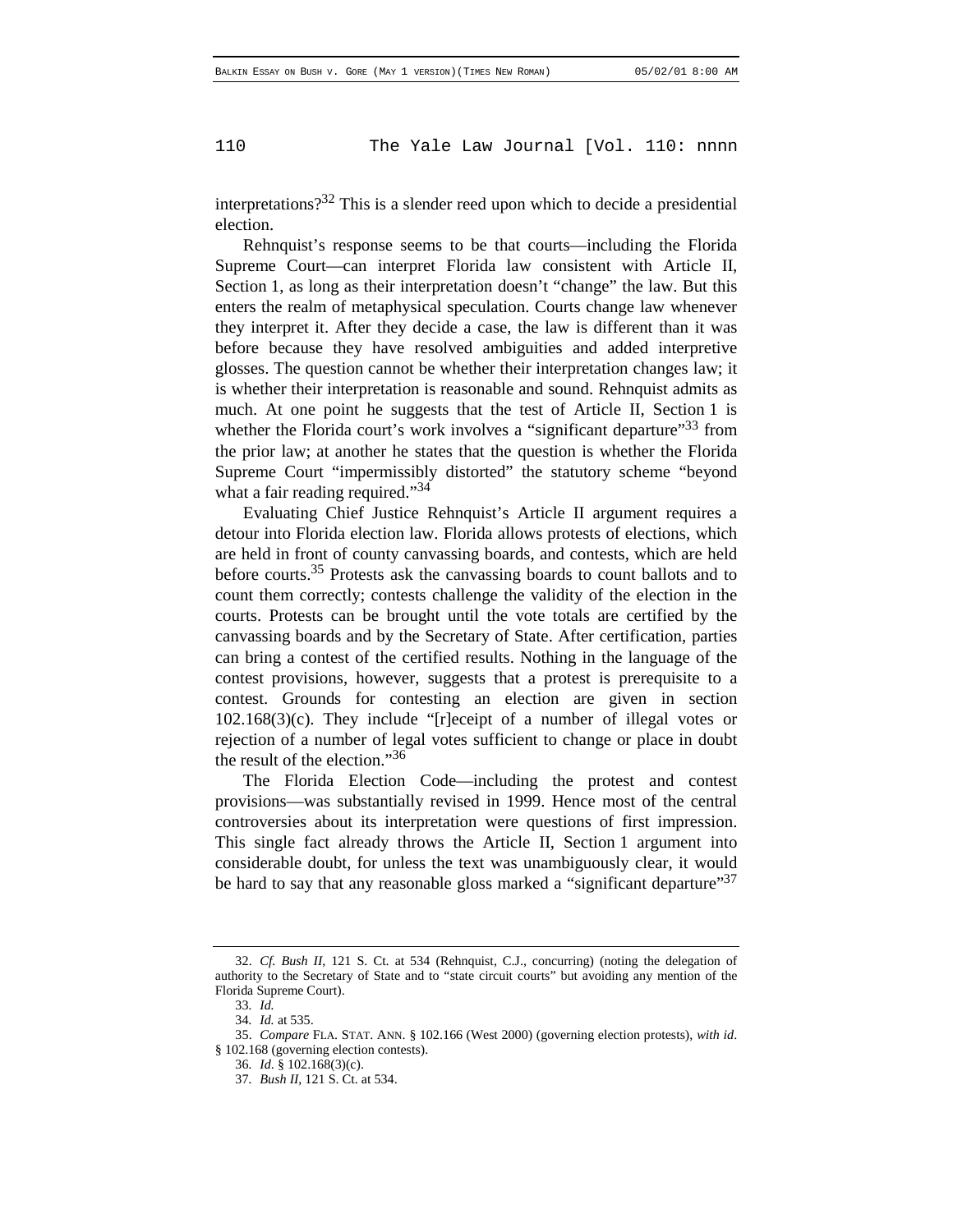from the law, or "impermissibly distorted [it] beyond what a fair reading required."<sup>38</sup>

In fact, the Florida Election Code was not particularly clear, and the Florida Supreme Court had to make a number of important interpretative decisions in order to apply the protest and contest provisions to the presidential election. First and foremost, the court had to decide what a "legal vote" was. The term "legal vote" is nowhere defined in the text of the statute. Chief Justice Rehnquist argued that the Florida Supreme Court's interpretation distorted Florida law because it counted what Rehnquist called "improperly marked ballots."<sup>39</sup> These are ballots that machine counts did not read as casting a vote for president. In effect, Rehnquist claimed, if a properly functioning punch card machine could not read a particular ballot, the ballot was not a "legal vote" under Florida law, no matter how clearly the voter's intention would seem to a human tabulator. $40$  Rehnquist insisted that Florida law gives detailed instructions to voters to punch their ballots clearly and cleanly. $41$  Therefore, he concluded, voters whose votes could not be read by punch card machines have no one to blame but themselves if the votes are not counted. They simply did not follow instructions. For this reason, the Florida Supreme Court was not entitled to interpret Florida law to let state officials inquire into the intent of the voter in order to count these "improperly marked" ballots. $42$  That changed and distorted Florida law.

The Florida Supreme Court disagreed. It held that "legal votes" should include votes that were not read by machine counts but that clearly indicated the intent of the voter.43 Despite Chief Justice Rehnquist's suggestion to the contrary, there is a textual justification for including these ballots. The Florida Supreme Court based its conclusion on portions of the Florida election code that controlled how canvassing boards should count votes. Section 101.5614(5) concerns ballots that are so "damaged or defective" that they "cannot properly be counted by the automatic tabulating equipment." It provides that "[n]o vote shall be declared invalid or void if there is a clear indication of the intent of the voter as determined by the canvassing board." The court reasoned that if the canvassing board must count ballots where the intent of the voter can be discerned, these are

<sup>38</sup>*. Id.* at 535.

<sup>39</sup>*. Id*. at 537 ("Florida statutory law cannot reasonably be thought to *require* the counting of improperly marked ballots.").

<sup>40.</sup> For example, if the voter took the ballot and wrote on it with a Magic Marker, "I don't know whether my chad punched through correctly, but I want to vote for Al Gore," this would not be a legal vote under Florida law. I am indebted to Mark Tushnet for this example.

<sup>41</sup>*.* 121 S. Ct. at 537.

<sup>42</sup>*. Id*. at 537-38.

<sup>43</sup>*.* Gore v. Harris, 777 So. 2d 1257 (Fla. 2000) ("[A] legal vote is one in which there is a 'clear indication of the intent of the voter.'").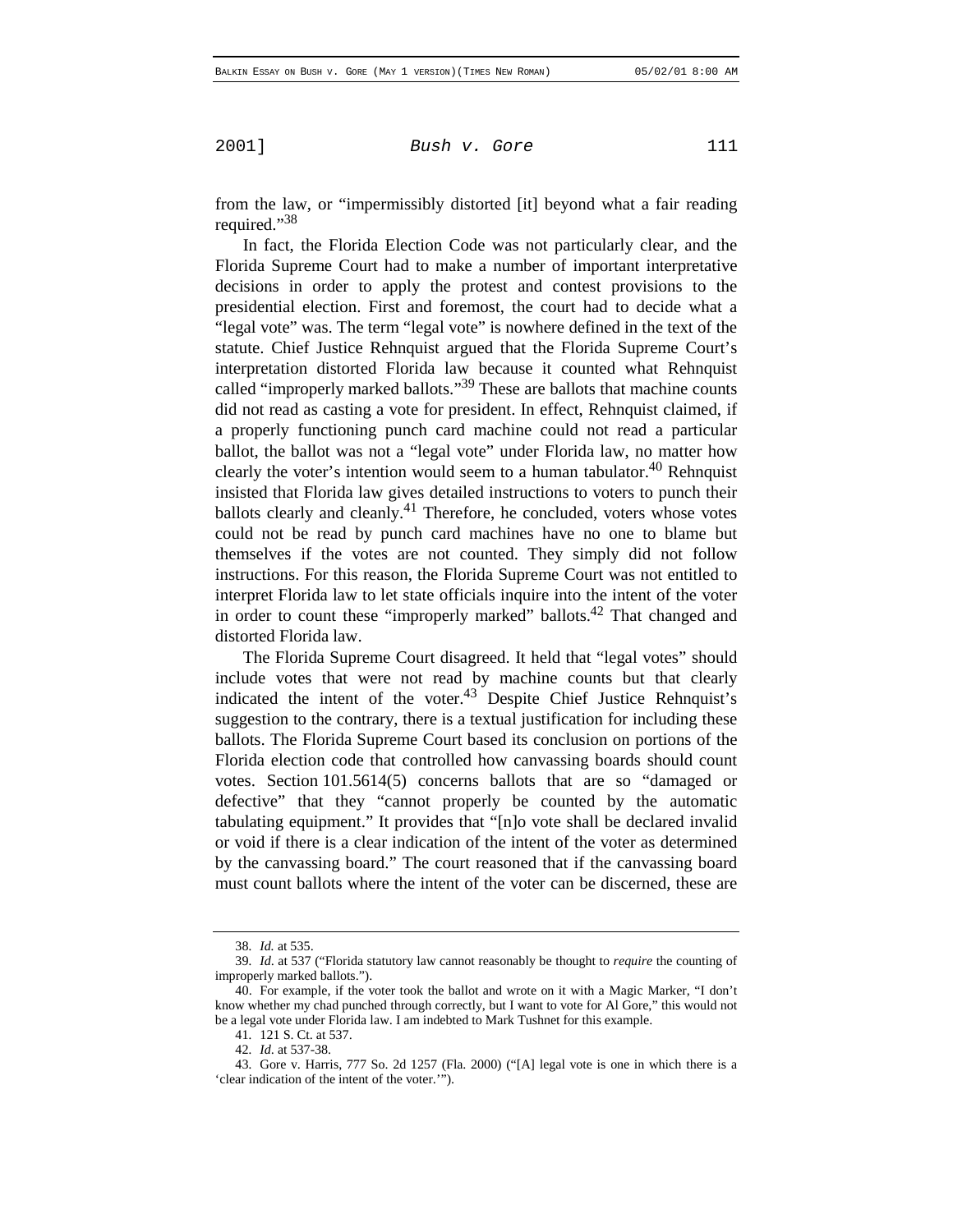also "legal votes" in an election contest. This conclusion is buttressed by section 102.166(7)(b), which governs manual recounts in election protests that occur before certification. It provides that "[i]f a counting team [conducting a manual recount] is unable to determine a voter's intent in casting a ballot, the ballot shall be presented to the county canvassing board for it to determine the voter's intent." The Florida Supreme Court also noted that the intent of the voter standard for determining legal votes was hardly a novel innovation. Indeed, it had been recognized in Florida case law in cases dating back to the 1930s.<sup>44</sup>

Conversely, section 101.5614(6) provides that "[i]f an elector marks more names than there are persons to be elected to an office or if it is impossible to determine the elector's choice, the elector's ballot shall not be counted for that office." This implies that "overvotes"—where more than one name was punched on the ballot—and votes where the voter's intent could not be determined were not "legal votes." That part of the statutory text is important because the Florida Supreme Court's December 8 decision ordered the recount of undervotes, but not overvotes. Section 101.5614(6) seems to offer textual support for that approach.

Finally, because "legal votes" include undervotes that are not read by machine counts, the court held that the best way to make sense of the statutory scheme was to hold that "legal votes" are "rejected" under section 102.168(3)(c) when they are not read by a machine count. Otherwise the court would have to hold that legal votes sufficient to change the outcome of the election might exist but that failure of machines to count them could not be raised in an election contest because the votes were not "rejected," which seems to be a perverse result.<sup>45</sup>

<sup>44</sup>*. Id.* at 1256 (citing McAlpin v. State *ex rel*. Avriett, 19 So. 2d 420 (Fla. 1944); State *ex rel*. Peacock v. Latham, 169 So. 597, 598 (Fla. 1936)).

<sup>45.</sup> Chief Justice Rehnquist's view that improperly marked ballots are not legal votes seems to be the view that was ultimately adopted by the Florida Secretary of State. *See Bush II*, 121 S. Ct. at 537. Thus Rehnquist might argue that as a matter of administrative law the Florida Supreme Court should defer to that interpretation, akin to the *Chevron* doctrine, which applies in federal administrative law. *See* Chevron U.S.A. v. Natural Res. Def. Council, 467 U.S. 837 (1984). The problem is that Florida does not seem to have adopted the *Chevron* doctrine for its courts and administrative agencies, and there is nothing in Article II, Section 1 that requires it to do so. Rather, Florida seems to have adopted the rule that it will defer only to reasonable agency interpretations of statutes, and that deference is particularly appropriate only when the agency has special expertise. The Secretary of State was a political officer with no particular expertise in voting equipment; therefore it was not entirely unexpected that the Florida Supreme Court would accord her interpretation of the law less deference. *See* Michael J. Klarman, Bush v. Gore*: Through the Lens of Constitutional History*, 89 CAL. L. REV. (forthcoming Dec. 2001) (manuscript at 26) (quoting David M. Greenbaum & Lawrence E. Sellers, Jr., *1999 Amendments to the Florida Administrative Procedure Act*: *Phantom Menace or Much Ado About Nothing?*, 27 FLA. ST. U. L. REV. 499, 522-24 (2000)). Of course, the question of which powers are delegated to which branches of the Florida government is a question of Florida statutory and constitutional law, and Chief Justice Rehnquist gives no reason to think that prior precedents on this question were disregarded.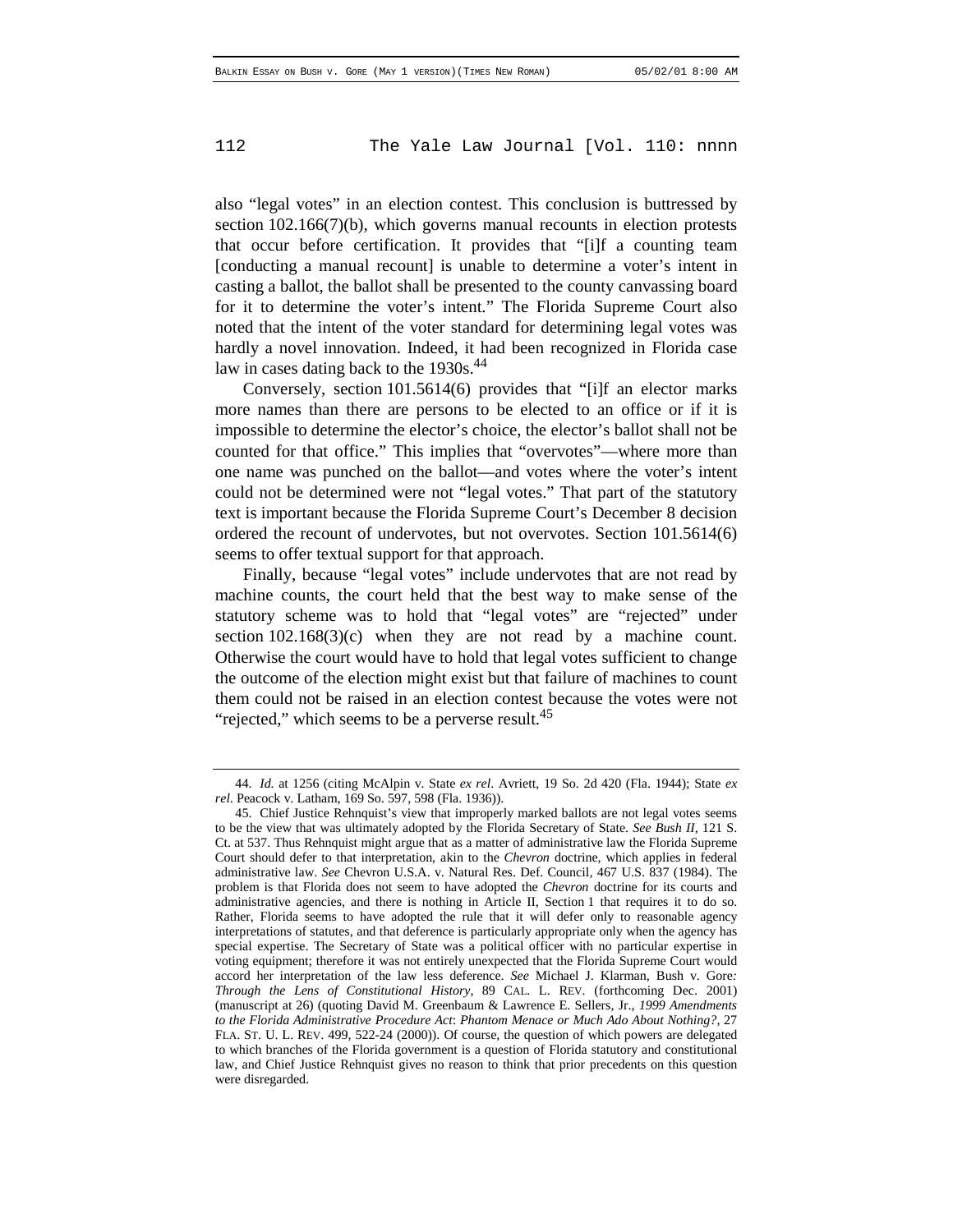Judging from the actual text of the Florida statutes themselves and the history of previous Florida decisions emphasizing the importance of discerning voter intent, one cannot say that the Florida Supreme Court's interpretation is unreasonable or significantly distorts the meaning of the statute. Indeed, Rehnquist's position seems a bit harsh and rather unreasonable, because many voters presumably do not bother to check their ballots for hanging or dimpled chads. Perhaps Rehnquist's "blame the voter" interpretation is possible,  $46$  but it is hard to argue that it is the only plausible interpretation, or, more to the point, that it was the clear and certain meaning of the statutory scheme before the November 7 election.

The Florida Supreme Court also had to decide how much weight courts should give to decisions by the canvassing boards in election protests when a court heard a subsequent election contest. The statutory framework has separate provisions for protests and contests. The lower court judge argued that if the canvassing boards had decided not to perform manual recounts, their decision could not be challenged in a subsequent election contest unless there was an abuse of discretion.<sup>47</sup> The statutory text does not describe contests as akin to appeals from protests or mention a standard of review. Nevertheless, Chief Justice Rehnquist agreed with this interpretation. He argued that allowing recounts during the contest phase after canvassing boards had decided against recounts "empties certification

<sup>46.</sup> Rehnquist's position on "legal votes" stems from his interpretation of section 102.166(5), which authorizes full manual recounts where a partial manual recount "indicates an error in the vote tabulation which could affect the outcome of the election." Rehnquist argues that an error in vote "tabulation" can only refer to machine error. "No reasonable person," he contends, "would call it 'an error in the vote tabulation,"" if the voting machines fail to pick up mismarked ballots. *Bush II*, 121 S. Ct. at 537. He then argues that "[i]t is inconceivable that what constitutes a vote that must be counted under the 'error in the vote tabulation' language of the protest phase is different from what constitutes a vote that must be counted under the 'legal votes' language of the contest phase." *Id*. at 537 n.4.

Despite Rehnquist's confident assertions, it is not obvious that "error in tabulation" cannot refer to ballots that properly working machines failed to count but that evidenced the voter's intentions. A commonsense reading of the statute would hold that machines make an "error in tabulation" whenever they fail to count legal votes that should have been counted. The error comes not from the fact that the machine is broken, but rather from the fact that machine counts are necessarily imperfect measures of voter intent. If the Florida legislature wanted to limit the phrase "error in tabulation" to errors caused by improperly functioning machines, it certainly could have done so. But the phrase is not so defined anywhere in the statute. Moreover, other parts of the statute suggest that the commonsense reading is a better one. The remedies for "error in tabulation" are not limited to fixing broken machines and running the ballots through again. They also include a manual recount of the ballots, *see* FLA. STAT. ANN. § 102.166(5)(c) (West 2000). Perhaps more important, under section 102.166(7)(b), the purpose of that inspection is not to determine how a properly functioning machine would have counted the ballot; it is to determine the voter's intent. *Id*. § 102.166(7)(b). This suggests that "errors in tabulation" may include errors that could not be corrected by machines but could be corrected only by human inspection of the ballots looking for evidence of voters' intent.

<sup>47</sup>*. Gore v. Harris*, 772 So. 2d at 1252 (quoting Gore v. Harris, No. 00-2808, 2000 WL 1770257 (Fla. Cir. Ct. Dec. 4, 2000)).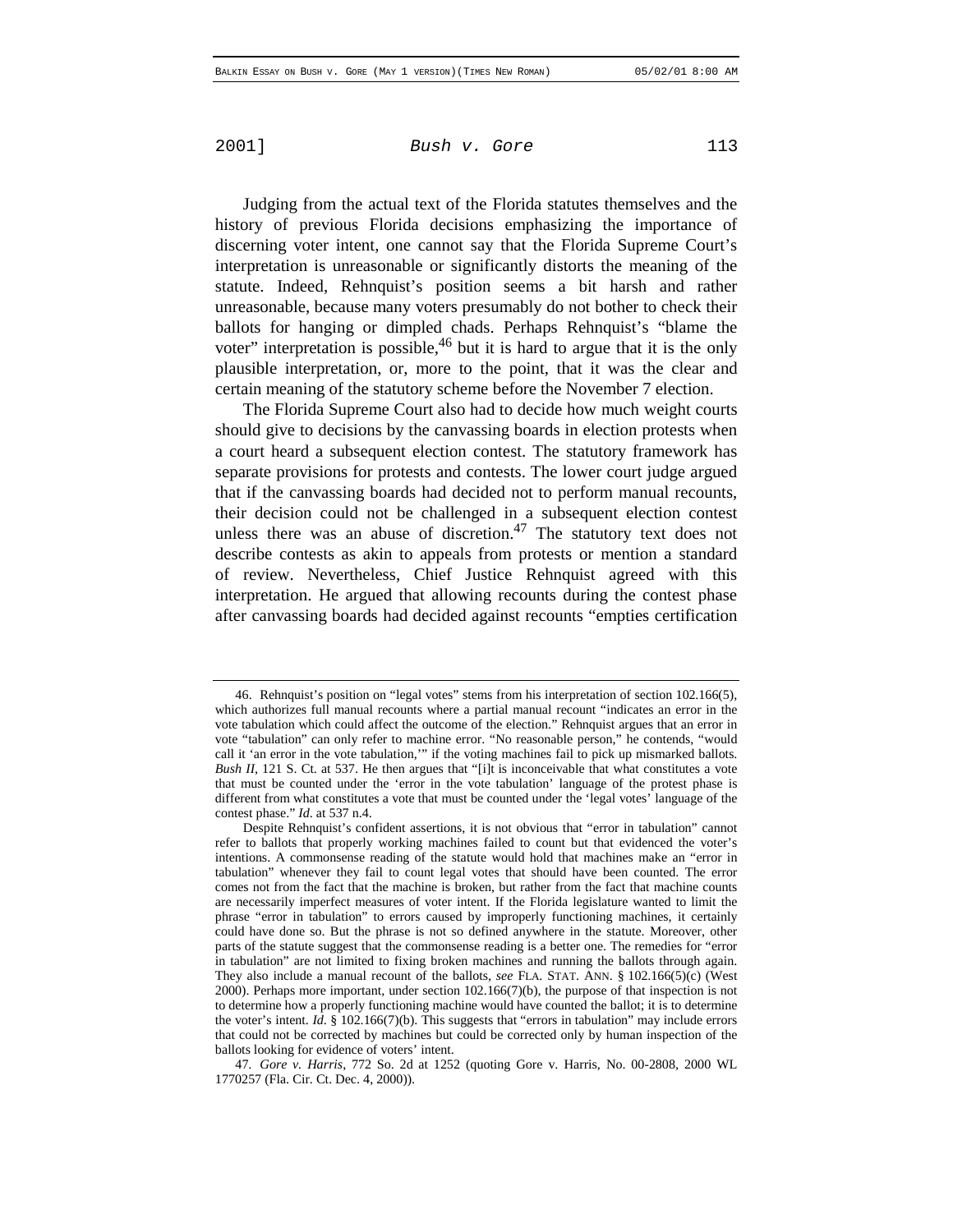of virtually all legal consequence during the contest, and in doing so departs from the provisions enacted by the Florida Legislature.<sup>148</sup>

The Florida Supreme Court interpreted the statute differently. It did not treat election contests as an appeal from a protest but as a separate type of proceeding with a different purpose. The protest is a request for canvassing boards to perform their ministerial functions of counting votes. The contest is addressed to courts to determine whether the election was validly held, and may raise issues that go well beyond what could be raised in a protest.<sup>49</sup> That is why a protest is not a prerequisite to a contest. It is not an exhaustion of administrative remedies. The Florida Supreme Court argued that if the plaintiffs could demonstrate that enough legal votes were not counted by the canvassing boards to change or place in doubt the outcome of the election, the court had a duty to count them even if the canvassing boards had refused. Chief Justice Rehnquist apparently believed that there was no support for this result in the text of the statute. The Florida Supreme Court's argument, however, might seem to follow directly from the language of section 102.168(3)(c), because if the canvassing board "reject[ed] a number of legal votes sufficient to change or place in doubt the result of the election" the court should not defer to its decision. Nevertheless, the court held, the canvassing board's decisions are evidence of whether a vote is legal or not.50 Although this evidence is not conclusive, "when a manual count of ballots has been conducted by the Canvassing Board . . . the circuit court in a contest proceeding does not have the obligation de novo to simply repeat an otherwise-proper manual count of the ballots."<sup>51</sup> This does not "empt[y] certification of virtually all legal consequence"; it does, however, treat protests and contests as separate proceedings. This separation, however, seems arguably contemplated by the separate standards and procedures for contests and protests in the text of the Florida statute, and by the fact that one does not need to bring a protest first in order to bring a contest.

Finally, the court had to decide what remedies it could offer in an election contest. Section 102.168(8), also passed in 1999, states that "[t]he circuit judge to whom the contest is presented may fashion such orders as he or she deems necessary to ensure that each allegation in the complaint is investigated, examined, or checked, to prevent or correct any alleged wrong, and to provide any relief appropriate under such circumstances."<sup>52</sup>

<sup>48</sup>*. Bush II*, 121 S. Ct. at 537.

<sup>49.</sup> *Gore v. Harris*, 772 So. 2d at 1252.

<sup>50</sup>*. Id*. at 1252, 1260.

<sup>51</sup>*. Id.* at 1260. For this reason, the Florida Supreme Court upheld the canvassing board's original manual count of ballots in Palm Beach County. Refusal to repeat manual recounts "reflects the proper interaction of section 102.166 governing protests and manual recounts and section 102.168 governing election contests." *Id.*

<sup>52.</sup> FLA. STAT. ANN. § 102.168(8) (West 2000).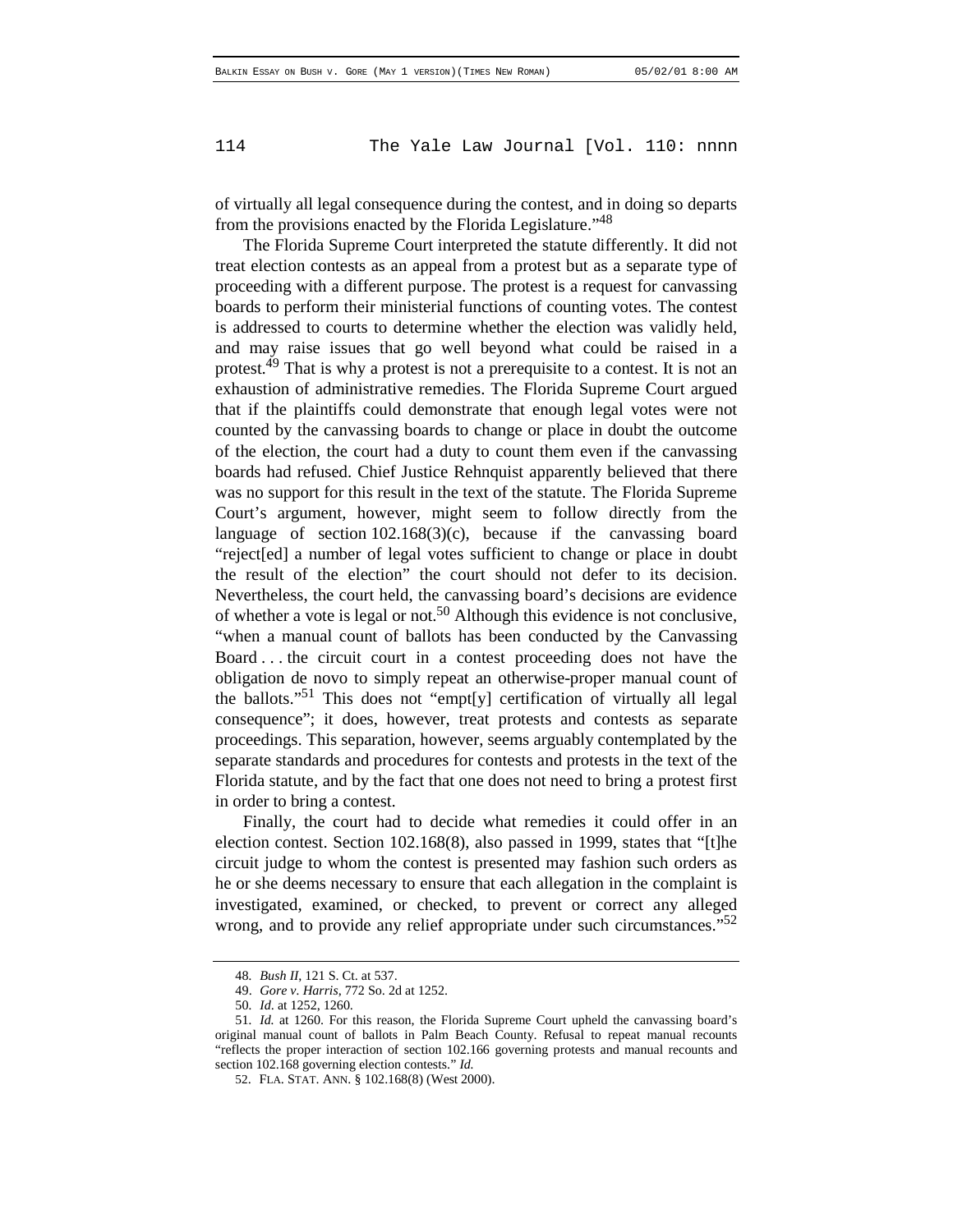The construction of this statute was also a case of first impression by the courts. The Florida Supreme Court held that this statute authorized the courts to conduct manual recounts of undervotes that were not read by machines, and that it could order recounts even in counties not requested by the parties.<sup>53</sup> Broader recounts were necessary to "correct any alleged" wrong," which was the "rejection of a number of legal votes sufficient to change or place in doubt the result of the election" under section 102.168(3)(c).

Rehnquist did not object to this remedy because he thought that it was too broad or because he believed that the statutory text did not authorize it. He objected to the Florida Supreme Court's remedy because he thought that it would take too long. He believed that the Florida legislature clearly wanted to take advantage of the "safe harbor" provisions of federal law that regulate the counting of electoral votes. In 1887, Congress passed an act now codified at 3 U.S.C. § 5. It provides that a state's selection of electors "shall be conclusive, and shall govern in the counting of the electoral votes" if the electors are chosen under laws enacted prior to election day, and if the selection process is completed six days prior to the meeting of the electoral college, which in 2000 was December  $12<sup>54</sup>$  Section 5 thus creates a safe harbor for states to ensure that their electoral votes are counted by Congress. Note that going past the safe harbor does not mean that the electoral votes will not be counted. The safe harbor simply makes the vote count "conclusive." There are many examples of electoral votes being finalized after the safe harbor period, so missing the safe harbor deadline would hardly be an unmitigated disaster. In the 1960 election, for example, Hawaii's votes were not finalized until January  $4.55$  In the 2000 election,

<sup>53. 772</sup> So. 2d at 1253.

<sup>54.</sup> The safe harbor provision provides:

Sec. 5. Determination of controversy as to appointment of electors

If any State shall have provided, by laws enacted prior to the day fixed for the appointment of the electors, for its final determination of any controversy or contest concerning the appointment of all or any of the electors of such State, by judicial or other methods or procedures, and such determination shall have been made at least six days before the time fixed for the meeting of the electors, such determination made pursuant to such law so existing on said day, and made at least six days prior to said time of meeting of the electors, shall be conclusive, and shall govern in the counting of the electoral votes as provided in the Constitution, and as hereinafter regulated, so far as the ascertainment of the electors appointed by such State is concerned.

<sup>3</sup> U.S.C. § 5 (1994).

<sup>55.</sup> *See* 107 CONG. REC. 28, 291 (1961). The Hawaii story is particularly interesting. Initial returns suggested that Republican candidate Richard M. Nixon had won Hawaii, but a recount begun on December 13 gave the state to the Democrat, John F. Kennedy. Since the validity of the recount was in litigation, there were actually two sets of electors, one Republican and one Democratic, both of which met on the appointed day, December 19, 1960. The acting Governor certified the Republican electors on November 28, 1960, but a court decision at the end of December affirmed the validity of the December 13 recount. The new Democratic Governor certified the Democratic electors on January 4, 1961, shortly after taking office. Both sets of electors were submitted to Congress, with the Democratic list arriving on January 6, 1961, the day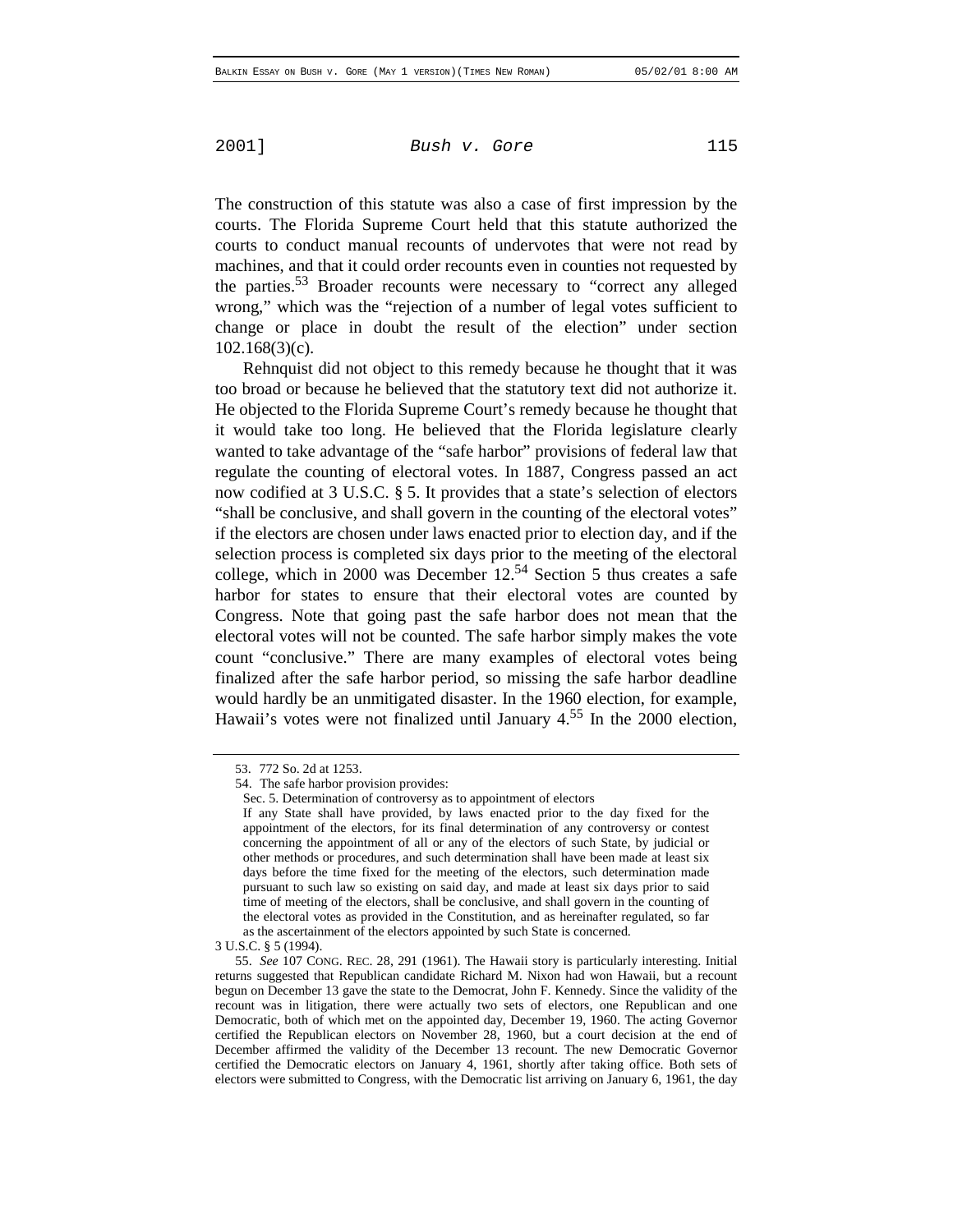twenty-one states did not submit their electors to the National Archives by the December 12 deadline. These included three states—Iowa, New Mexico, and Wisconsin—in which the presidential election was particularly close.56 Four states—California, Iowa, Maryland, and Pennsylvania—did not sign the Certificates of Ascertainment establishing the identity of their electors until December  $14<sup>57</sup>$  As officials at the National Archives patiently explained to reporters following the expiration of the December 12 deadline, "the reason for the seemingly slow pace" of filings with the National Archives "is that the real deadline is Dec. 18, when the members of the electoral college meet in their respective states" (and in the District of Columbia) to vote for the president and vice president.<sup>58</sup>

Nevertheless, Rehnquist asserted, the Florida legislature intended to take advantage of the safe harbor provided by federal law, and the Florida Supreme Court violated Article II, Section 1, Clause 2, because its

56*. District, 29 States Submit Electors*, WASH. POST, Dec. 13, 2000, at A29; George Lardner Jr., *Official Certifications of Electors Trickle In; 39 Jurisdictions File "Ascertainments*,*"* WASH. POST, Dec. 14, 2000, at A30 (noting that nine additional states filed the day after the supposed December 12 deadline); *see also* Savage & Weinstein, *supra* note 3 ("This year, most states did not actually have the names of their electors submitted to Washington by Dec. 12.").

57. Certificates of Ascertainment are required by 3 U.S.C. § 6 (1994). The Certificates of Ascertainment of the fifty states and the District of Columbia are available for inspection at http://www.nara.gov/fedreg/elctcoll/2000certa.html (last visited Feb. 19, 2001).

that the votes were to be counted before a joint session of Congress as provided for in Article II. The presiding officer at the joint session of Congress was Vice President Richard Nixon, who had just lost the 1960 presidential election but was still technically President of the Senate. Nixon stated to the joint session of Congress that he did not intend to set a precedent through his actions, but that in his view the January 4 certificate correctly stated Hawaii's votes and that if there was no objection the Democratic electoral votes would be accepted. There was no objection, and the Democratic electoral votes were counted. In fact, Hawaii's votes made no difference to the outcome of the election, which was one reason why Nixon counted them. *See* William Josephson & Beverly J. Ross, *Repairing the Electoral College*, 22 J. LEGIS. 145, 166 n.154 (1996); L. Kinvin Wroth, *Election Contests and the Electoral Vote*, 65 DICK. L. REV. 321, 341-43 (1961). Congress accepted Hawaii's electors even though the certification of electors went well beyond the safe harbor period. Nevetheless, because January 4 was also well past the congressionally assigned date for electors to meet, there is a separate issue under Article II, Section 3. *See infra* note 58.

<sup>58.</sup> Lardner, *supra* note 56, at A30. This requirement is explained in the *United States Code*: "Meeting and vote of electors. The electors of President and Vice President of each State shall meet and give their votes on the first Monday after the second Wednesday in December next following their appointment at such place in each State as the legislature of such State shall direct." 3 U.S.C. § 7 (1994). There is a plausible constitutional argument that once Congress has set the day the states may not appoint their electors later on, because Article II, Section 3 requires that the day for choosing electors must be the same throughout the United States. The evident purpose of Article II, Section 3 is to prevent states from delaying their electoral votes in order to see what other states have done and then throw the election to one candidate or another in return for special considerations. Possibly judicial interpretation of Article II could make an exception for emergencies in which it was clear that the state was not trying to gain an advantage vis-à-vis the other states. In an age in which all states determine their electors based on popular votes on Election Day such an exception would be completely sensible. Moreover, compliance with Article II, Section 3 might be a political question reserved for Congress to decide under its powers to count electoral votes under Article II, Section 2 and the Twelfth Amendment. Either of those solutions would mean that Hawaii's 1960 vote was constitutional.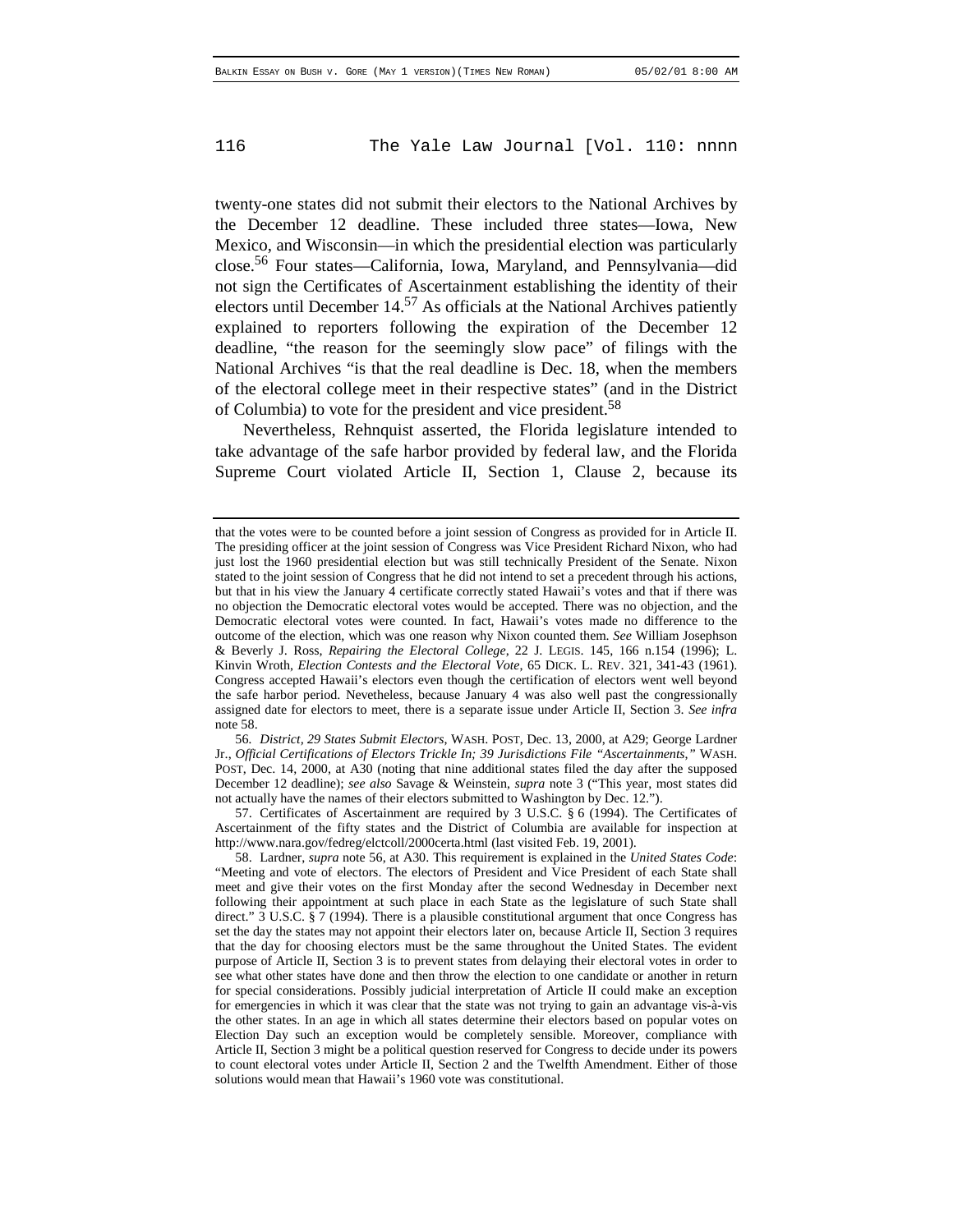interpretations of Florida law took Florida's election out of the federal safe harbor. Rehnquist thought the safe harbor was no longer available because the Florida Supreme Court had substantially changed Florida law as it existed on November 7, for the reasons discussed previously. Even if the Florida Supreme Court had not changed the law but only interpreted and clarified it, however, Rehnquist believed that the court-ordered recounts would take Florida out of the federal safe harbor because they might extend past December 12.

There are four problems with this objection. First, the text of the Florida Election Code is completely silent about the safe harbor deadline. The only Florida lawmaking body that had said anything about the safe harbor was the Florida Supreme Court, which Rehnquist had just accused of reading things into the text that were not there.<sup>59</sup> Second, December 12 is not the real deadline; December 18 is. Ensuring that Florida's vote is "conclusive" is surely a valid purpose, but it is not the only purpose behind the election code. Given changed circumstances, one has to decide which purpose is more important—meeting the safe harbor deadline or counting every legal vote and attempting to discern which candidate actually received the most votes. Choosing between valid but competing purposes is a fairly standard job of courts in interpreting statutes. The text of the Florida Election Code does not decide this question, and Rehnquist and the Florida Supreme Court simply disagreed about which was more important. But that disagreement does not by itself constitute a violation of Article II, Section 1. Third, at the very moment that Rehnquist wrote his opinion, the Florida legislature was planning to endorse a Republican slate of electors that would directly violate the safe harbor requirement because the endorsement was a change in Florida electoral law that would occur after the November 7 election. This is essentially the same cast of characters that created the 1999 Florida Election Code, and thus offers fairly strong evidence that the 1999 Florida legislature was willing to forsake the safe harbor if something more important was at stake.<sup>60</sup> Fourth, the major impediment to completing the recounts by December 12 was the U.S. Supreme Court's stay of the recounts on December 9. The recounts were well on their way to completion when the Court stopped them. It then issued its opinion (along with Rehnquist's complaint about tardiness) at ten P.M. on December 12. It hardly seems fair to blame the Florida Supreme

<sup>59.</sup> Thus, there is something deeply ironic about Rehnquist's statement that "the text of the election law itself, and not just its interpretation by the courts of the States, takes on independent significance" under Article II, Section 1. Bush v. Gore (*Bush II*), 121 S. Ct. 525, 534 (2000) (Rehnquist, C.J., concurring). If the Florida Supreme Court had not mentioned the safe harbor, Rehnquist would have had no Article II argument at all.

<sup>60.</sup> In any case, it is also likely that the 2000 legislature's act would not only violate the safe harbor provisions of 3 U.S.C. § 5, but would also be in violation of Article II, Section 1 under Rehnquist's theory.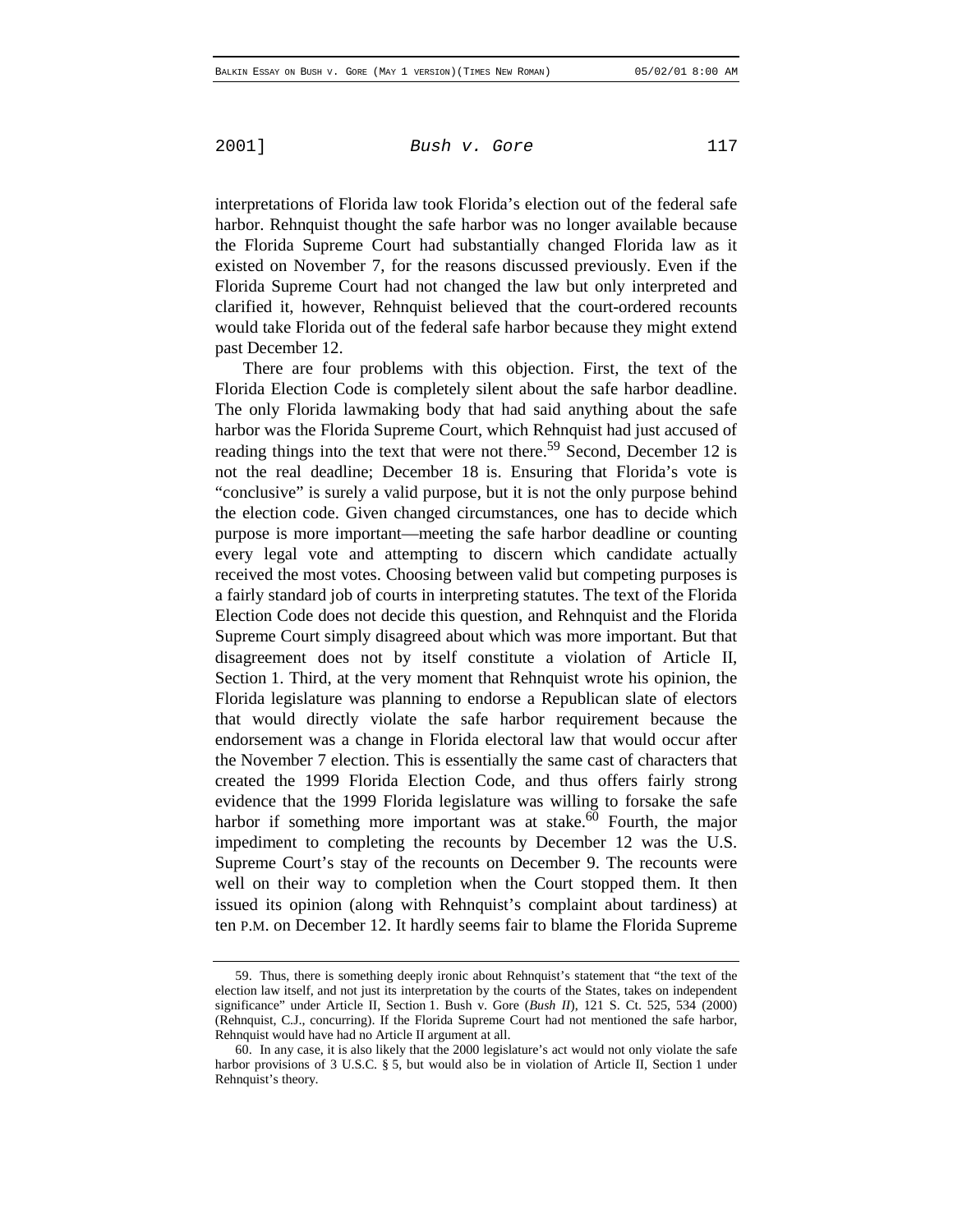Court for going past the safe harbor deadline when the U.S. Supreme Court held it up until the deadline was almost past.

It is interesting that Chief Justice Rehnquist does not directly object to the most obvious way that the Florida Supreme Court could be said to have changed Florida law. On November 21, the Florida Supreme Court extended the deadline for recounts in the protest phase almost two weeks and held that the Secretary of State lacked discretion to refuse to include the results of manual recounts conducted during that period in her certification of the vote totals.<sup>61</sup> Rehnquist does not directly assert that this change violated Article II, Section 1. Rather, he uses it to undermine the Florida Supreme Court's interpretation of the appropriate standard of review of canvassing board decisions not to recount ballots. He argues that moving the deadline demonstrated that the Florida Supreme Court must have believed that certification gave "presumptive validity" to canvassing board decisions; $62$  otherwise it would not have shortened the contest period by lengthening the protest period.<sup>63</sup>

Why doesn't Rehnquist make more of the November 21 decision? The answer is simple. Even if the change in the certification deadline violated Article II, Section 1, the proper remedy would be to return to the certification totals that would have existed as of the statutory date of November 14. This would not prevent the Florida Supreme Court from ordering full manual recounts during the contest phase.<sup>64</sup> In order to justify stopping the recounts completely, Rehnquist had to argue that other features of the Florida Supreme Court's decision also violated Article II, Section 1. That is why he challenged the Florida Supreme Court's interpretations of the meaning of "legal votes," the standard of review, and the importance of meeting the safe harbor deadline.

I have recounted Rehnquist's objections and the relevant features of Florida law in some detail so that the reader can judge whether the Florida Supreme Court's interpretations of the Florida Election Code were reasonable or unreasonable, or in Chief Justice Rehnquist's words, "marked a significant change" or "impermissibly distorted them beyond what a fair reading required."65 It is hard to argue that this test is met. The Florida Supreme Court's interpretations of "legal votes" and the standard of review have a clear basis in the text of the statute, even if there are plausible contrary interpretations. Given that this was a case of first impression, one could argue that both Rehnquist's and the Florida court's interpretations

<sup>61.</sup> Palm Beach County Canvassing Bd. v. Harris, 772 So. 2d. 1220 (Fla. 2000).

<sup>62</sup>*. Bush II*, 121 S. Ct. at 537.

<sup>63</sup>*. Id.* at 536-37.

<sup>64.</sup> It would not even prevent recounts only of undervotes. The Florida courts would simply have to excise any overvotes included in the certification.

<sup>65</sup>*. Bush II*, 121 S. Ct. at 535.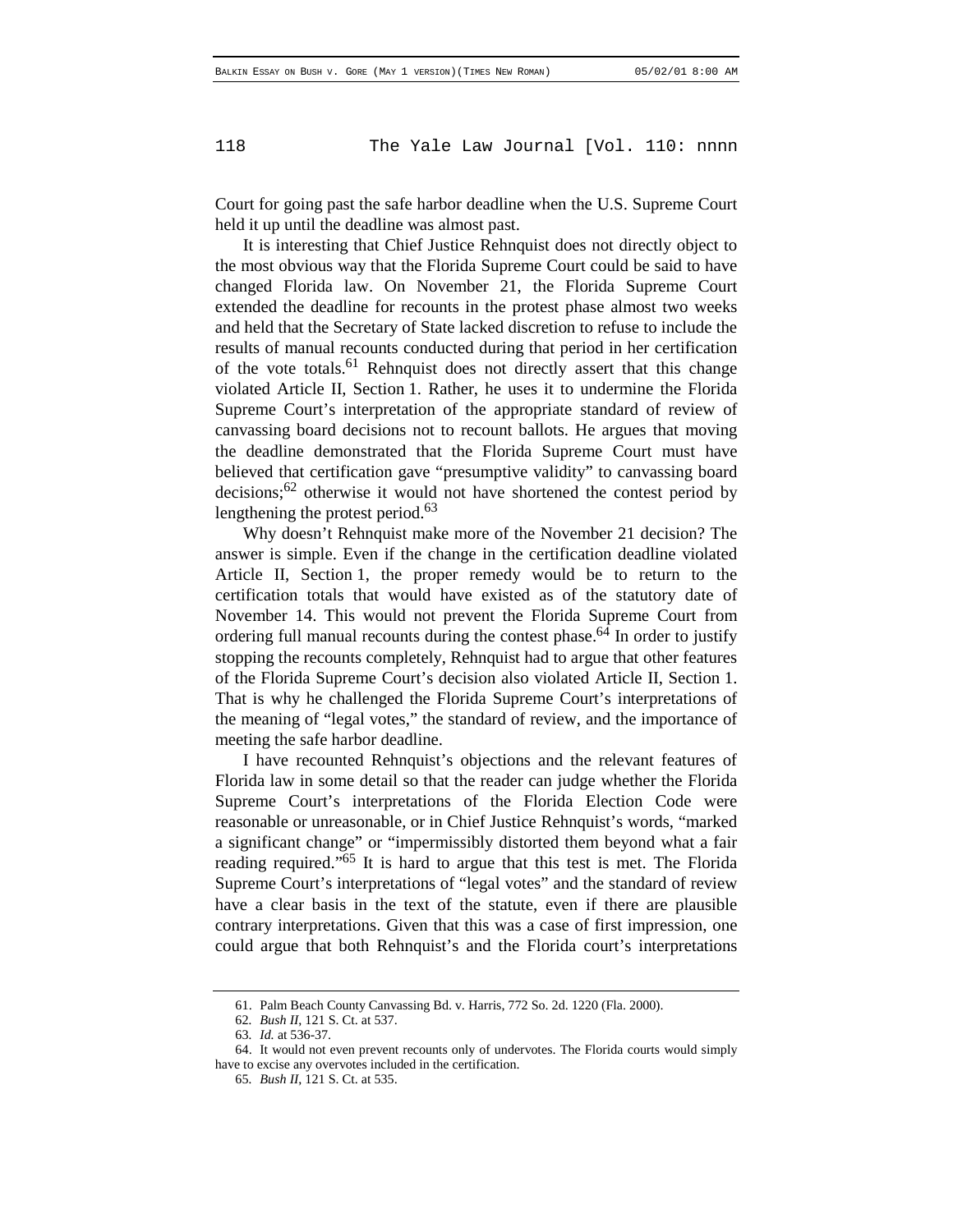changed the law by glossing it. With respect to the remedy, the statute was simply silent on how to balance competing purposes given changed circumstances, and the Florida Supreme Court's balance of competing considerations is perfectly understandable even if Rehnquist would not have chosen it.

When one actually works through the complaints that Rehnquist makes about the Florida Supreme Court, it becomes clear that his own interpretations are not superior to theirs; in some cases his readings are markedly worse. Thus, one is left wondering: Why is Rehnquist's interpretation of Florida law more worthy of deference than the Florida Supreme Court's, especially in a case of first impression? Does he have some special expertise in Florida law that the Florida Supreme Court somehow lacks? Perhaps most importantly, why is the Florida Supreme Court's interpretation of Florida state law wrong as a matter of federal constitutional law? Perhaps Rehnquist might object that three Justices of the Florida Supreme Court agreed with him to some extent about what Florida law means, but clearly a majority did not. (He would certainly not think that four dissenting United States Supreme Court Justices conclusively determine what federal law means when a five-Justice majority disagrees). After carefully examining Florida law, one must conclude that the Article II, Section 1 argument is simply not very persuasive.

### B. *The Equal Protection Argument*

The Bush forces originally rested their hopes on the Article II argument. Because that argument is so difficult and convoluted, however, Chief Justice Rehnquist was unable to get Justices Kennedy and O'Connor to join his opinion. Instead, they formed part of a five-person majority that decided the case on different grounds. The per curiam opinion in *Bush v. Gore* held that the Florida Supreme Court violated the Equal Protection Clause of the Fourteenth Amendment because it failed to impose a uniform standard for counting votes in election contests. The Florida doctrine that state officials should base their decisions on the intent of the voter was not a sufficiently clear rule. The intent of the voter test might result in different standards being invoked in different counties, or indeed, at different places within the same county. Furthermore, the certification process demonstrated that different standards actually had been used in different places. In its December 8 opinion in *Gore v. Harris*, the Florida Supreme Court did not correct for these discrepancies when it ordered the inclusion of different counties' manual recount totals in the official certification. In addition, in three counties, overvotes—ballots with more than one presidential choice marked—were counted in the certification totals if the intent of the voter could be determined. Yet the Florida Supreme Court's December 8 order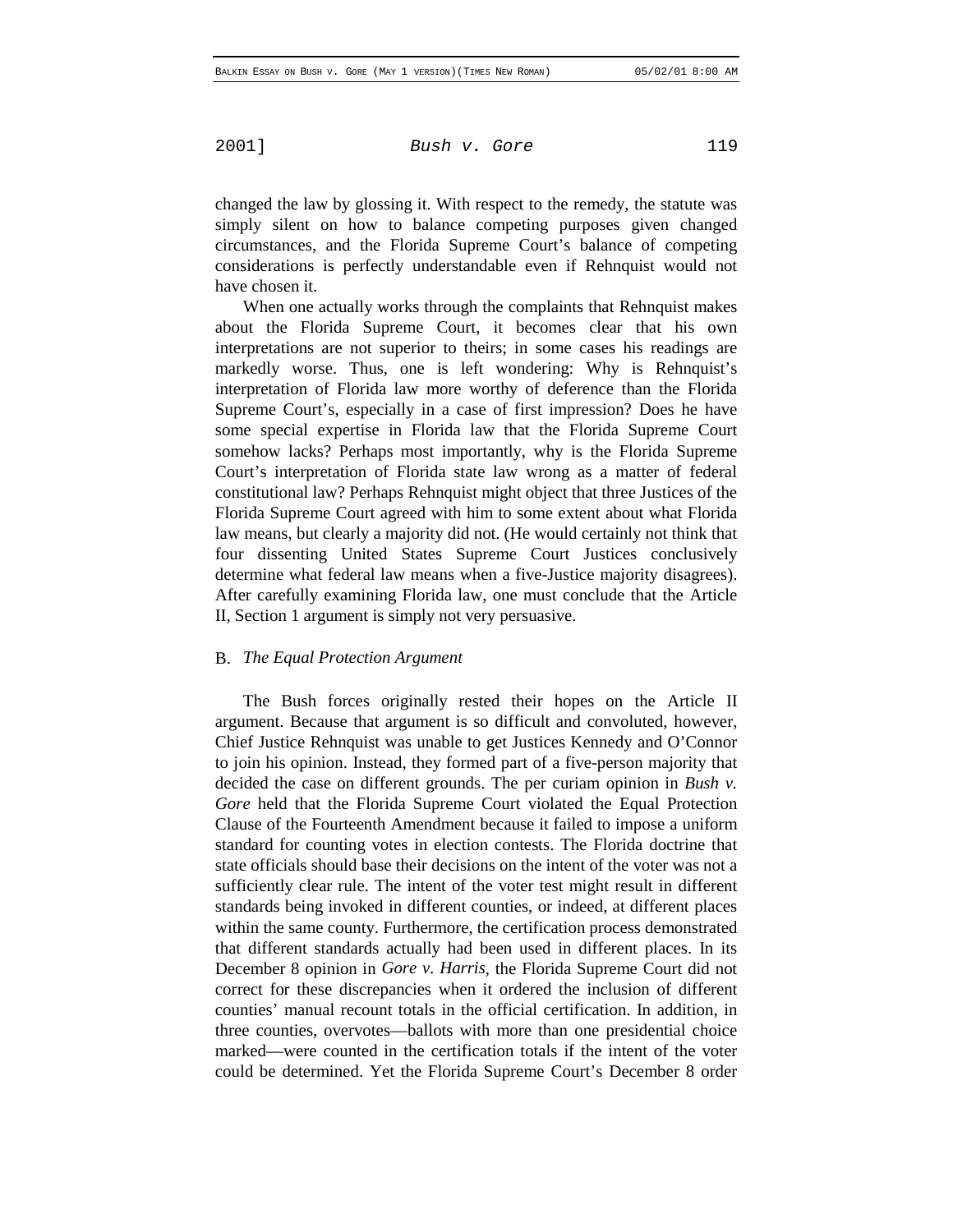for manual recounts included only those undervotes in which no choice was readable by the machines.<sup>66</sup>

Failure to have a single uniform standard meant that some votes would be counted that would not be counted if they had been inspected in different places or by different officials. The majority believed that this violated the guarantee of equal protection to the fundamental right to vote. In support of this argument, the majority cited two Warren Court precedents from the 1960s: *Reynolds v. Sims*, 67 which established the "one person, one vote" principle, and *Harper v. Virginia Board of Elections*, 68 which prohibited the use of poll taxes in state elections.

The majority's equal protection argument is novel, but not entirely crazy. It extends the principle of "one person, one vote" from the question of how districts are apportioned before the election to the question of how the votes are tabulated after the election. Just as *Harper* says that the states are bound by the Equal Protection Clause in establishing voting qualifications, *Bush v. Gore* says that states are now bound by the Equal Protection Clause in counting the votes of qualified voters. It is a large stretch in the doctrine, but it is not an impossible stretch. Of course, traditionally, states were given almost complete discretion in how they handled their electoral systems. In *Colegrove v. Green*, 69 for example, the Court held that how the state drew its voting districts was a nonjusticiable political question. The Warren Court revolution in the 1960s changed all that. And so one could see *Bush v. Gore* as a further extension of federal constitutional principles into a once-sovereign prerogative of the states. It is ironic that the extension is being carried out by the Justices most committed to protecting state sovereign prerogatives against federal intrusion.<sup>70</sup> But that speaks to the Justices' possible motives and not to the intellectual coherence of the doctrine.

<sup>66.</sup> *See* 772 So. 2d 1247; *id*. at 1264 (Wells, J., dissenting) (objecting to the refusal to count overvotes).

<sup>67. 377</sup> U.S. 533, 555 (1964) ("[T]he right of suffrage can be denied by a debasement or dilution of the weight of a citizen's vote just as effectively as by wholly prohibiting the free exercise of the franchise.").

<sup>68. 383</sup> U.S. 663, 665 (1966) ("[O]nce the franchise is granted to the electorate, lines may not be drawn which are inconsistent with the Equal Protection Clause of the Fourteenth Amendment.").

<sup>69. 328</sup> U.S. 549 (1946).

<sup>70.</sup> *See, e.g.*, United States v. Morrison, 529 U.S. 598 (2000) (holding that respect for state criminal and domestic law requires the invalidation of a federal civil rights statute); Alden v. Maine, 527 U.S. 706 (1999) (finding that respect for dignity of state governments requires immunity from federal rights claims against the state brought in state court); Printz v. United States, 521 U.S. 898 (1997) (noting that respect for states as sovereigns requires a Tenth Amendment prohibition on federal commandeering of state executive officials); Gregory v. Ashcroft, 501 U.S. 452, 460 (1991) (requiring a clear statement before Congress will have been judged to interfere with state governmental institutions).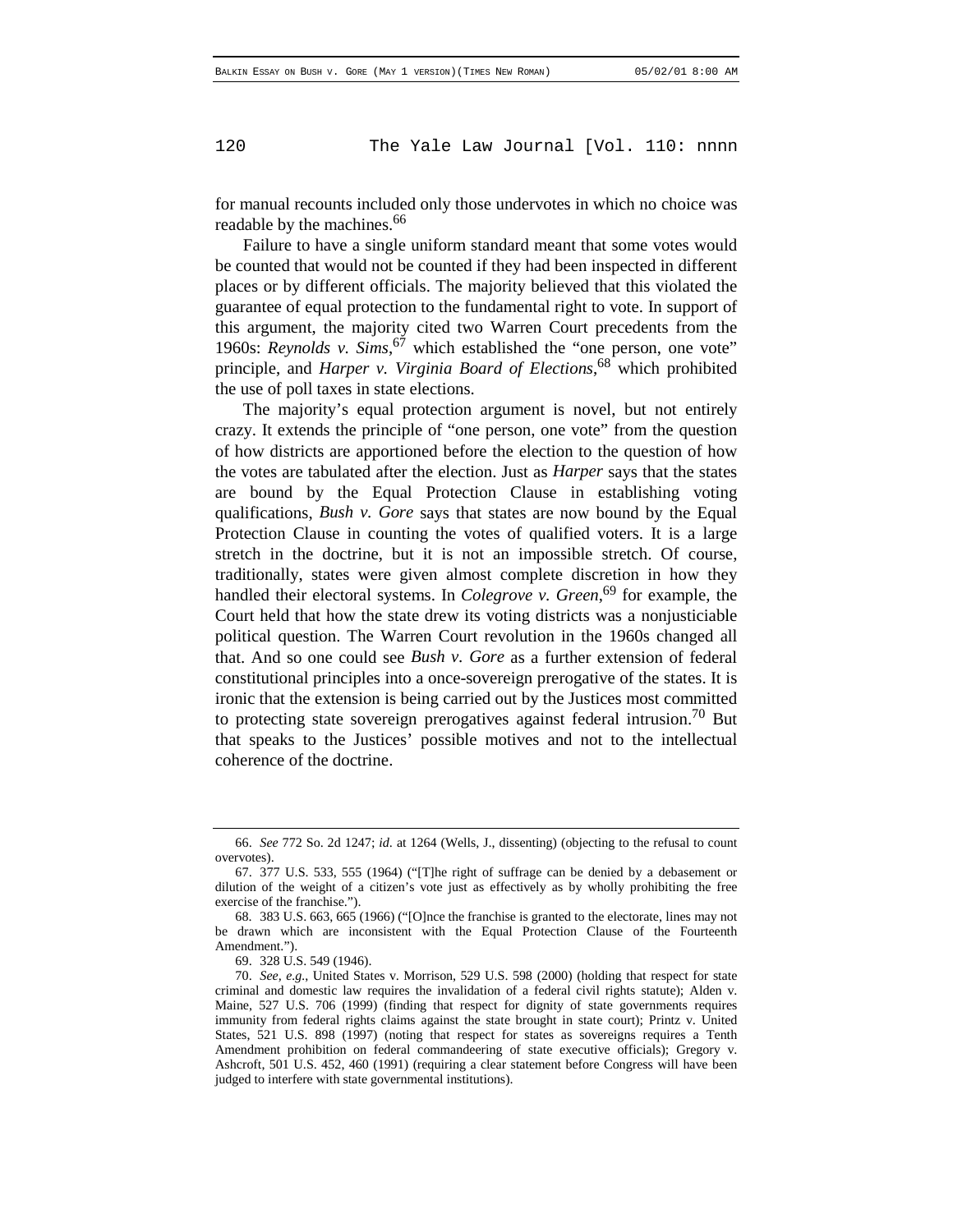The equal protection argument faces a few problems, however. First, it is inconsistent with previous precedents that suggest that in counting, qualifying, and tabulating votes, states and localities must be given great discretion. In fact, in most equal protection cases of this nature, the Court applies only a test of rational basis; that is, it asks whether the challenged law is rationally related to a legitimate governmental purpose.<sup>71</sup> This is especially so given that the Court did not claim that invidious motivation entered into the recount procedures. Without some proof of invidious purpose, it is difficult to see how the Florida Supreme Court's decision would have failed this test of rational basis.<sup>72</sup> It is quite possible that the U.S. Supreme Court actually did not trust the Democratic canvassing boards and trusted recounts by Democratic judges even less, even if the latter recounts were held using a single standard. The Court did not make these accusations directly in its opinion, however.<sup>73</sup> Perhaps the best way to solve this problem is to argue that, as in *Reynolds v. Sims*, the Court is interested in representative fairness as opposed to bad intent. Thus, the Equal Protection Clause demands that states must have objective standards for counting votes beyond a simple intent-of-the-voter standard because a citizen's vote should not be counted or rejected based on procedures or criteria that are arbitrary.

A more serious problem with the Court's equal protection argument is that it proves too much. Each state uses different procedures to conduct its elections, and, within states, counties, municipalities, and even precincts often use different methods of counting votes. Some use lever systems, some use paper ballots, some use punch cards, some use ATM-style machines, and some use optical scanners. The effect of all of these differences means that ballots are always treated differently at the counting phase of an election. In fact, as Justice Breyer explained, "the ballots of voters in counties that use punch-card systems are more likely to be disqualified than those in counties using optical-scanning systems.<sup>"74</sup> This means that "in a system that allows counties to use different types of voting systems, voters already arrive at the polls with an unequal chance that their

73. Justice Stevens, however, reading between the lines, understood them to be implying just such accusations. Bush v. Gore (*Bush II*), 121 S. Ct. 525, 542 (2000) (Stevens, J., dissenting).

<sup>71.</sup> *See, e.g.*, McDonald v. Bd. of Election Comm'rs, 394 U.S. 802, 809 (1969) (stating that even in the context of the right to vote, the state is permitted to reform "'one step at a time'" (quoting Williamson v. Lee Optical, 348 U.S. 483, 489 (1955))).

<sup>72.</sup> *See, e.g.*, Lyng v. Int'l Union, 485 U.S. 360 (1988) (upholding as rationally related to a legitimate government interest a congressional decision to deny eligibility for food stamps to households in which a member was currently on strike); Transit Auth. v. Beazer, 440 U.S. 568 (1979) (upholding as rationally related to a legitimate government interest a municipal transit authority's refusal to employ former heroin addicts who used methadone). Conversely, the Court has sometimes found violations of the rational basis test where it held that invidious motivation was present. Romer v. Evans, 517 U.S. 620 (1996); Cleburne v. Cleburne Living Ctr., 473 U.S. 432 (1985); U.S. Dep't of Agric. v. Moreno, 413 U.S. 528 (1973).

<sup>74</sup>*. Id*. at 552 (Breyer, J., dissenting).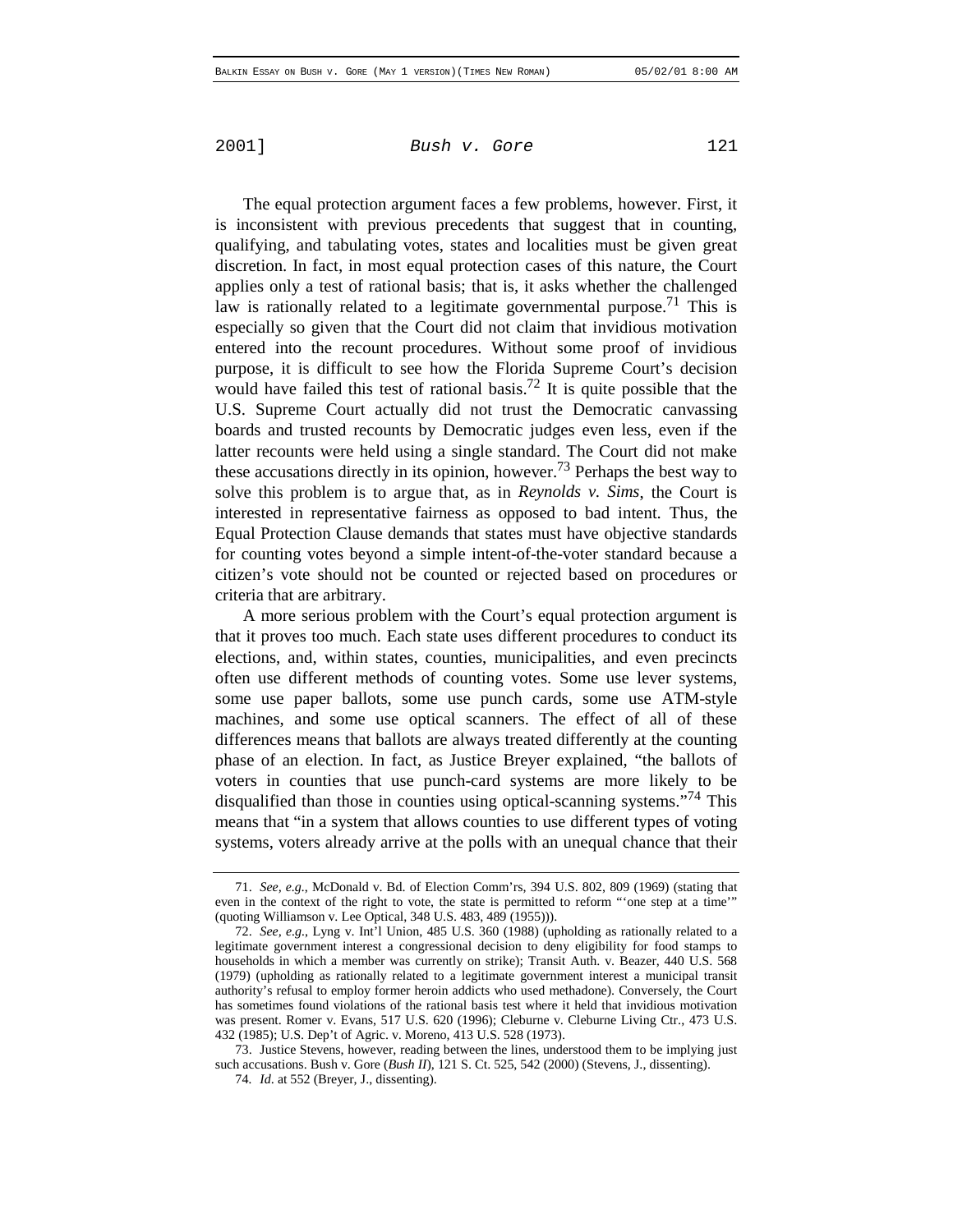votes will be counted."75 And those differences in treatment swamp any differences that might accrue from slightly different standards used in manual recounts. Indeed, even when there are no manual recounts—and therefore no opportunity to apply different standards—the discrepancies created by technology are always there. So the puzzle that the Supreme Court's decision creates is why the Equal Protection Clause does not require that states create uniform technologies for counting votes rather than just uniform standards for manual recounts. The per curiam order does not say. Indeed, it specifically does not hold that technological differences among counties can give rise to an equal protection violation. Yet this is probably the greatest source of unequal treatment, particularly between more affluent counties and less affluent ones. And the irony is that when the Florida Supreme Court tried to step in to remedy the problems caused by differences in technology, the U.S. Supreme Court held that this—and not the more serious technological differences—constituted a violation of the Equal Protection Clause.

Of course, if *Bush v. Gore* is really a case about invidious motivation, one might be able to justify a narrower holding. Machines do not have invidious motivations; people engaged in counting ballots do. But if *Bush v. Gore* really is in the same honored line of cases as the ones the Court cited—*Reynolds* and *Harper*—then invidious motivation cannot be the whole story. The point of equal protection is to guarantee fairness and representativeness, and then differences in technology should matter.

The question, then, is not whether this newly crafted doctrine might make sense. The question is whether the Court is at all serious about applying it and living with its potentially revolutionary implications. If the Court were truly committed to the principle that voters should not be subjected to arbitrary procedures that decide whether their votes get counted or not, the Court would be obligated to investigate a number of different aspects of state voting practices, including technology. But the per curiam opinion deliberately shied away from these conclusions: "Our consideration is limited to the present circumstances, for the problem of equal protection in election processes generally presents many complexities."76 This strongly suggests that the opinion in *Bush v. Gore* announces principles that are good for this case only. The Court in effect signaled that it had no intention of expanding the principle past the facts of this particular election contest. Nor is this surprising. The five conservative Justices who adopted the argument in the per curiam opinion are among those least likely to want to interfere with internal operations of the states

<sup>75</sup>*. Id.*

<sup>76</sup>*. Id*. at 532.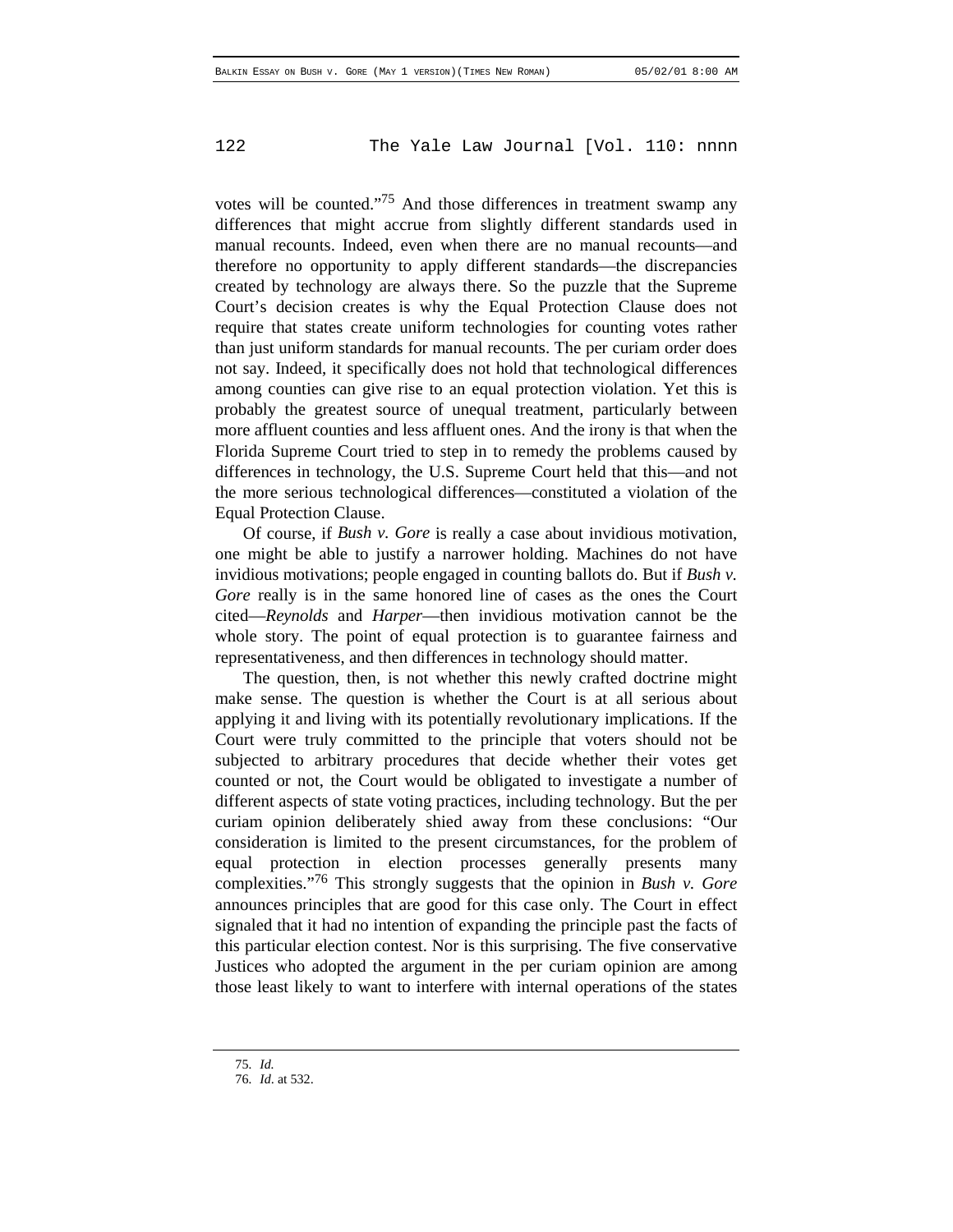on the grounds that they violate equal protection of the laws.<sup>77</sup> Whether or not Justices Souter and Breyer would vote to extend the reasoning of *Bush v. Gore* to new situations, it remains to be seen whether any of the other Justices will.<sup>78</sup> And if the Court does not take its newly announced equal protection principle seriously in future cases, this will cast grave doubt on how important that principle really was, other than as a means to decide the election in favor of George W. Bush. In short, what undermined belief in the Court's ability to put principle above raw partisanship was not the content of its new doctrine, but the context in which it was packaged and delivered, and the vanishingly small scope promised for the new rule.

#### C. *The Remedy*

The final problem with the per curiam opinion is the remedy. If the Court really thought that the equal protection violation was so serious, why didn't it simply remand the case to the Florida Supreme Court to establish a single standard for the manual recounts and then continue with the process as described under Florida law? The answer the Court gives is that this would violate another feature of the Florida statutory scheme as interpreted by the Florida Supreme Court. The Florida Supreme Court believed that the Florida legislature wanted to "participate fully in the federal electoral process," which the U.S. Supreme Court interpreted as a desire to meet the safe harbor deadline of December  $12<sup>79</sup>$  The U.S. Supreme Court opinion is rather sloppy at this point. The above-quoted language does not actually

<sup>77.</sup> *See* cases cited in note 70 *supra*. One might wonder why Justices Souter and Breyer joined in the equal protection part of the opinion. This seems to be a relic of failed negotiations among the Justices. *See* Biskupic, *supra* note 17, at 1A; Greenhouse, *supra* note 17, at A1. Justices Souter and Breyer appear to have been engaging in a statesmanlike form of compromise. They were trying to form a coalition of Justices in the center of the Court that would recognize that there was an equal protection problem but then would send the case back to continue the recounts under a single uniform standard to be established by the Florida Supreme Court or by some other Florida official, perhaps even by the Florida Secretary of State. They were unable to persuade Justices O'Connor and Kennedy to join them. By that point, however, Justices Souter and Breyer were already committed to holding that there was an equal protection problem.

<sup>78.</sup> Justices Souter and Breyer argue that "the Equal Protection Clause does not forbid the use of a variety of voting mechanisms within a jurisdiction, even though different mechanisms will have different levels of effectiveness in recording voters's intentions." *Bush II*, 121 S. Ct. at 545. The question is why this should be so, since as Justice Breyer points out in his dissent, these effects are more significant than the effects of different standards used in manual recounts. *Id*. at 552 (Breyer, J., dissenting).<br>79. *Id.* at 533 (citing "

<sup>79</sup>*. Id*. at 533 (citing "\_\_\_ So. 2d, at \_\_\_ 2000 WL 1800752 (slip op. at 27)" and "*Palm Beach Canvassing Bd. v. Harris* . . . 2000 WL 1725434, \*13 (Fla. 2000)"). The Court cites the wrong Florida Supreme Court opinion. 2000 WL 1800752 is the December 8 opinion in *Gore v. Harris*, 772 So. 2d 1243 (2000). The quoted words never appear in that opinion. They do appear in the November 21 opinion in *Palm Beach County Canvassing Board v. Harris*, 772 So. 2d 1220, 1237-38, 1239 (Fla. 2000), and in the December 11 opinion in *Palm Beach County Canvassing Board v. Harris*, 772 So. 2d 1273, 1289, 1290 (Fla. 2000), which the Court does not cite.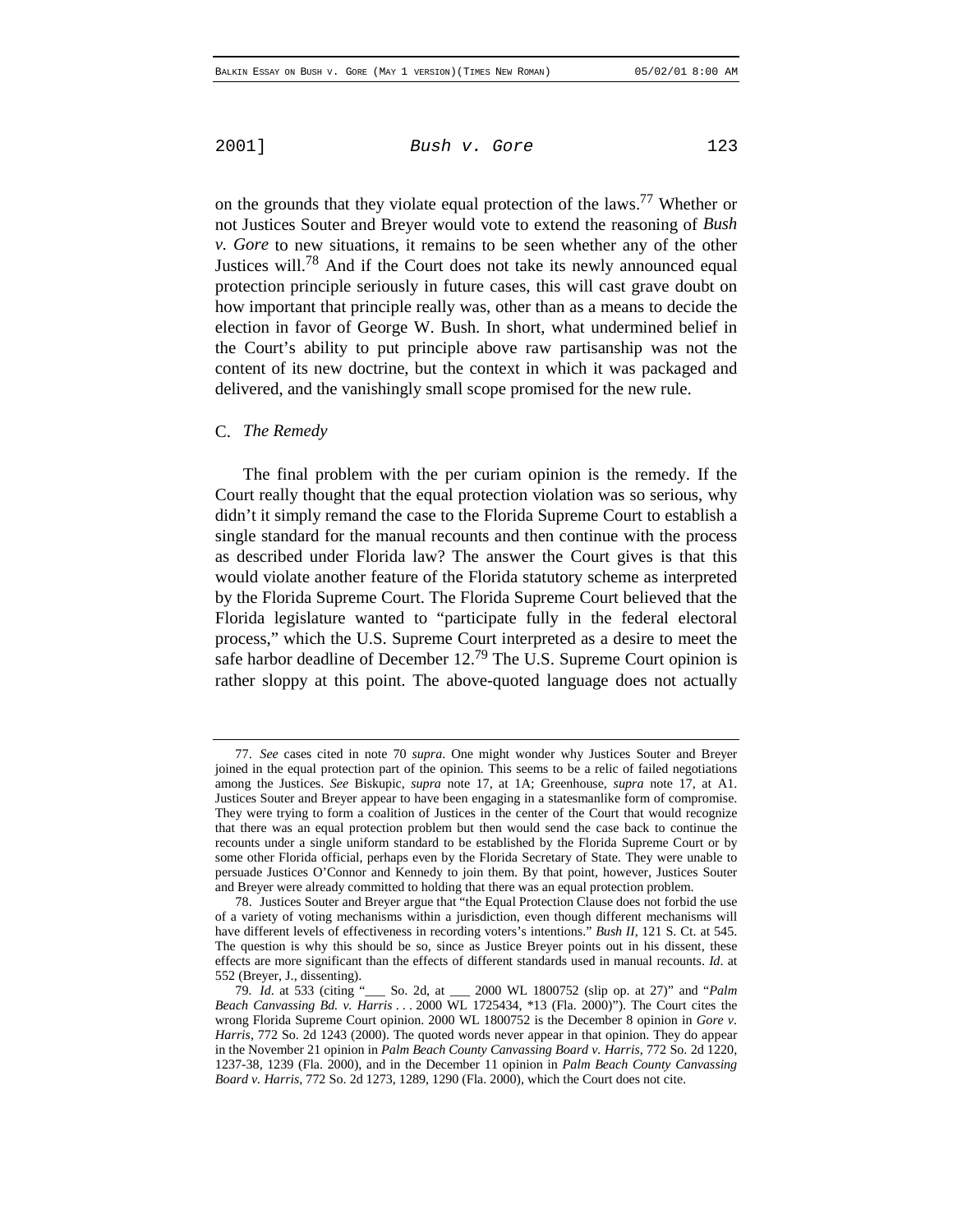appear in one of the two Florida Supreme Court cases cited,  $80$  and the other case never mentions the December 12 deadline. The Florida Supreme Court did, however, mention the December 12 date twice in a December 11 opinion handed down after the oral argument in *Bush v. Gore*. 81 In any case, the U.S. Supreme Court majority seized on the language of the Florida Supreme Court's opinions as a justification for ending the recounts:

The Supreme Court of Florida has said that the legislature intended the State's electors to "participat[e] fully in the federal electoral process," as provided in 3 U.S.C. § 5. That statute, in turn, requires that any controversy or contest that is designed to lead to a conclusive selection of electors be completed by December 12. That date is upon us, and there is no recount procedure in place under the State Supreme Court's order that comports with minimal constitutional standards. Because it is evident that any recount seeking to meet the December 12 date will be unconstitutional for the reasons we have discussed, we reverse the judgment of the Supreme Court of Florida ordering a recount to proceed.

Seven Justices of the Court agree that there are constitutional problems with the recount ordered by the Florida Supreme Court that demand a remedy. The only disagreement is as to the remedy. Because the Florida Supreme Court has said that the Florida Legislature intended to obtain the safe-harbor benefits of 3 U.S.C. § 5, JUSTICE BREYER's proposed remedy—remanding to the Florida Supreme Court for its ordering of a constitutionally proper contest until December 18—contemplates action in violation of the Florida election code, and hence could not be part of an "appropriate" order authorized by Fla. Stat.  $\S 102.168(8)$  (2000).<sup>82</sup>

This passage is one of the most deeply puzzling in the entire opinion. And it is the portion of the opinion where the Court's attempt to give impartial reasons for its actions fails most miserably. If the choice truly was between counting the votes the right way—that is, consistent with the

<sup>80</sup>*. Supra* note 79.

<sup>81</sup>*. Palm Beach County Canvassing Bd.*, 772 So. 2d at 1286 n.17 (noting that 3 U.S.C. § 5 "sets December 12, 2000, as the date for final determination of any state's dispute concerning its electors in order for that determination to be given conclusive effect in Congress"); *id*. at 1290 n.22 (noting the importance of preserving sufficient time for an election contest given the need "to accommodate the outside deadline set forth in 3 U.S.C. § 5 of December 12, 2000"). Why did the U.S. Supreme Court miss this language, which is much more relevant? In the *Bush v. Gore* opinion, the Justice (or clerk) who wrote the opinion accidentally cited both the December 11 case, *Palm Beach County Canvassing Board v. Harris*, and the December 8 case, *Gore v. Harris*, as 2000 WL 1800752, which is the proper Westlaw cite for *Gore v. Harris*. *Compare* 121 S. Ct. at 528, *with id*. at 530, 533. Perhaps the Court was actually trying to refer to the December 11 opinion in its discussion of the remedy and simply got confused about the proper citation. If so, it is simply further evidence of how rushed the Court was in deliberating over the case and writing its opinion.

<sup>82</sup>*. Bush II*, 121 S. Ct. at 533 (alteration in original) (citations omitted).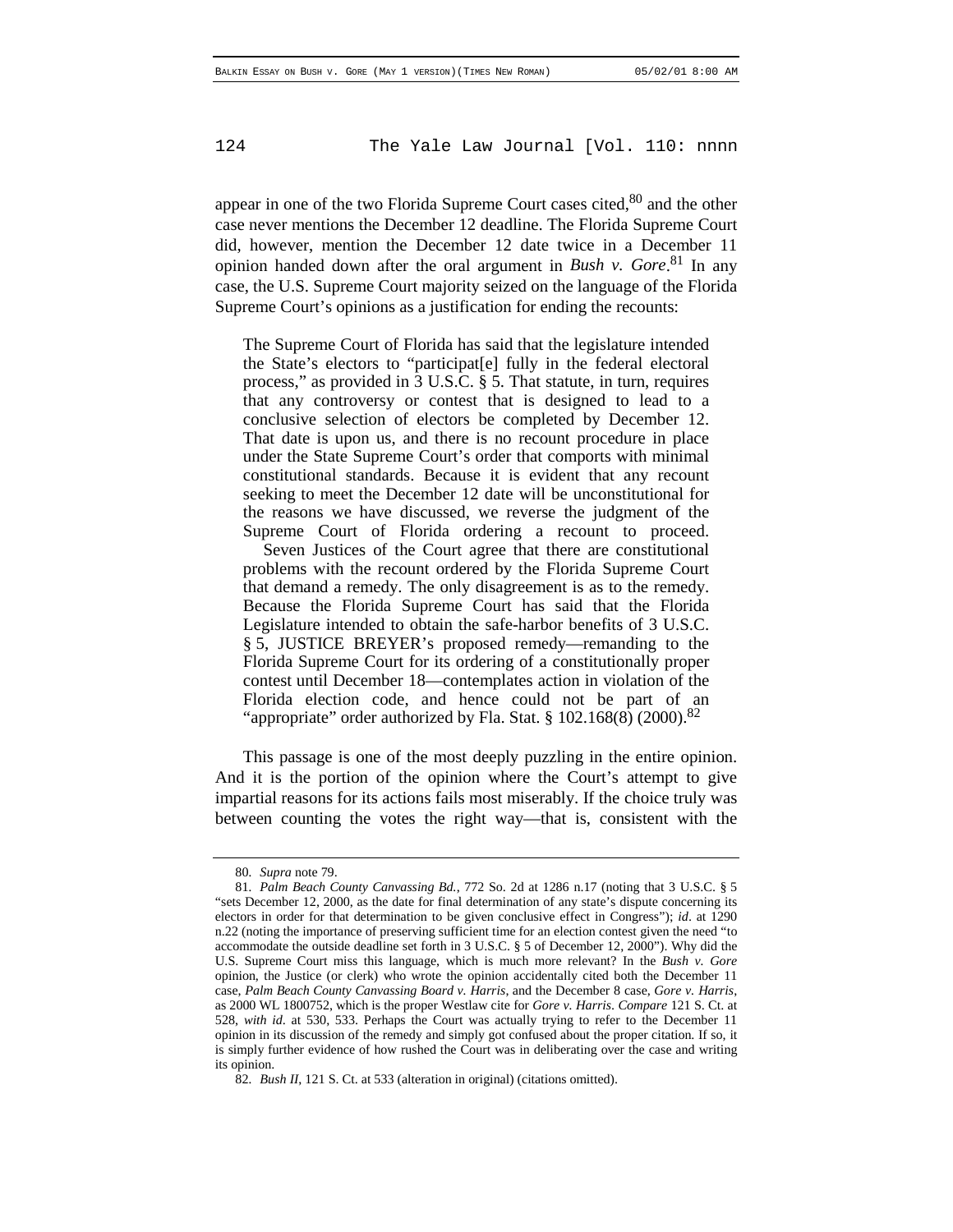requirements of the U.S. Constitution—and meeting the safe harbor deadline, why does it follow that the Florida Supreme Court would have interpreted Florida law as requiring that the safe harbor deadline was more important? Why not remand to the Florida Supreme Court and ask them what the best construction of Florida law was given what the U.S. Supreme Court had just done in *Bush v. Gore*? Why does the U.S. Supreme Court think it knows the meaning of Florida law better than the Florida Supreme Court? And why is it deferring to one part of the Florida Supreme Court's judgment about the true meaning of Florida law—the importance of meeting the December 12 deadline—but not to any other? It is hard not to notice that certain parts of the Florida Supreme Court's decisions have been picked out and deferred to as gospel while other parts are treated with complete disregard. But again, what justifies the U.S. Supreme Court's interpretation of Florida law on these grounds?

Given that the safe harbor rule is merely a convenience and not a requirement, it is hard to see why it should be more important than remedying what the Court claims to be a very serious equal protection violation. Indeed, weighing the two considerations the way the Court does tends to undermine the Court's claim that the violation was all that serious, and it makes the equal protection argument seem like a makeweight designed primarily to stop the recounts. Add the Court's offhand statement that its decision is limited to the facts before it—so that one should not expect the equal protection principle announced in *Bush v. Gore* to be applied to any future cases—and the suspicion becomes inescapable.

It is also at this point in the opinion that the spirit of the Article II, Section 1 argument—which O'Connor and Kennedy pointedly refused to join—seems to reemerge. The majority appears to believe that it would be wrong to "change" the law by creating a uniform standard because the safe harbor deadline would not be met. But it is not clear what the problem is. The best argument, one supposes, is that the Florida Supreme Court thought that the safe harbor was important. But that was before the U.S. Supreme Court made it impossible to meet the December 12 deadline. It is hardly clear that the Florida Supreme Court would have given the same weight to meeting the safe harbor following the U.S. Supreme Court's intervention.

Finally, there is the cursory claim that Justices Breyer and Souter really agree with the five-person majority, but simply disagree about the remedy. This is somewhat akin to saying that two doctors agree that a patient is sick, but one wants to use leeches and the other wants to prescribe antibiotics.

#### II. *BUSH V. GORE* AND THE COURT'S INSTITUTIONAL ROLE

Quite apart from the internal problems of legal reasoning in the opinion, *Bush v. Gore* seems troubling because of the way the Court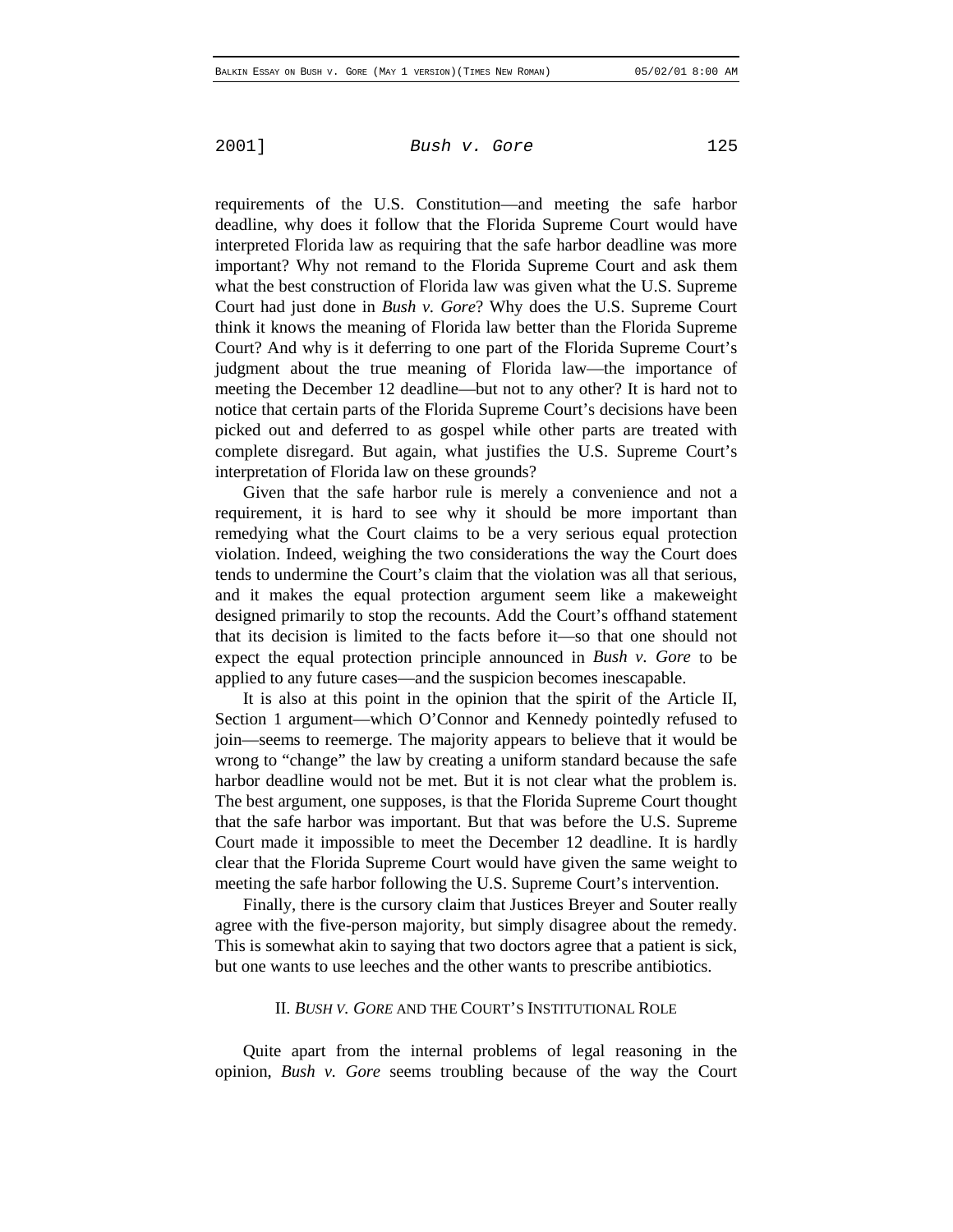performed its institutional role. The Court's intervention was not particularly necessary, despite the Court's insistence to the contrary. Although there are prudential arguments for intervening and stopping the recounts on December 12, they make sense only if the Court was already committed to the view that George W. Bush should have won the election. If the results of the election were in genuine doubt, and neither candidate had a stronger claim to legitimacy, then the argument for intervention becomes unpersuasive. And if one thought that Gore was the rightful winner, the arguments for intervention are perverse. Finally, and perhaps most importantly, the manner in which the Court jumped into the fray placed it in a very serious conflict of interest. It was effectively deciding who would nominate future Supreme Court Justices at a time when the Court was strongly divided between conservatives and liberals and the balance of power between them hung by a single vote.

The great Yale constitutional theorist Alexander Bickel argued that the Supreme Court should use its power of judicial review prudently, preserving its political capital for the moments in American history when it was most needed.<sup>83</sup> Bickel thus preached what he called the "passive" virtues": The Supreme Court should use procedural devices like the denial of certiorari to avoid deciding cases when the political branches might be able to work things out, especially when deciding a controversy prematurely might endanger the Court's reputation.

There are good reasons to think that Congress could have settled this dispute. Quite apart from the fact that this is Congress's constitutionally assigned job under Article II and the Twelfth Amendment, Congress passed two acts, one in 1845 and one in 1887, to deal with just such contingencies.84 Moreover, one great advantage of having Congress decide the matter is that Congress is politically accountable to the people. If people do not like how members of Congress handle the matter, they can vote those members out of office. The same cannot be said for members of the Supreme Court.

Even if judicial intervention would eventually have been necessary, the Court seemed altogether too eager to get involved. As noted previously, it jumped in the first time at the end of November and quickly discovered to

<sup>83</sup>*.* ALEXANDER M. BICKEL, THE LEAST DANGEROUS BRANCH: THE SUPREME COURT AT THE BAR OF POLITICS 173, 235, 264 (2d ed. 1986); ALEXANDER M. BICKEL, THE SUPREME COURT AND THE IDEA OF PROGRESS 94-95 (1978) [hereinafter BICKEL, PROGRESS] ("[T]here is a natural quantitative limit to the number of major, principled interventions the Court can permit itself. . . . A Court unmindful of this limit will find that more and more of its pronouncements are unfulfilled promises, which will ultimately discredit and denude the function of constitutional adjudication."); Alexander M. Bickel, *The Supreme Court, 1960 Term*—*Foreword: The Passive Virtues*, 75 HARV. L. REV. 40, 75 (1961).

<sup>84.</sup> Act of Jan. 23, 1845, 28 Cong. ch. 1; 5 Stat. 721; Act of Feb. 3, 1887, 49 Cong. ch. 90, 24 Stat. 373. These are now codified at 3 U.S.C. §§ 1-15 (1994).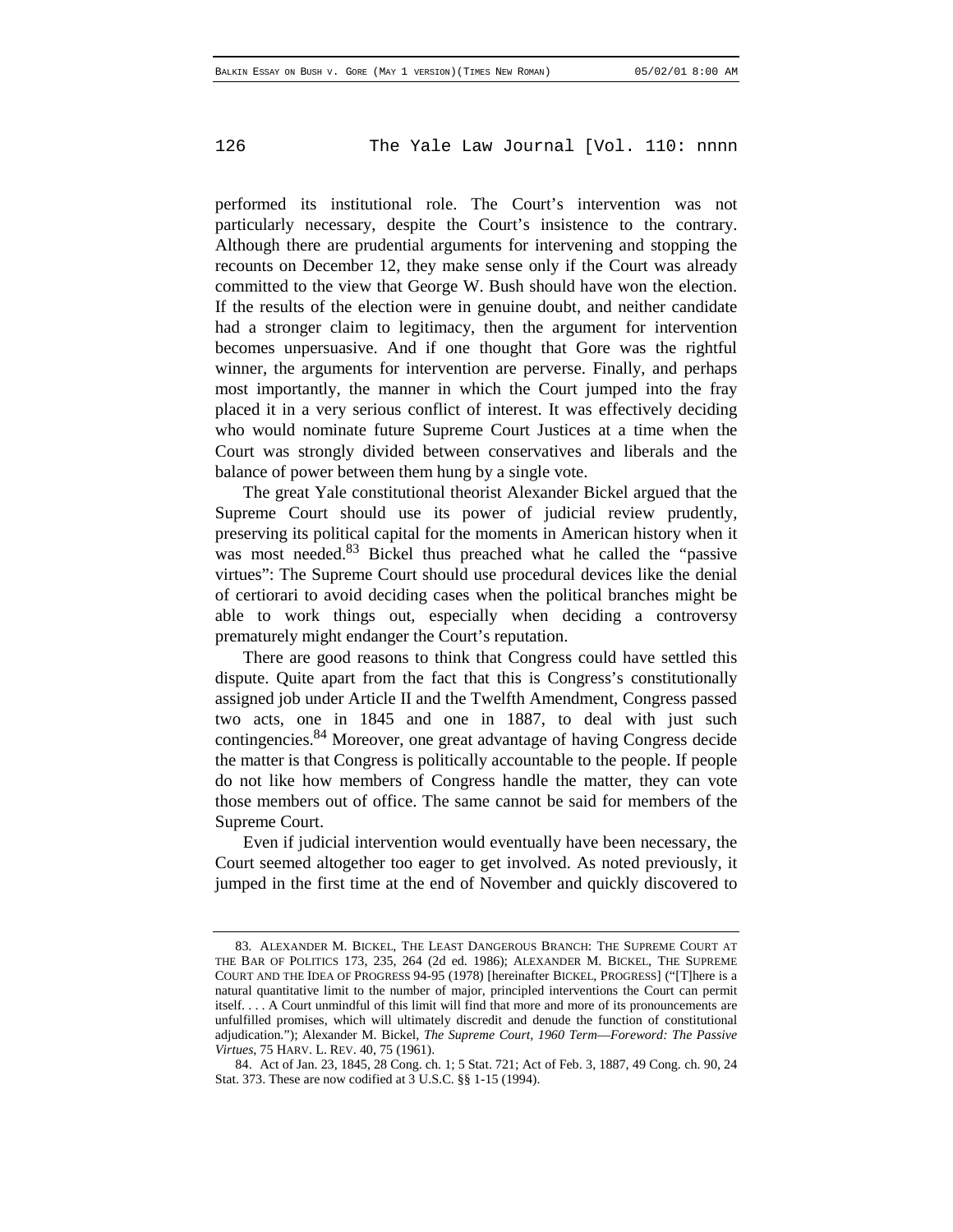its chagrin that its decision would be irrelevant.<sup>85</sup> Its December 9 stay essentially decided the election and strongly signaled that the Court had made up its mind about the result and was simply looking for a rationale on which to rest its conclusions. And both of these interventions came not because of any direct right of appeal, but through the Court's discretionary power to grant or deny writs of certiorari. For this reason, the final words of the per curiam opinion ring particularly hollow:

None are more conscious of the vital limits on judicial authority than are the members of this Court, and none stand more in admiration of the Constitution's design to leave the selection of the President to the people, through their legislatures, and to the political sphere. When contending parties invoke the process of the courts, however, it becomes our unsought responsibility to resolve the federal and constitutional issues the judicial system has been forced to confront.86

There was simply nothing "unsought" about the Court's actions in *Bush v. Gore*. Indeed, *Bush v. Gore* is almost a parody of the Bickelian notion of judicial restraint. In *Bush v. Gore* the Supreme Court restrained virtually everything in sight: It restrained the Florida Supreme Court; it restrained the democratic process; and above all it restrained the counting of votes. Bickel taught that in controversial cases the Court should stay its hand, while *Bush v. Gore* held that in controversial cases the Court should hand out a stay.87

The argument for restraint, however, depends on how grave a threat the constitutional order faces, and how seriously fundamental rights have been compromised. If the threat is serious enough, the Court should get involved. Political capital should be expended when something important is at stake. Moreover, as I argue in Part V, it is not at all clear that the Court expended any political capital by deciding the case. Indeed, it may have increased it, at least in the eyes of congressional Republicans.

86*. Bush II*, 121 S. Ct. at 533.

<sup>85.</sup> David Strauss has argued that the Court was so eager to hear the case in late November that it misread the provisions of 3 U.S.C. § 5, assuming that they were mandatory requirements about how electors must be chosen rather than merely a "safe harbor." David A. Strauss, Bush v. Gore: What Were They Thinking?, 68 U. CHI. L. REV. (forthcoming 2001) (manuscript at 12-13, on file with author). This misunderstanding is reflected in the grant of certiorari in *Bush v. Palm Beach County Canvassing Board*, 121 S. Ct. 510 (2000). By the time of the oral argument in *Bush v. Palm Beach County Canvassing Board*, several Justices appear to have seen their mistake, and the argument shifted instead to Article II, Section 1 as the constitutional objection to the Florida Supreme Court's decisions. Strauss sees this episode as evidence that the more conservative Justices were casting about for a way to end the election early on. *Id*. (manuscript at 13-14).

<sup>87.</sup> Instead of Bickel's passive virtues, the Court adopted what might be called the "passiveaggressive virtues." *See* Mark A. Graber, *The Passive-Aggressive Virtues:* Cohens v. Virginia *and the Problematic Establishment of Judicial Power*, 12 CONST. COMMENT. 67, 67 (1995).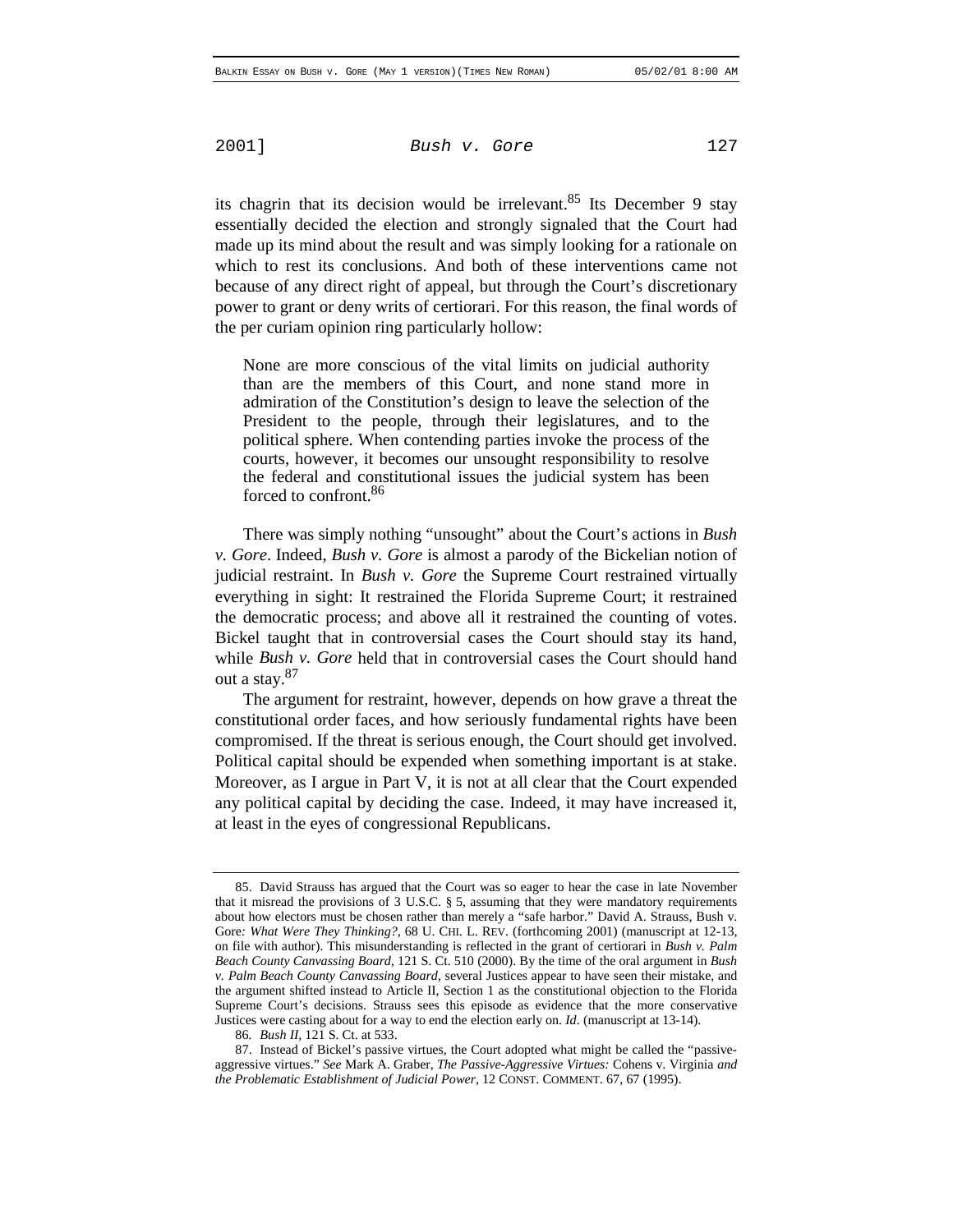The best prudential defense of the Court's intervention is that the Court saw the election as a serious political crisis. It believed—or rather five Justices believed—that the Florida Supreme Court was an out-of-control activist court that was trying to steal the election for Al Gore. The Court knew that, whatever it did, it would be heavily criticized. So it decided to fall on its sword and expend some of its political capital in order to stabilize the situation and save the nation.

Was the Court's decision a statesmanlike decision to prevent an out-ofcontrol partisan Florida Supreme Court, or was the decision itself the product of partisan politics? In the previous discussion of the Article II, Section 1 argument, I showed at some length that the Florida Supreme Court's interpretations were eminently reasonable, even if they were not the only possible interpretations. If so, it is hard to argue that the Court's intervention was necessary. There simply was no lawless court for the U.S. Supreme Court to counteract, just a court that construed its own local law in a way that five Justices did not like.

Moreover, if the Florida Supreme Court was truly a partisan body that was out of control, and determined to hand the Presidency to Al Gore at all costs, several of its decisions seem puzzling. For example, it had the opportunity to throw out thousands of absentee ballots from Republicans in which the voters did not fill in all of the statutorily required information.<sup>88</sup> Instead the Florida Supreme Court held that even though the statutory requirements listed in the Florida Election Code were technically necessary, ballots that did not meet the statutory requirements were not illegal. In fact, it specifically refused to adopt a straightforward reading of the Election Code that would have essentially guaranteed a Gore victory.<sup>89</sup> This seems like a court devoted to the proposition that recording voters' intentions is

<sup>88.</sup> Jacobs v. Seminole County Canvassing Bd., 773 So. 2d 519 (Fla. 2000); Taylor v. Martin County Canvassing Bd., 773 So. 2d 517 (Fla. 2000). Voter identification numbers were filled in by Republican party workers in violation of the statutory requirement that "the person making the request" provide the information. FLA. STAT. ANN. § 101.62 (West 2000); *Jacobs*, 773 So. 2d at 521.

<sup>89.</sup> *See Jacobs*, 773 So. 2d at 522. The Court held that "[t]he statutory requirement" that the person requesting the absentee ballot "'must' disclose the nine items in [Fla. Stat.] Section 101.62(b) [(2000)]" was "simply not a definitive statement by the Legislature that requests which are missing the voter's registration number are illegal or void." *Id.* If the Court had wanted to void the absentee ballots, and secure a victory for Al Gore, presumably it could have held that the word "must" means "must." Instead, it read section 101.62(b) against another part of the Florida Election Code which stated that absentee ballots would be "illegal" if they failed to contain certain information. *See* FLA. STAT. ANN. § 101.68(2)(c)(1) (West 2000). Since section 101.62(b) does not specifically say that nonconforming absentee ballots are "illegal," they can still be counted. In the court's words, the requirements of section 101.62(b) are directive, but not mandatory. *Id.* That reading makes sense if the Court's driving principle was preserving the legality of as many absentee ballots as possible, even though most of those ballots were Republican.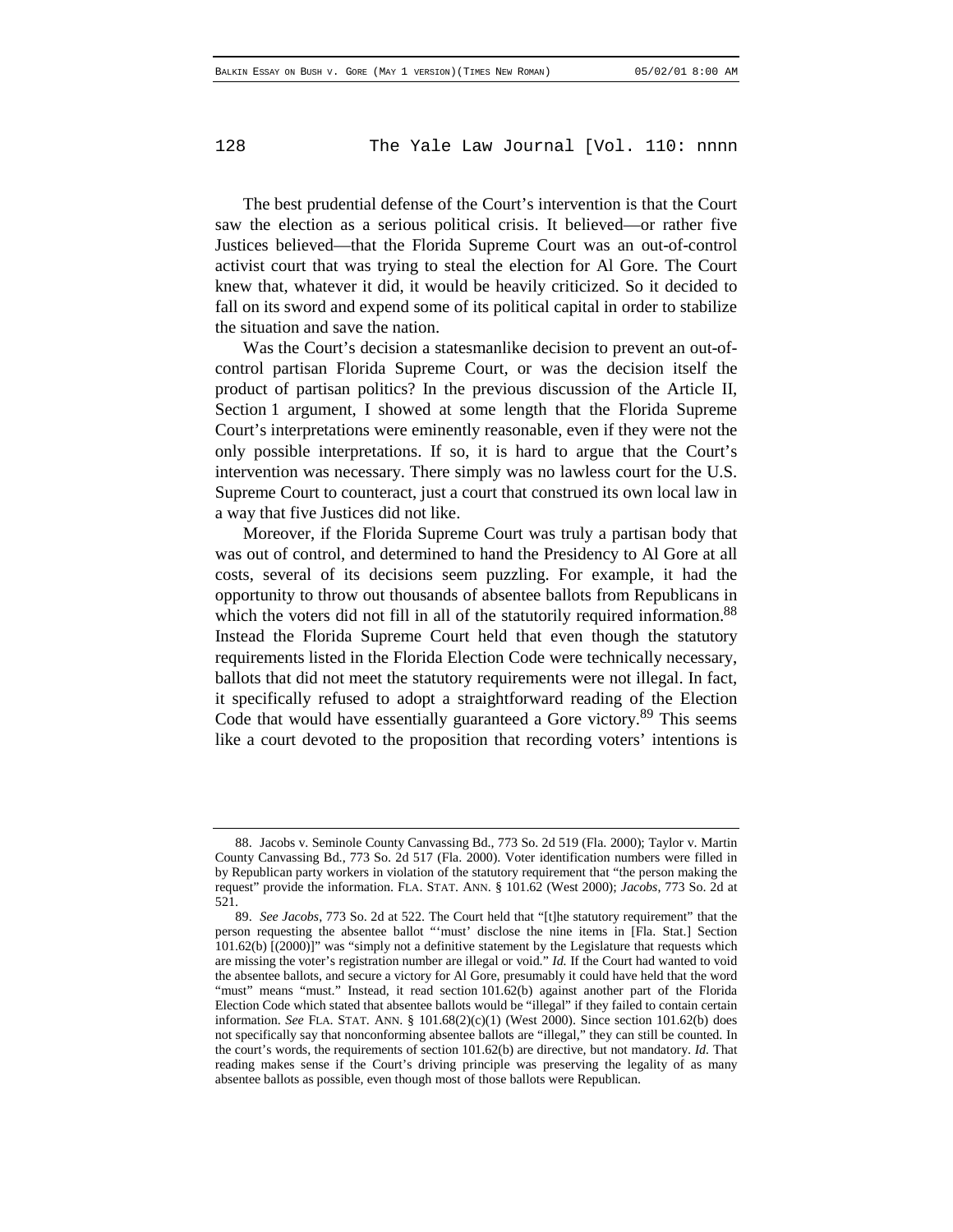the paramount concern of the Florida election law. It does not sound like a court whose robust partisanship has blinded it to all reason.<sup>90</sup>

In any case, a simple thought experiment, along the lines suggested by Michael Klarman, can help resolve the question whether the U.S. Supreme Court's intervention is best explained by the Florida Supreme Court's partisanship or its own.<sup>91</sup> Suppose for a moment that the positions of the parties were reversed. Suppose that the Florida vote had initially gone for Gore on November 7, that Bush had called to concede but then retracted his concession, and had begun a protest and a contest of the Florida results. Suppose further that the Secretary of State was cochairman of Gore's presidential campaign in Florida, and issued the same interpretations of Florida law as Katherine Harris did, although now to Gore's benefit. Suppose the Florida legislature, now controlled by Democrats, was threatening to appoint its own slate of Democrat electors, egged on by the Democratic governor of Florida, who just happened to be Al Gore's brother. Then suppose that the Florida Supreme Court was stocked not with Democrats but Republicans, and that they issued the exact same opinions with the exact same interpretations of Florida law, adopting the intent of the voter standard and ordering a statewide manual recount of ballots.

Now imagine that Gore's attorney—the well-known liberal law professor Laurence Tribe—appeared before the U.S. Supreme Court and argued (1) that the Court should not defer to the Republican-controlled Florida Supreme Court because the interpretation of Florida election law was a federal, not a state question; (2) that the Court should extend liberal Warren Court precedents concerning legislative redistricting to state tabulation of ballots; and (3) that the Court should immediately shut the Republican Florida Supreme Court's recounts down because of the paramount importance of the federal safe harbor rule. Does anyone think that the result would have been the same? One can just imagine the look on Justice Scalia's face as Tribe argued that the Florida state courts were lawless and should be subjected to federal supervision under Article II, Section 1 and the Equal Protection Clause. Indeed, one is almost certain that a majority of the Court would have would have found these arguments highly implausible if delivered on Gore's behalf. If so, then the justification for the Court's intervention cannot be that the Florida Supreme Court was unduly partisan and out of control, for the interpretations would be just as crazy and just as partisan if offered by Republicans as by Democrats.<sup>92</sup>

<sup>90.</sup> I note in passing that Chief Justice Rehnquist did not complain about *this* change in Florida law as a violation of Article II, Section 1.

<sup>91.</sup> Klarman, *supra* note 45 (manuscript at 5-6, 31).

<sup>92.</sup> Chief Justice Rehnquist and Justices Scalia and Thomas would almost certainly have rejected the Article II argument if Gore's attorney had made it. After all, Gore's position would have permitted federal scrutiny of state court constructions of state law. Justices O'Connor and Kennedy did not like the Article II argument when it benefited Bush; there is no reason to think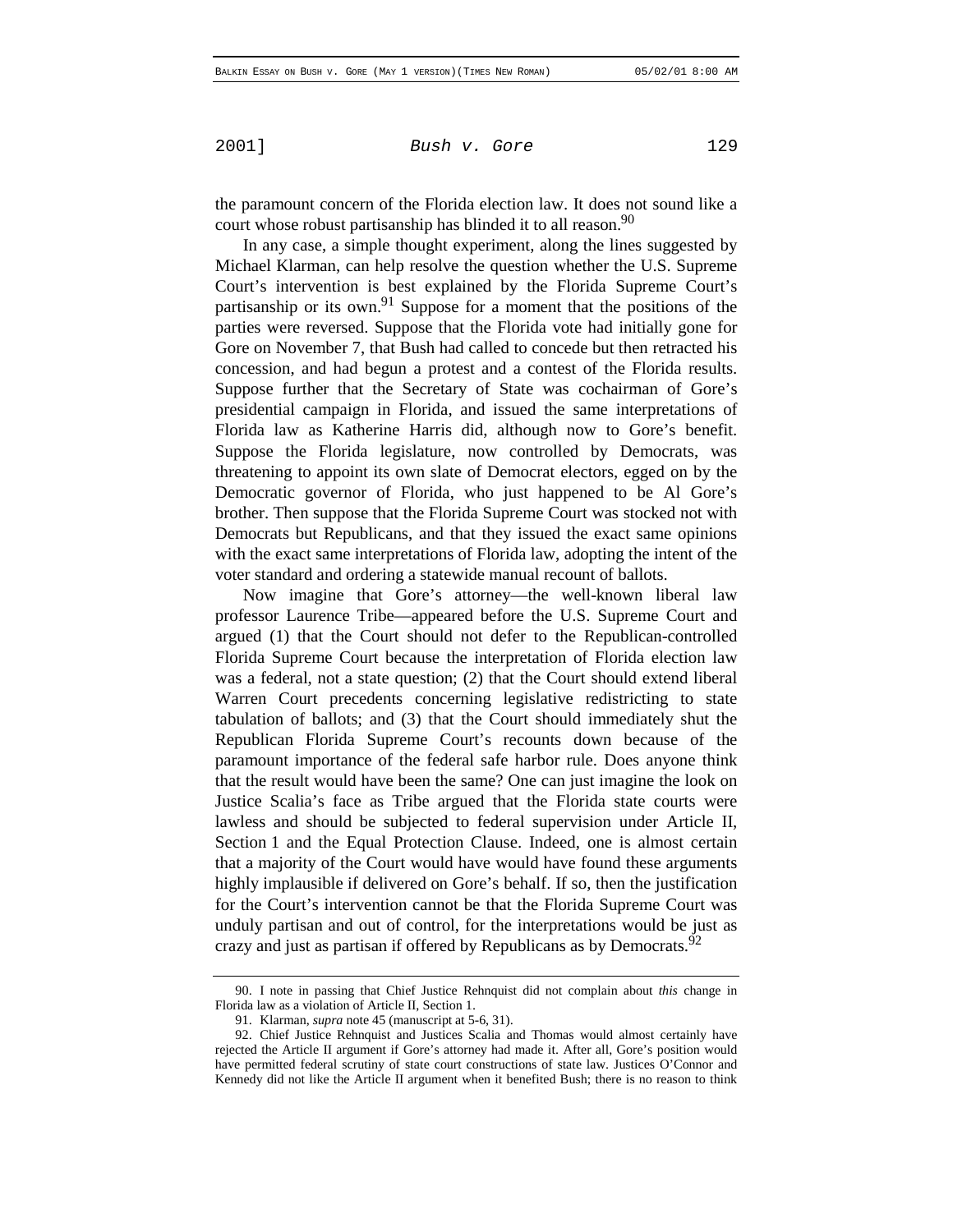One might object that what matters is not whether the Florida Supreme Court was actually out of control or partisan judged from some objective standpoint, but whether the Republican Justices in the *Bush v. Gore* majority honestly believed that the Florida Supreme Court was out of control. Given their beliefs they did what they thought was best for the country. But in that case the reasonableness of the Court's intervention fades away. For it concedes that the Supreme Court found the Florida Supreme Court partisan not because intervention was genuinely reasonable or necessary but because they themselves were shaped by their own partisanship. The success of this prudential argument cannot be divorced from political ideology.

One can make the prudential argument for intervention in a different way. If the Court had not stopped the recounts, the Florida legislature might have produced its own slate of electors. As a result, votes from more than one slate might have traveled to Washington. The Congress would then have had to decide between them on January 6. Each side would have accused the other of stealing the election. Partisan infighting would have been especially bitter. Most political observers believed that congressional Republicans would have been especially determined to wrest control at any cost.<sup>93</sup> Republicans hungered to regain control of the presidency after eight

that they would like it better when it benefited Gore. In fact, my suspicion is that in a hypothetical *Gore v. Bush* case, the Article II argument would have lost 9-0.

The equal protection argument might have fared better: Justices Souter and Breyer were willing to find an equal protection violation in *Bush v. Gore*, so it stands to reason that they would be hospitable to a Gore equal protection argument in a hypothetical *Gore v. Bush*. Stevens and Ginsburg applied existing understandings of equal protection law in their dissents. Would they have joined Souter and Breyer if Gore had argued for a significant extension of equal protection doctrine? I cannot say. Stevens is notoriously unpredictable, while Ginsburg has shown herself to be a fairly cautious jurist outside of the area of sex discrimination. There is no reason, however, to think that an equal protection argument made by Gore would have attracted Rehnquist, Scalia, and Thomas. Justice Scalia, in particular, has stated quite forcefully that state practices that have a long tradition of acceptance should not be disturbed by novel theories of equal protection. *See, e.g*., United States v. Virginia, 518 U.S. 515, 568 (1996) (Scalia, J., dissenting). Justices O'Connor and Kennedy seemed highly suspicious of the all-Democratic Florida Supreme Court, and Justice O'Connor made her displeasure known on the bench. United States Supreme Court Official Transcript at 43-44, Bush v. Gore, 121 S. Ct. 525 (2000) (No. 00-949). They would be much less suspicious of an all-Republican Florida Supreme Court trying to ensure that every legal vote for George W. Bush was counted. If so, Gore would probably not get five votes for his equal protection argument. Perhaps the more important question is whether in a hypothetical *Gore v. Bush* scenario, five Justices would have believed that the appropriate remedy for an equal protection violation was to stop all recounts, instead of remanding to the Florida Supreme Court. This seems implausible in the extreme. Indeed, I do not think this proposed remedy would have received a single vote.

<sup>93.</sup> *See, e.g.*, Susan Baer, *GOP Right Unleashes Its Wrath on Gore; Conservatives Vow Gridlock if He Wins*, BALT. SUN, Nov. 21, 2000, at A1 (noting that "Republicans are more indignant about the possibility of a Gore presidency than Democrats are about a possible Bush victory," and noting the conservative threat that if Gore wins, "[i]mpeachment proceedings will start the day of the inauguration"); George E. Condon Jr., *GOP Frustration over Recounts Is Turning to Anger*, SAN DIEGO UNION-TRIB., Nov. 23, 2000, at A13 (quoting a statement by a Republican operative that Republicans have "a very, very deep anger out there—they are really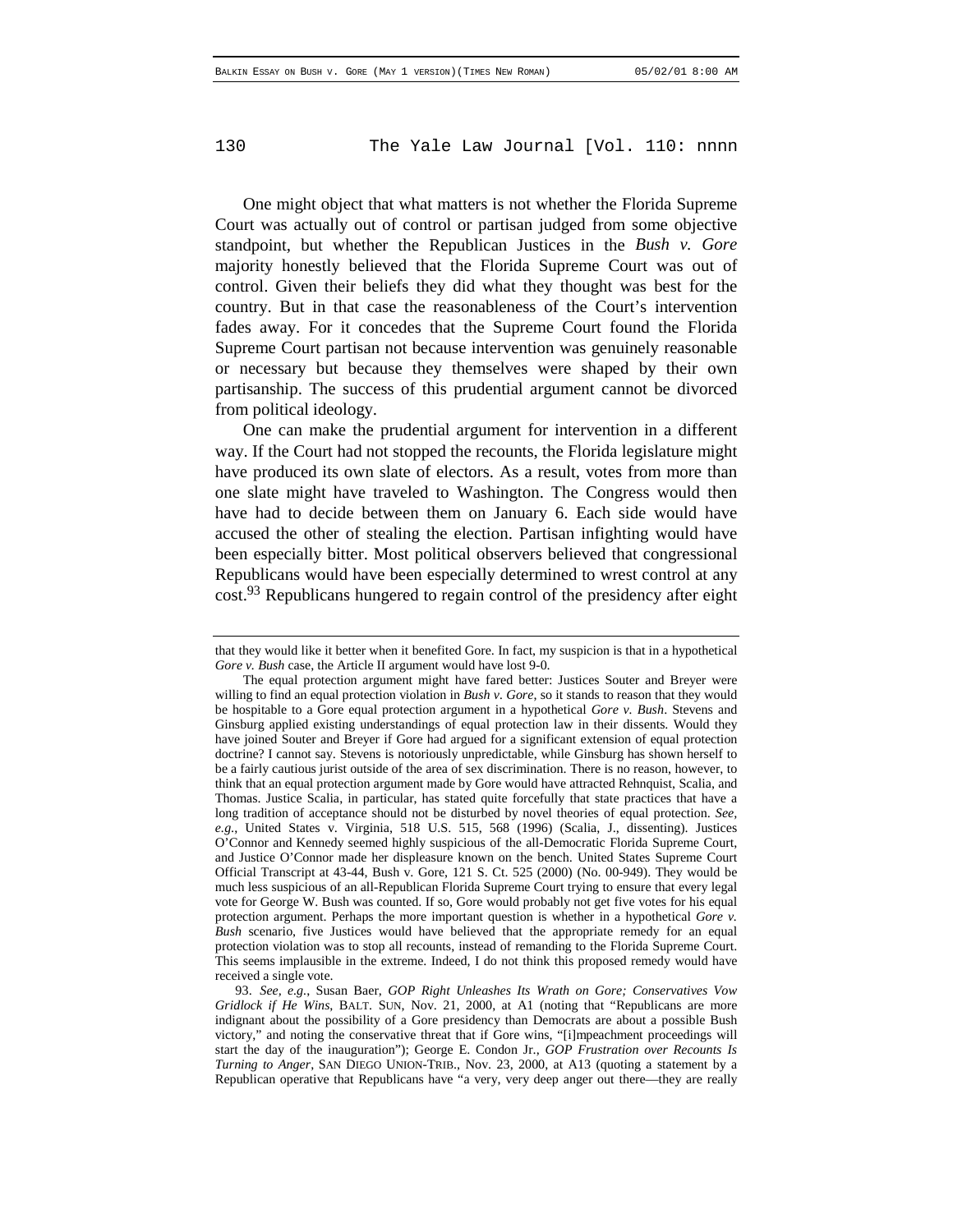years. As a group they despised Bill Clinton and loathed his scandal-ridden administration. Congressional Republicans impeached Clinton and tried to throw him out of office in 1998, and many of them never fully accepted the legitimacy of his presidency. With the presidency up for grabs in 2000, they may well have overreacted and behaved very badly indeed. It was possible that whatever the Congress did would be seen widely as the rawest form of politics, with no concern for fairness or justice. This would have delegitimated the new president and prevented him from governing effectively. Hence the danger of reckless and delegitimating behavior by Congress (and by outside agitators), although not certain to occur, was sufficiently great for the Court to intervene before Congress got involved. It was far better to stop the recounts and hand Bush the presidency than to cripple the next president.

This prudential argument makes the most sense if George W. Bush was going to be president in any case. If the Florida legislature nominated its own slate of electors, and if the congressional Republicans muscled the Democrats out of the way, the overtly political nature of the fracas might well poison the atmosphere and harm Bush's legitimacy. But suppose one thought that Gore was the rightful winner, and that the Republicans were trying to steal the election. After all, Gore won the popular vote by half a million votes, and if the recounts proceeded he might have won Florida as well. (Even if one thinks that Florida was a statistical tie, Gore's lead in both the popular vote and in the electoral college exclusive of Florida would speak in favor of his legitimacy.) Then the argument for handing the presidency to Bush rather than Gore because of a fear that the Florida legislature would substitute their judgment for that of the Florida voters and that the congressional Republicans would go nuclear is not very persuasive. Indeed, the idea that the Court should hand the presidency over to the person who obtained fewer votes nationwide because his party threatened to misbehave seems a perversion of democratic principles. It would also be a remarkable indictment by the Republican Justices of their own party. To be sure, in other times and places people have given in to fascists, communists, and terrorists because of fear of their violence and thuggery, but one hopes that the contemporary Republican Party is not yet in the same company. In fact, there is every reason to believe that cooler heads would have prevailed

ticked off. . . . I don't think it has ever been this deep. It makes impeachment look like kindergarten"); Eric Pianin & Juliet Eilperin, *An Angry GOP on Hill Would Confront Gore if He Won*, WASH. POST, Nov. 20, 2000, at A8 (quoting a Senate Democratic leader as stating that "[t]he depth of resentment and the extraordinary hostility the Republicans already have demonstrated towards the vice president is far greater than the somewhat mild opposition that Democrats have expressed about Bush"); *Talk of the Nation* (NPR radio broadcast, Dec. 14, 2000) (comments of Columbia University History Professor Alan Brinkley) ("I believe that . . . the dynamics of this contest had gotten to a point where Republicans simply were never going to concede this race no matter what the vote total said.").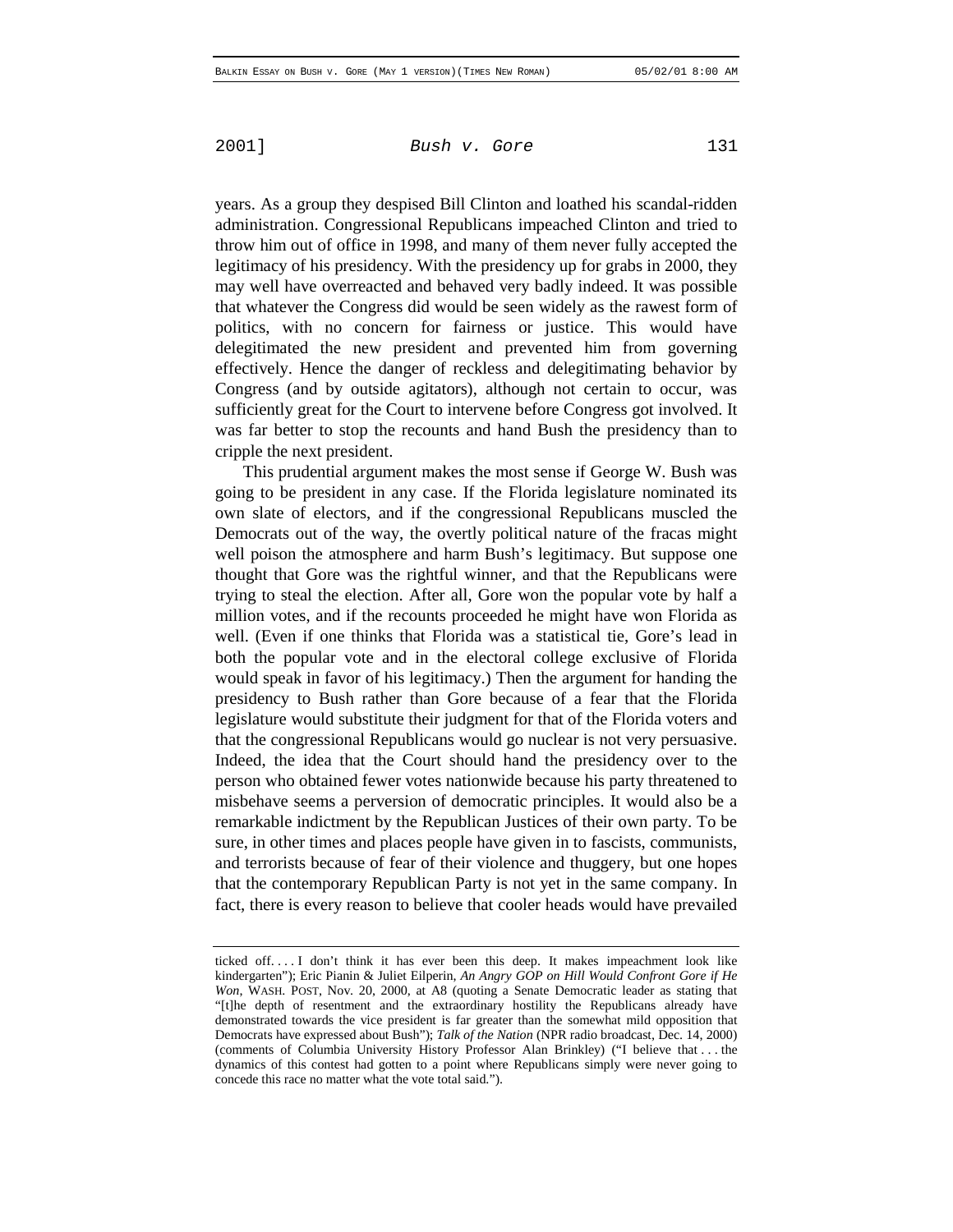and the proceedings would have been acceptably civil and restrained—in the manner of the Senate's impeachment trial of Bill Clinton which had occurred less than two years before. Both parties would understand that the voters might hold them responsible in 2002 and 2004 if they acted outrageously. This is, of course, one of the great advantages of having representative institutions—rather than the Court—decide who becomes president.<sup>94</sup>

Equally important, the prudential argument does not take into account the likely change in public reaction that would have occurred if Gore pulled ahead in court supervised recounts. Gore could then claim that he had won a majority in Florida and a majority in the electoral college as well as a majority in the popular vote. Public support would surely have coalesced around a candidate who had won the election in three different ways. The Republicans would have judged it politically very difficult to displace him with Bush, and their opposition on January 6 might have been much less fierce.<sup>95</sup> Indeed, in some scenarios, moderate Republicans would probably have pressured Bush to concede once the judicial appeals of such a recount had been exhausted.<sup>96</sup>

The "crippled presidency" scenario also seems to assume an inevitable Bush victory. If Gore—who, it cannot be stressed too often, actually won the popular vote—had prevailed in Congress despite the best efforts of the Florida legislature and congressional Republicans, it is not at all clear that

<sup>94.</sup> The congressional "train wreck" scenario might be extended to a concern about civil unrest. There is simply no evidence, however, that there would have been riots in the streets or widespread civil disruptions if the Court had allowed Congress to settle the issue. Although there were a number of demonstrations, the period following the November 7 election was remarkable for the lack of violent upheaval in the general population. Indeed, the only riots during the period following the 2000 election appear to have been staged in the offices of the Miami-Dade canvassing board by House Majority Whip Tom DeLay for the purpose of preventing the canvassing board from counting the votes. *See* Dana Canedy with James Dao, *Contesting the Vote: The Demonstrators; How the Troops Were Mobilized for the Recount*, N.Y. TIMES, Nov. 28, 2000, at A26; Nicholas Kulish & Jim Vandehei, *Bush Campaign Pays Tab for Capitol Hill Aides Flown In for Rallies*, WALL ST. J., Nov. 27, 2000, at A40; Paul Lomartire, *GOP Sent T-Shirt Team of Dedicated Infiltrators*, PALM BEACH POST, Dec. 1, 2000, at A1; David Sarasohn, *GOP Imports D.C. Staff Protesters: Takin' It to the Suites*, OREGONIAN, Nov. 29, 2000, at D11.

<sup>95.</sup> During the brief period between the Florida Supreme Court's December 8 decision and the Supreme Court's December 9 stay, Republican congressmen were openly contemplating a Gore victory in Florida. At that point they were much less certain whether they could maintain public support for their position if Gore pushed ahead in the recounts. *See* Richard L. Berke, *Contesting the Vote: The Strategies; Stunned Republicans Vow Fight to End*, N.Y. TIMES, Dec. 9, 2000, at A1 ("[S]everal [Republicans] acknowledged for the first time since the election a month ago that they feared that Mr. Gore could become the president."); *see also* Adam Clymer, *Contesting the Vote: Congress; The Detours (and Monsters) Along the Electoral Road*, N.Y. TIMES, Dec. 9, 2000, at A11 ("[A] senior Republican, speaking anonymously, said he was 'absolutely' certain that some Republicans would desert their party if they believe Mr. Gore had really won more votes.").

<sup>96.</sup> If the U.S. Supreme Court had taken the case and remanded for recounts under a single uniform standard on December 12, Republicans would have found it very difficult to press Bush's case if Gore pulled ahead. Once Gore was declared the winner under a recount judged legally fair, public support for Bush might well have collapsed.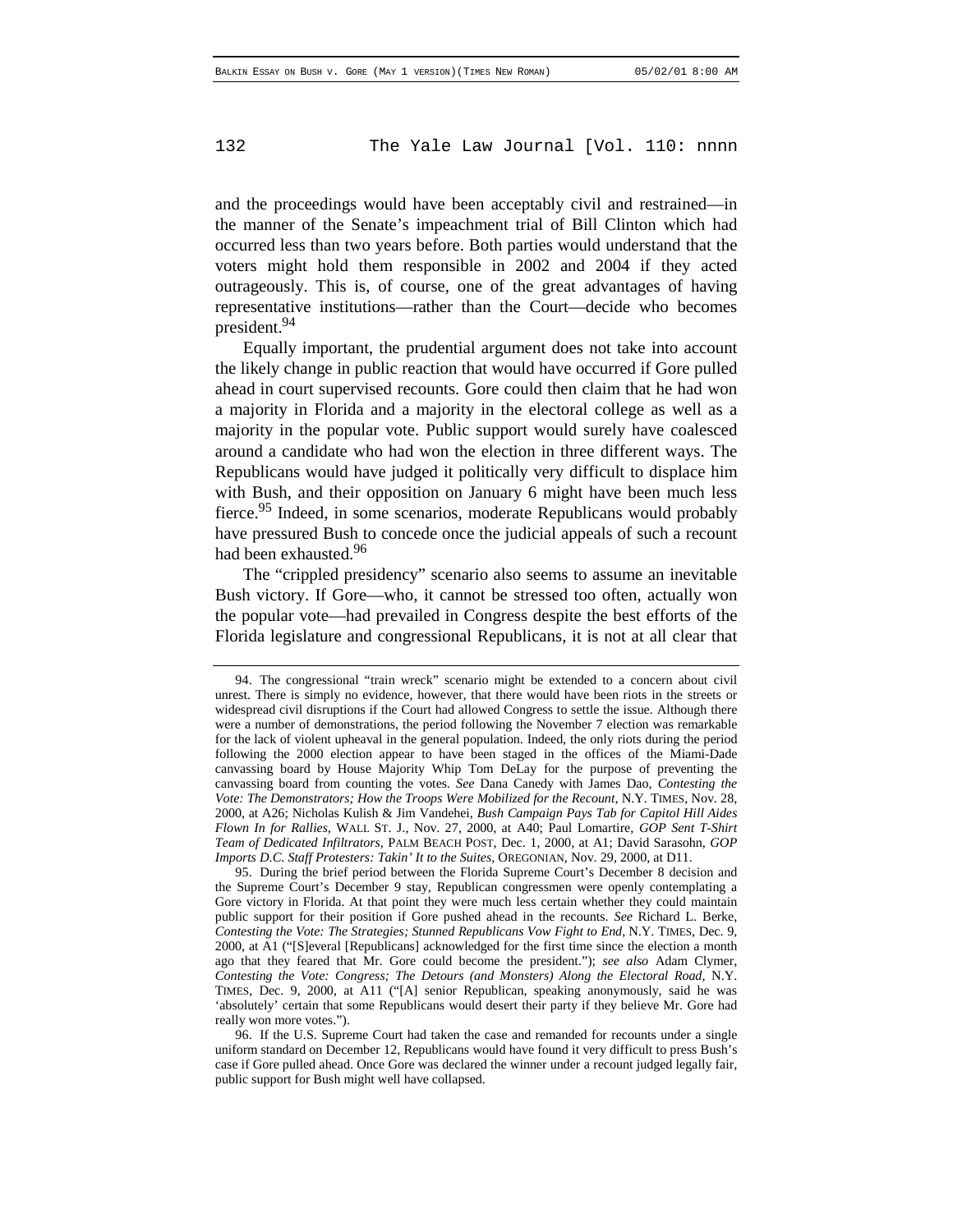he would regard his presidency as crippled. (One need hardly add that the fear that congressional Republicans might give him a hard time as president is no reason to deny him the office.) If Gore won a recount in Florida as well as the popular vote nationwide, many Americans would have seen his victory as a simple vindication of majority rule. Gore might well use this fact to combat any Republican claims of illegitimacy. The congressional Republicans would simply have had to grin and bear it for the next four years, much as the congressional Democrats must do now.

In sum, the prudential arguments for short-circuiting Congress and stopping the contest on December 12 are path-dependent. They are more persuasive if one is already committed to a Bush presidency. They are less persuasive—indeed, singularly unpersuasive—if one believed that Gore won or that the outcome was genuinely in doubt. To be sure, Bush's election looks more inevitable to the public once he is situated in the Oval Office and people become accustomed to him as president. But the Court acted long before that happened. It acted on December 9, when it seemed that Gore was about to prevail. Hence prudential considerations cannot justify what the Court did, except, of course, to Bush supporters.

Most of the institutional arguments for intervention or restraint seem to cut both ways under the facts of *Bush v. Gore*. The Court should intervene in sufficiently worthy causes, and whether this was a worthy cause has much to do with one's view about whether there was a crisis that required the Court's intervention. That question, in turn, depends largely on who one thought the president should be. Whether the Court should have intervened, however, does not seem to turn on whether one thought there actually was a serious equal protection violation, since the Court was not particularly interested in remedying it.

I think that there is a much more important complaint to be made about the Court's institutional role. The problem is not whether the Court should have expended political capital but whether the Court faced a serious conflict of interest. In particular, the Court's decision to intervene offended the basic principle that one should not be a judge in one's own case. It mattered a great deal to the Justices who became president. And in *Bush v. Gore* they were given the rare chance to reverse Mr. Dooley's famous maxim that the Supreme Court follows the election returns.<sup>97</sup> They were able to make the election returns follow the Supreme Court.

Much was made during the days immediately before and after the second *Bush v. Gore* argument about the possible conflicts of interest that several Justices had. Justice Scalia's son worked at the same law firm as Theodore Olson, who represented the Bush team before the Court. Justice Thomas's wife was employed by the Bush transition team. Neither of these

<sup>97.</sup> FINLEY PETER DUNNE, MR. DOOLEY AT HIS BEST 77 (Elmer Ellis ed., 1949).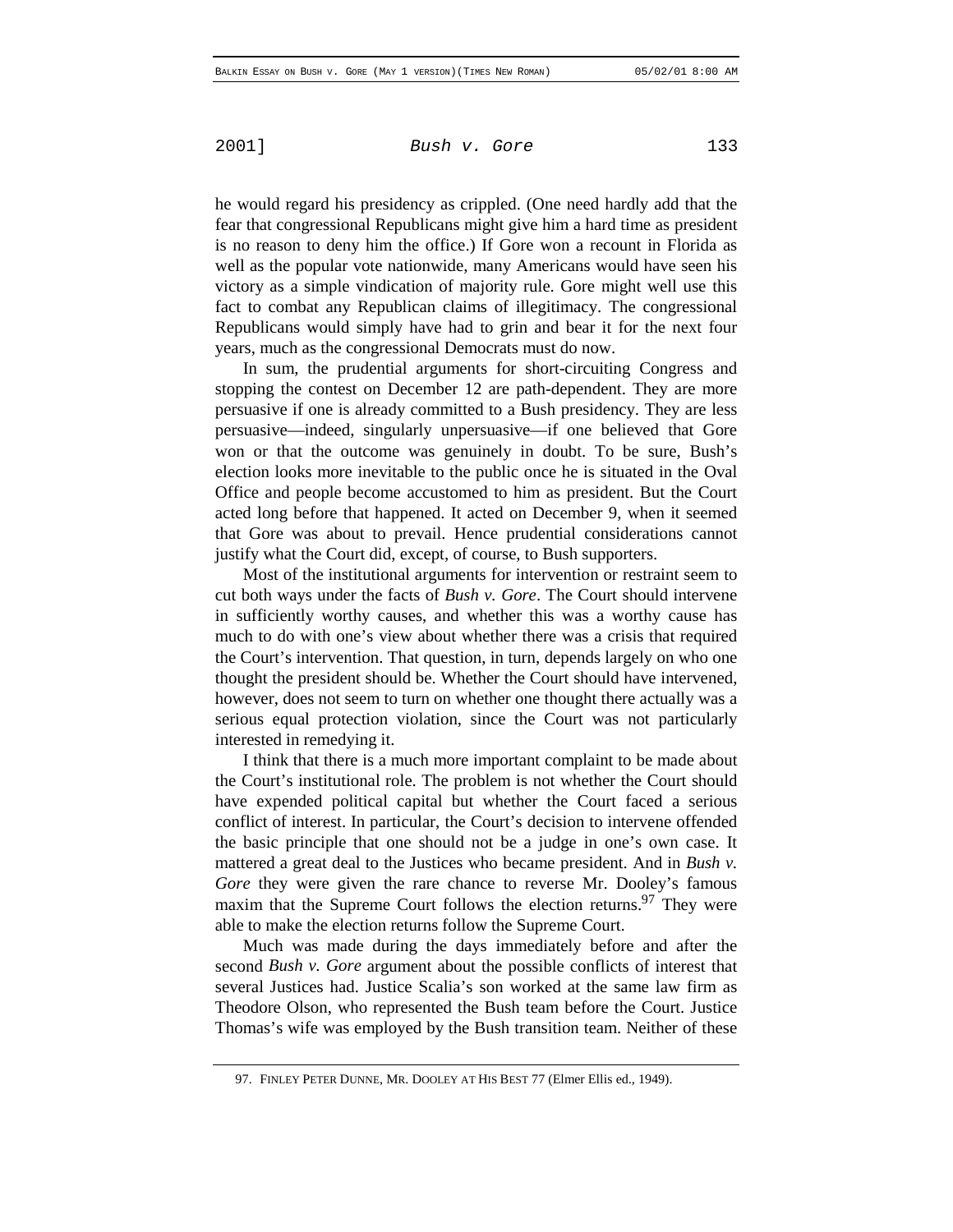two conflicts is particularly important; at most they demonstrate that Scalia and Thomas are well connected to conservative elements within the Republican Party, which should surprise no one. But the most important conflict of interest applied to all of the Justices. By effectively deciding who would become the next president, they were also effectively deciding who would appoint their replacements and future colleagues. It was widely speculated that Chief Justice Rehnquist and Justice O'Connor had been considering retirement in the next four years. They would much rather retire under a Republican president than a Democratic one.<sup>98</sup> Moreover, the Rehnquist Court has decided a very large number of issues 5-4 in recent years, with five conservatives trumping four liberals on issues ranging from state's rights to affirmative action.<sup>99</sup> A Democrat would appoint people who might undo much of the Court's recent work; a Republican would probably appoint people who would extend the work of the conservative majority. Finally, the new president would be able to stock the lower federal courts with ideological allies. Because the Supreme Court takes relatively few cases, the Justices have a considerable interest in making sure that their decisions are being interpreted and applied by people who think roughly as they do.<sup>100</sup>

The Court is often faced with situations where the interests of Justices are at stake. In cases where judicial pay raises are litigated, all judges benefit from a pay raise. The rule of necessity allows them to take the case, because no one else can.101 In cases like *Cooper v. Aaron*102 or *City of Boerne v. Flores*, 103 the question is whether the Court should assert its supremacy over the other branches, and as members of the judiciary all of the Justices might be seen as facing a conflict of interest. But *Bush v. Gore* presents a very different type of conflict. Although all of the Justices faced the same type of conflict of interest, it pointed in different directions for different Justices. The conservatives appeared to have reasons to appoint

<sup>98</sup>*. See, e.g.*, Biskupic, *supra* note 17, at 1A. The widely circulated story that "O'Connor became visibly upset [at an election night party on November 7] when network anchors first said Gore had won the critical state of Florida," and that "[h]er husband told others at the party that his wife was concerned because the couple wanted to retire and that she preferred a GOP president name her successor" may or may not be true, although it has been confirmed by a variety of sources close to the Court. *Id.* It is hardly news, however, that Justice O'Connor and Chief Justice Rehnquist have contemplated retirement in the next few years.

<sup>99.</sup> *See* cases cited *supra* note 5.

<sup>100.</sup> George W. Bush has recently decided to end the fifty-year practice of submitting judicial nominations to the American Bar Association before they are publicly announced. The presumed reason for the decision is to make it easier to nominate far more ideologically conservative people to the federal judiciary. Neil A. Lewis, *White House Ends Bar Association's Role in Screening Federal Judges*, N.Y. TIMES, Mar. 23, 2001, at A13.

<sup>101.</sup> *See, e.g.*, United States v. Will, 449 U.S. 200, 213-216 (1980); Mitchell v. Sage Stores Co., 143 P.2d 652, 656-58 (Kan. 1943); Philadelphia v. Fox, 64 Pa. 169, 84-186 (1870).

<sup>102. 358</sup> U.S. 1 (1958).

<sup>103. 521</sup> U.S. 507 (1997).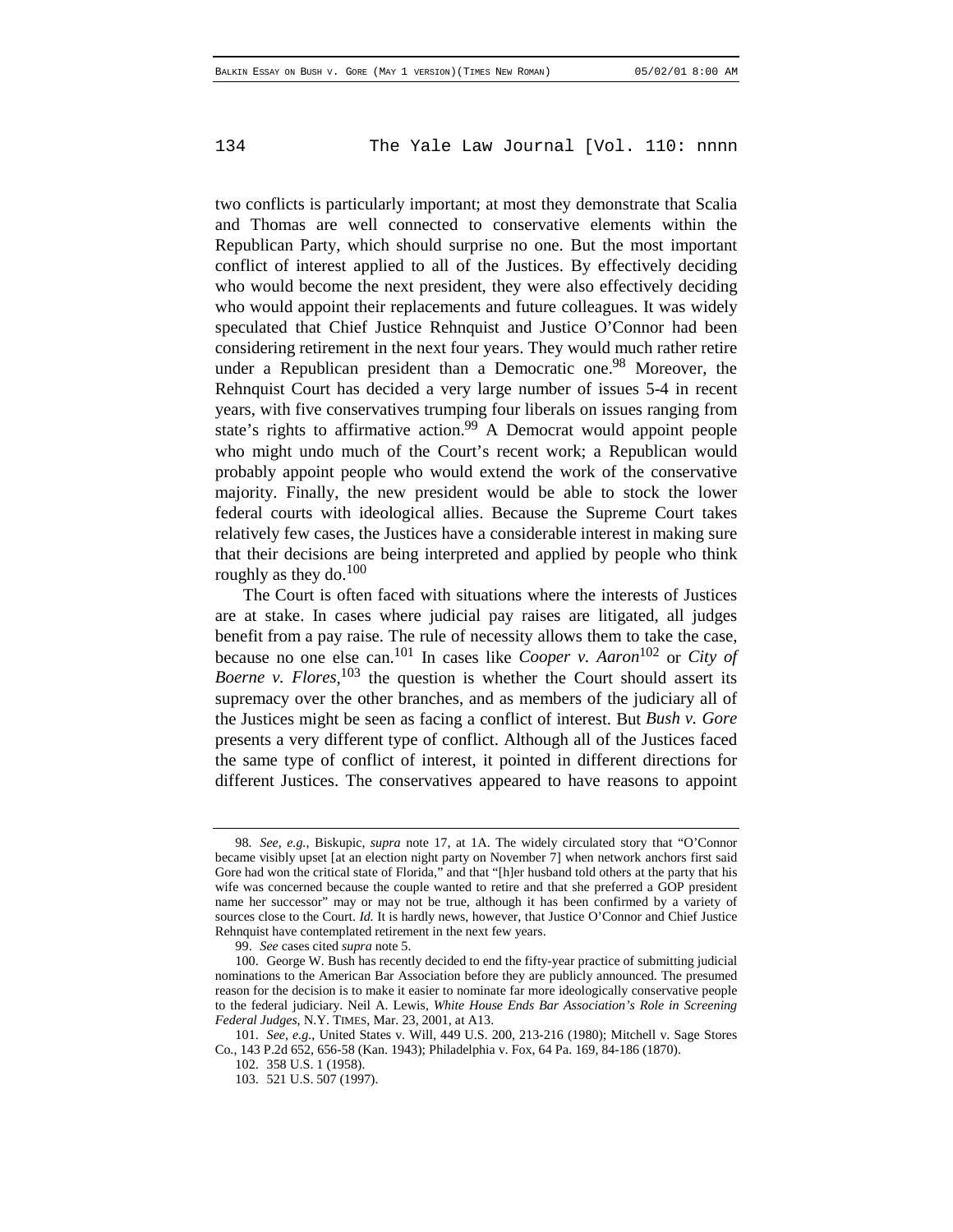Bush as President; the liberals Gore. The situation is perhaps closest to a lawsuit between two corporations where five Justices own stock in the petitioner and four own stock in the respondents, and the case is decided for the petitioner 5-4. Unless there are pressing reasons to take the case, the best solution is to deny certiorari and just say no. Among the other prudential factors, the conflict of interest for the Justices in *Bush v. Gore* should have weighed more heavily than it did, because it might call (and it did call) the Court's impartiality seriously into question. It presented the most important reason for the Court to stay out of this particular controversy.

#### III. *BUSH V. GORE*, LEGAL REALISM, AND CRITICAL LEGAL STUDIES

Jurisprudentially speaking, the big winners of the 2000 election were American Legal Realism and Critical Legal Studies. Ironically, by the election of 2000, both traditions were largely submerged in the American legal academy. Critical Legal Studies was dead as a doornail, and the insights of legal realism had long since been coopted and domesticated.

Legal realism, which developed primarily at Yale and Columbia during the 1920s and 1930s, was a response to the reactionary decisions of courts at the turn of the century. The realists argued that judges are heavily motivated by their political philosophy and their innate sense of right and wrong. Facts matter more than doctrine, which can often be reshaped to fit the facts as judges see them.<sup>104</sup> As Justice Oliver Wendell Holmes—a hero to many of the realists—once said, the life of the law has not been logic but experience.<sup>105</sup> Hence judges should be more open and honest about their politics and their view of the world and not try to hide behind legal mumbo jumbo.

Critical Legal Studies, which was developed at Harvard and several other law schools during the 1970s and 1980s, was a reaction to the conservative legal and political retrenchment that followed the election of 1968. Critical Legal Studies scholars (or "crits," as they came to be known), argued that law is a highly specialized and distinct form of political reasoning, relatively autonomous from ordinary political struggle, that must

<sup>104.</sup> The literature on American Legal Realism is vast. For useful introductions, see AMERICAN LEGAL REALISM (William W. Fisher III et al. eds., 1996); NEIL DUXBURY, PATTERNS OF AMERICAN JURISPRUDENCE (1995); LAURA KALMAN, LEGAL REALISM AT YALE: 1927-1960 (1986); WILFRID E. RUMBLE, JR., AMERICAN LEGAL REALISM: SKEPTICISM, REFORM, AND THE JUDICIAL PROCESS (1968); JOHN H. SCHLEGEL, AMERICAN LEGAL REALISM AND EMPIRICAL SOCIAL SCIENCE (1995); WILLIAM L. TWINING, KARL LLEWELLYN AND THE REALIST MOVEMENT (1973); Robert W. Gordon, *American Law Through English Eyes: A Century of Nightmares and Noble Dreams*, 84 GEO. L.J. 2215 (1996); and Edward A. Purcell, *American Jurisprudence Between the Wars: Legal Realism and the Crisis of Democratic Theory*, 75 AM. HIST. REV. 424 (1969).

<sup>105.</sup> OLIVER WENDELL HOLMES, JR., THE COMMON LAW 1 (1881).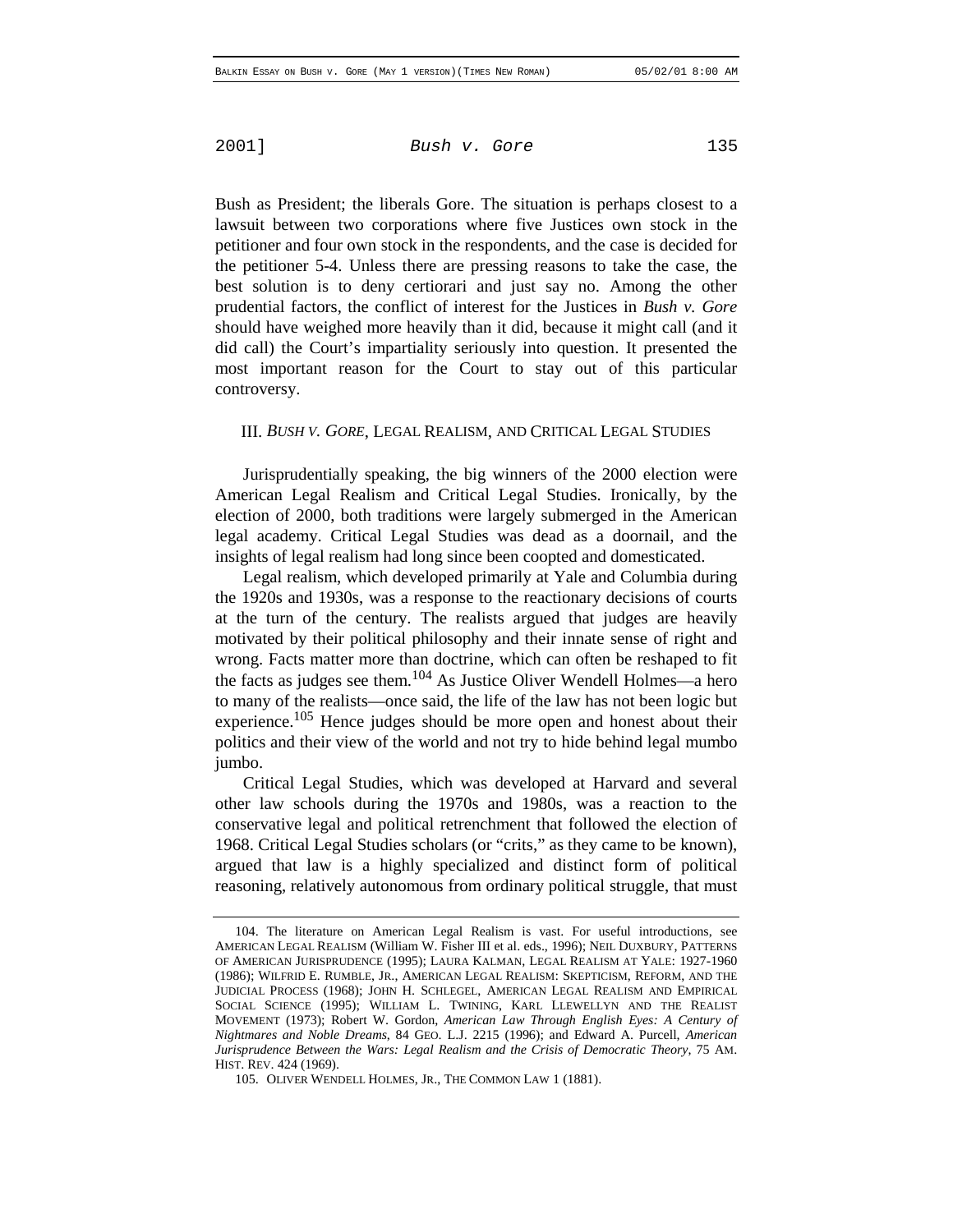mystify or disguise its political content as doctrinal or rule-based reasoning.<sup>106</sup> Because lawyers and judges can often find more than one way to characterize and interpret legal doctrines, they can often find ways to advance their ideologies through legal argument and still sincerely claim to be upholding the rule of law. Hence the law will often end up benefiting the most powerful forces in society, whether or not justice is on their side.<sup>107</sup> Ultimately, the crits argued, the legal system can be legitimized only by the actual justice it produces, not through giving lip service to legal rules or engaging in pious platitudes about the legal process. The crits believed that faith in legal process and legal craft values were not enough, because these also were deeply shaped by politics and ideology. One could not rely on craft or process alone to produce a fair legal system or to save the legal system from corruption, injustice, and abuse.

In one sense, *Bush v. Gore* looks like strong confirmation of both legal realism and Critical Legal Studies. The Justices used the forms of legal argument to arrive at a particular result that suited their respective political ideologies. But the situation is more complicated than this. Both legal realism and Critical Legal Studies assume that judges do not leave their ideologies behind when they construe law. Rather, they see law through the lens of what they regard as fair and just, and they shape the principles and doctrines of law in the direction in which the law already appears to them.108 Yet in *Bush v. Gore* the members of the Court did not seem to be promoting a particular ideological vision through their opinions. Indeed, it was the conservatives who were making the equal protection argument and extending Warren Court precedents; it was the liberals who were urging deference to the states' legal processes. Instead, in *Bush v. Gore*, ideology's influence manifested itself in a more troubling way: The members of the Court seemed to be arguing for a more narrow, partisan result. The conservatives used whatever arguments were available to promote George W. Bush's election, while the liberals offered the arguments that would

<sup>106.</sup> The relative autonomy of law from politics was as central to Critical Legal Studies as it was to critics of the movement. The two sides simply disagreed about what this relative autonomy meant in practice and how far it extended. For examples of the relative autonomy thesis in Critical Legal Studies, see MORTON J. HORWITZ, THE TRANSFORMATION OF AMERICAN LAW, 1780- 1860, at xiii (1977); MARK KELMAN, A GUIDE TO CRITICAL LEGAL STUDIES 249-51 (1987); Robert W. Gordon, *Critical Legal Histories*, 36 STAN. L. REV. 57, 88-93 (1984); Mark V. Tushnet, *Critical Legal Studies: A Political History*, 100 YALE L.J. 1515, 1525 n.41 (1991); and Mark V. Tushnet, *Perspectives on the Development of American Law: A Critical Review of Friedman's* A History of American Law, 1977 WIS. L. REV. 81, 82-94.

<sup>107.</sup> For an excellent introduction to Critical Legal Studies approaches, see Robert W. Gordon, *Unfreezing Legal Reality: Critical Approaches to Law*, 15 FLA. ST. U. L. REV. 195 (1987). *See also* DUNCAN KENNEDY, A CRITIQUE OF ADJUDICATION: FIN DE SIÈCLE (1997) (attempting to establish a critical position on the relationship between law and politics in adjudication).

<sup>108.</sup> *See* KENNEDY, *supra* note 107; J.M. Balkin, *Ideology as Constraint*, 43 STAN. L. REV. 1133 (1991).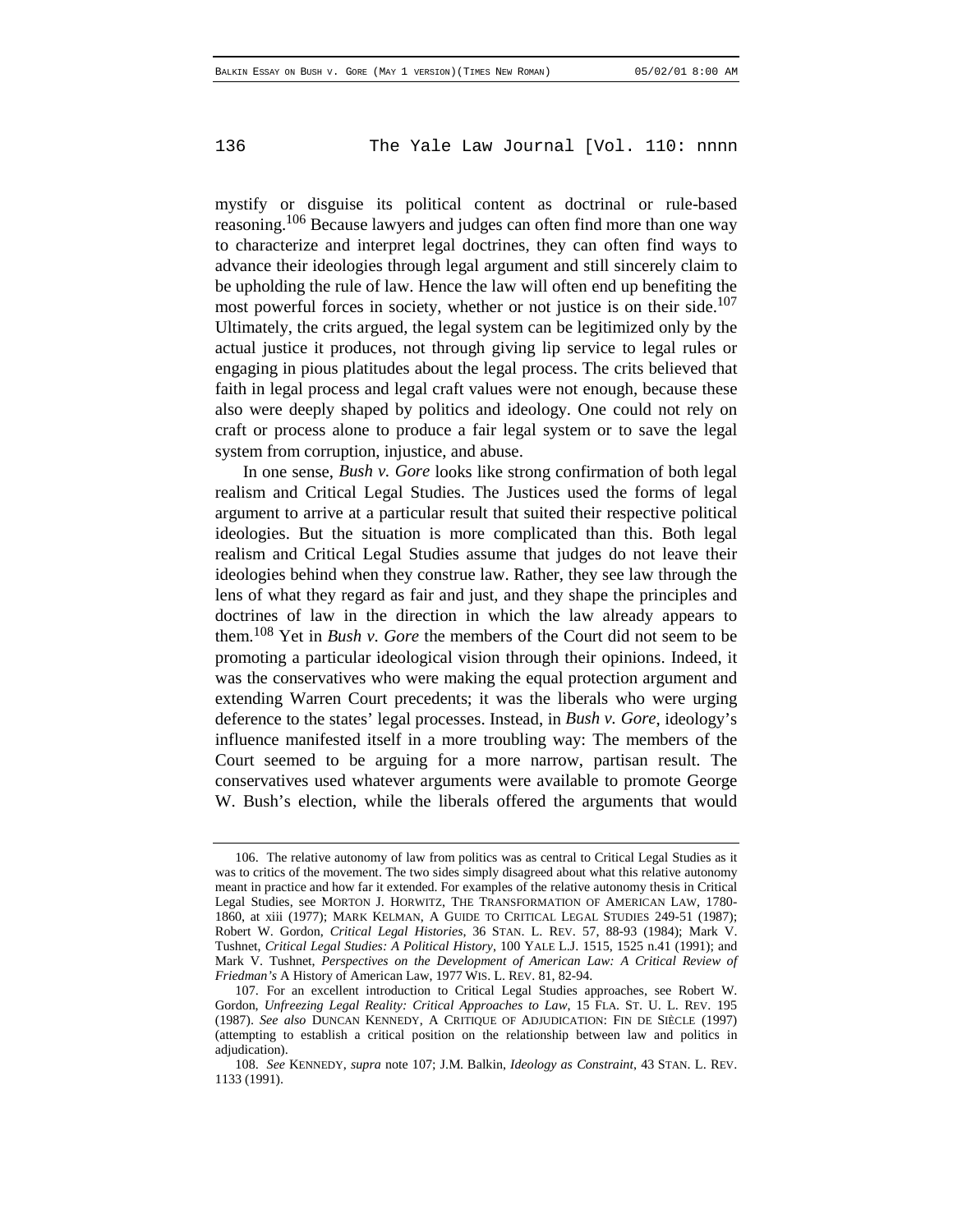have helped Al Gore. This is a more overt collapse of the boundary between law and politics than Critical Legal Studies would normally predict, although it is perhaps consistent with cruder forms of legal realism.<sup>109</sup> In short, in *Bush v. Gore* the Court did not even preserve the relative autonomy of law from politics that Critical Legal Studies assumed.

In fact, given the implausibility of much of the *Bush v. Gore* opinion, one could argue that the opinion is actually a refutation of legal realism and Critical Legal Studies. Under this view, *Bush v. Gore* is simply a sport, an example of temporary failure that conveys nothing about the legal system as a whole. Sometimes judges make mistakes, and sometimes they betray their oaths of office, but this conveys nothing about whether the legal system as a whole cannot adequately separate law from the most partisan forms of politics. Indeed, one might argue that both legal realism and Critical Legal Studies are incorrect because *any* reasonable person, *any* well-trained lawyer can see that the Court made hash of legal reasoning in *Bush v. Gore*. It follows that if the Court had been willing to be constrained by its proper role and by sound values of legal craft and principled legal reasoning, then it would have been wholly unable to do what it did. Critical Legal Studies scholars argued that judges disguise or mystify the political content of legal decisionmaking through the forms of legal argument. But in *Bush v. Gore* this mystification utterly failed. Any well-trained lawyer can see through what the Court did. Hence *Bush v. Gore* must be seen as an outlier rather than as symptomatic of the way that courts actually function. It is simply an unfortunate fact that this legal sport determined the outcome of a presidential election.

I think this argument ultimately does not hold water. First, the argument assumes that there was no way that the Justices could have reached the same result through plausible legal argument. But that hardly seems impossible to achieve. The argument would only have to be plausible given existing conventions of legal craft. It would not have to convince everyone—most legal arguments rarely do that. Much of the implausibility of *Bush v. Gore* is due to the lack of time the Court gave itself to decide the case. If the Justices had enough time, there is no doubt in my mind that the five conservatives could have come up with a more plausible way to stop the election and hand the presidency to George W. Bush, even if it was on different grounds. The mere fact that a given opinion is not persuasive does not mean that cleverer legal minds with more time on their hands cannot come up with better versions, and, when this occurs, law professors usually see this as a vindication of the original decision. Indeed, there is a cottage industry among liberal law professors devoted to rewriting cases like *Roe v.*

<sup>109</sup>*. See* Levinson, *supra* note 4, at 8.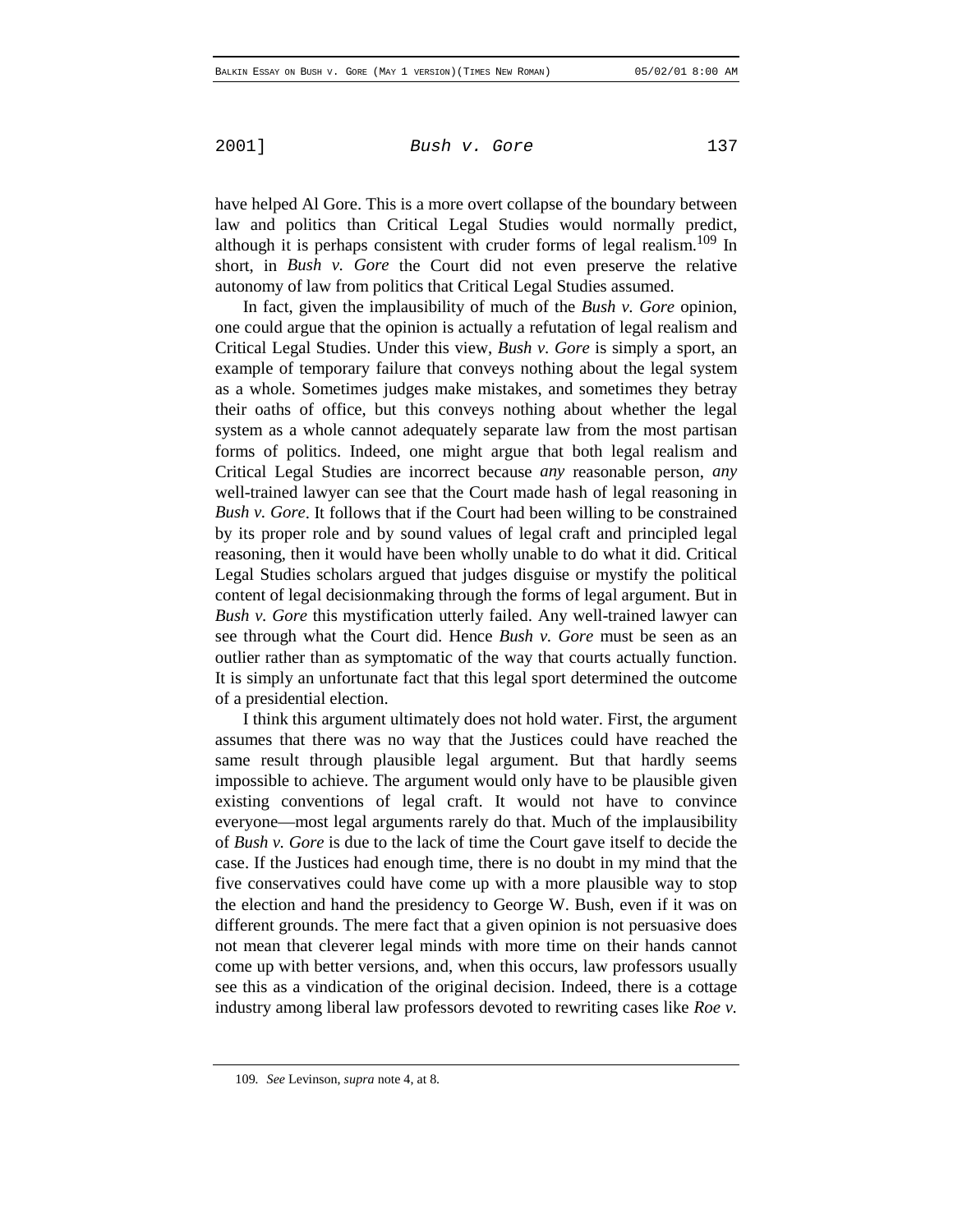*Wade*<sup>110</sup> and *Brown v. Board of Education*<sup>111</sup> that seem to have been inadequately reasoned.112 *Roe* is a particularly good example: Liberal and feminist legal scholars have spent decades showing that the result was correct even if Justice Blackmun's opinion seems to have been taken from the Court's Cubist period.<sup>113</sup> When the Supreme Court struck down Colorado's Amendment 2 in *Romer v. Evans*114 in 1996, legal scholars rushed to explain why the result was correct even if the logic of Justice Kennedy's opinion seemed rather sparse and undernourished.<sup>115</sup> I do not doubt that very bright conservative legal scholars will be able to rewrite *Bush v. Gore* to make it make sense to them, if not to their more liberal Democratic colleagues. That project, I expect, is already well under way.

Second, the argument assumes that the reasoning of *Bush v. Gore* is simply "off the wall" from the standpoint of what any well-trained lawyer could accept. But the question of whether a legal argument is "on the wall" or "off the wall" is a matter of social practice and convention. Many eminent members of the legal academy and the bar, and a handful of Supreme Court Justices, thought that these arguments were not only plausible but convincing. Theodore Olson, who has won a number of cases before the Supreme Court, obviously thought the arguments he offered in *Bush v. Gore* were not "off the wall." At least two members of the Harvard Law faculty thought so too,  $116$  not to mention the Chief Justice of the United States and four of his colleagues. The question of what is "off the wall" and what is "on the wall" in law is tied to a series of social conventions that include which persons in the legal profession are willing to stand up for a particular legal argument. In law, if not in other disciplines of human thought, authority, and particularly institutional authority, counts for a lot. The more powerful and influential the people who are willing to make a legal argument, the more quickly it moves from the positively loony to the positively thinkable, and ultimately to something entirely consistent with

<sup>110. 410</sup> U.S. 113 (1973).

<sup>111. 347</sup> U.S. 483 (1954).

<sup>112.</sup> For an example, see WHAT *BROWN*, *supra* note 10, in which nine constitutional scholars try their hand at rewriting *Brown*.

<sup>113</sup>*. See* Mark V. Tushnet, *Following the Rules Laid Down: A Critique of Interpretivism and Neutral Principles*, 96 HARV. L. REV. 781, 821 (1983).

<sup>114. 517</sup> U.S. 620 (1996).

<sup>115.</sup> *See, e.g.*, Akhil Reed Amar, *Attainder and Amendment 2:* Romer*'s Rightness*, 95 MICH. L. REV. 203 (1996); Lynn A. Baker, *The Missing Pages of the Majority Opinion in* Romer v. Evans, 68 U. COLO. L. REV. 387 (1997); Daniel Farber & Suzanna Sherry, *The Pariah Principle*, 13 CONST. COMMENT. 257 (1996).

<sup>116.</sup> *See* Einer Elhauge, *Bush v. Florida*, N.Y. TIMES, Nov. 20, 2000, at A27 (arguing that manual counts had no objective and clear standards, thus anticipating the equal protection argument made in *Bush v. Gore*); Fried, *supra* note 23 (defending the result on Article II, Section 1 grounds).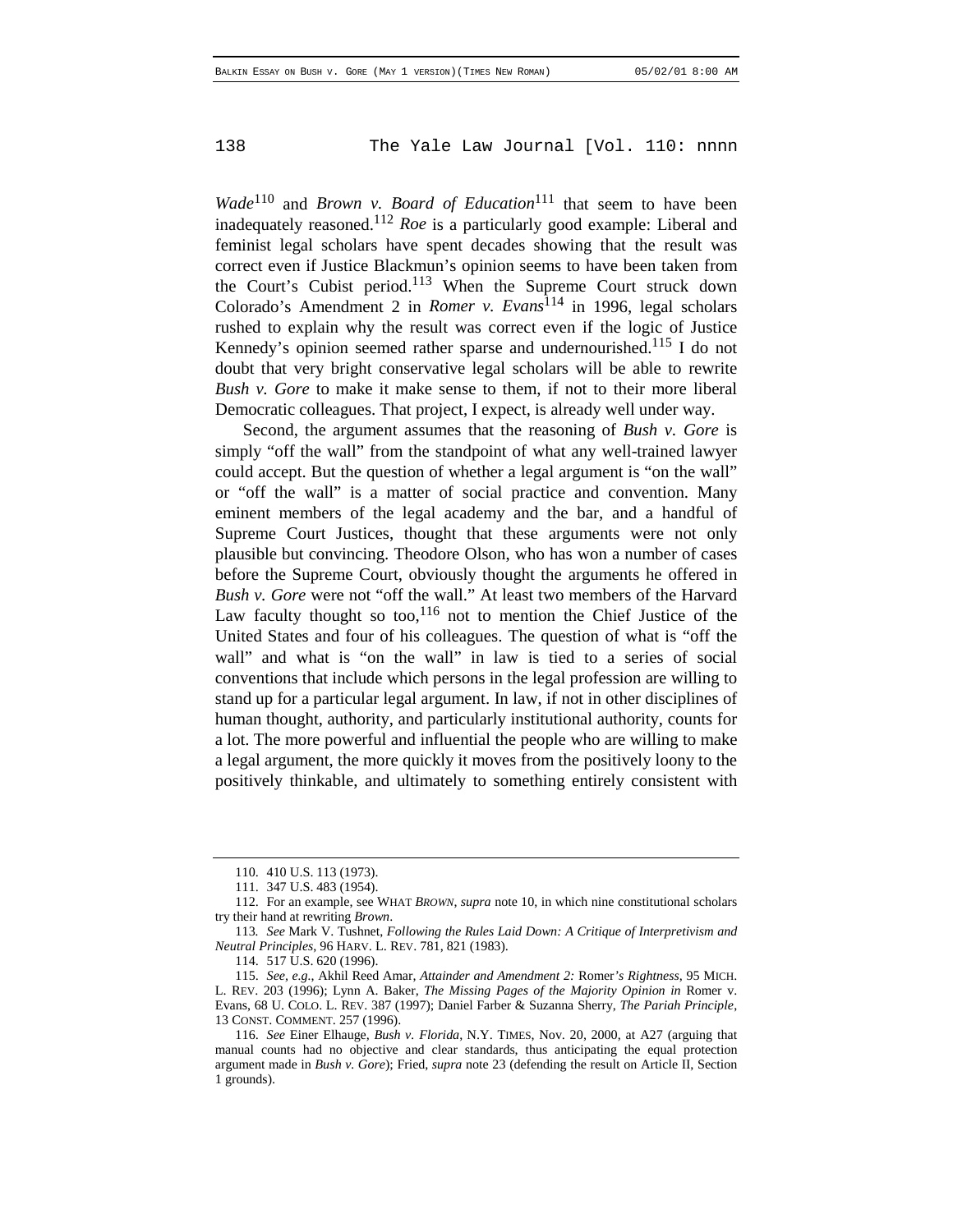"good legal craft."<sup>117</sup> This feature of legal argument may be deeply unsettling to many nonlawyers, but it is another way of understanding the point of Critical Legal Studies and legal realism.

Moreover, the brute fact of the decision in *Bush v. Gore* has a curious bootstrapping effect. It makes the arguments in that case no longer "off the wall." At the very least, it makes them much less "off the wall" than they would have been before December 12, 2000. That is because the decision in *Bush v. Gore* will now be cited in courts and taught in law schools as the law. Lawyers and law professors will do their best to work the case into the corpus of existing precedents. The work of harmonization and rationalization will proceed apace, and one of its side effects is that what gets harmonized and rationalized over time is no longer considered "off the wall." This, too, is a familiar feature of law and legal practice. After the 1973 decision in *Roe v. Wade*, for example, the argument that the word "liberty" in the Fourteenth Amendment includes a woman's right to have an abortion was no longer "off the wall." Nor was the argument that the viability of the fetus should be the line that determines the scope of that right. After *Roe v. Wade*, these claims simply became plausible for the well-trained lawyer, even if she was not ultimately convinced by them. After *Reynolds v. Sims*118 and *Baker v. Carr*, 119 the argument that the Court should intervene in the political processes of the states became more thinkable. That is a feature of law's dual character as both reason and fiat as a set of reasoned arguments and a set of doctrines created and laid down by government officials.

Third, the question of whether a legal argument is "on the wall" or "off the wall"—that is, the conditions of its plausibility—are not wholly divorced from political ideology. The model of legal craft as an effective constraint on legal argument suggests that the conventions of legal craft create a recognizable boundary that separates what is good legal argument from what is bad or incompetent legal argument. Within this boundary liberals and conservatives may disagree about what arguments are more or less plausible. But the boundary itself keeps both sides from straying into the wildly implausible or incompetent. This idea of controllable boundaries of legal rhetoric is a familiar theme in American jurisprudence. The legal

<sup>117.</sup> For example, although there was a well developed antislavery jurisprudence that argued that slavery was unconstitutional before the Civil War, the view of most well-trained lawyers was that these arguments were ridiculous and therefore "off the wall." *See* J.M. Balkin & Sanford Levinson, *The Canons of Constitutional Law*, 111 HARV. L. REV. 963, 1023-24 (1998); Randy E. Barnett, *Was Slavery Unconstitutional Before the Thirteenth Amendment?: Lysander Spooner's Theory of Interpretation*, 28 PAC. L.J. 977 (1997); Lysander Spooner, *The Unconstitutionality of Slavery*, 28 PAC. L.J. 1015 (1997) (featuring excerpts from Spooner's THE UNCONSTITUTIONALITY OF SLAVERY (B. Franklin 1965) (1860)).

<sup>118. 377</sup> U.S. 533 (1964).

<sup>119. 369</sup> U.S. 186 (1962).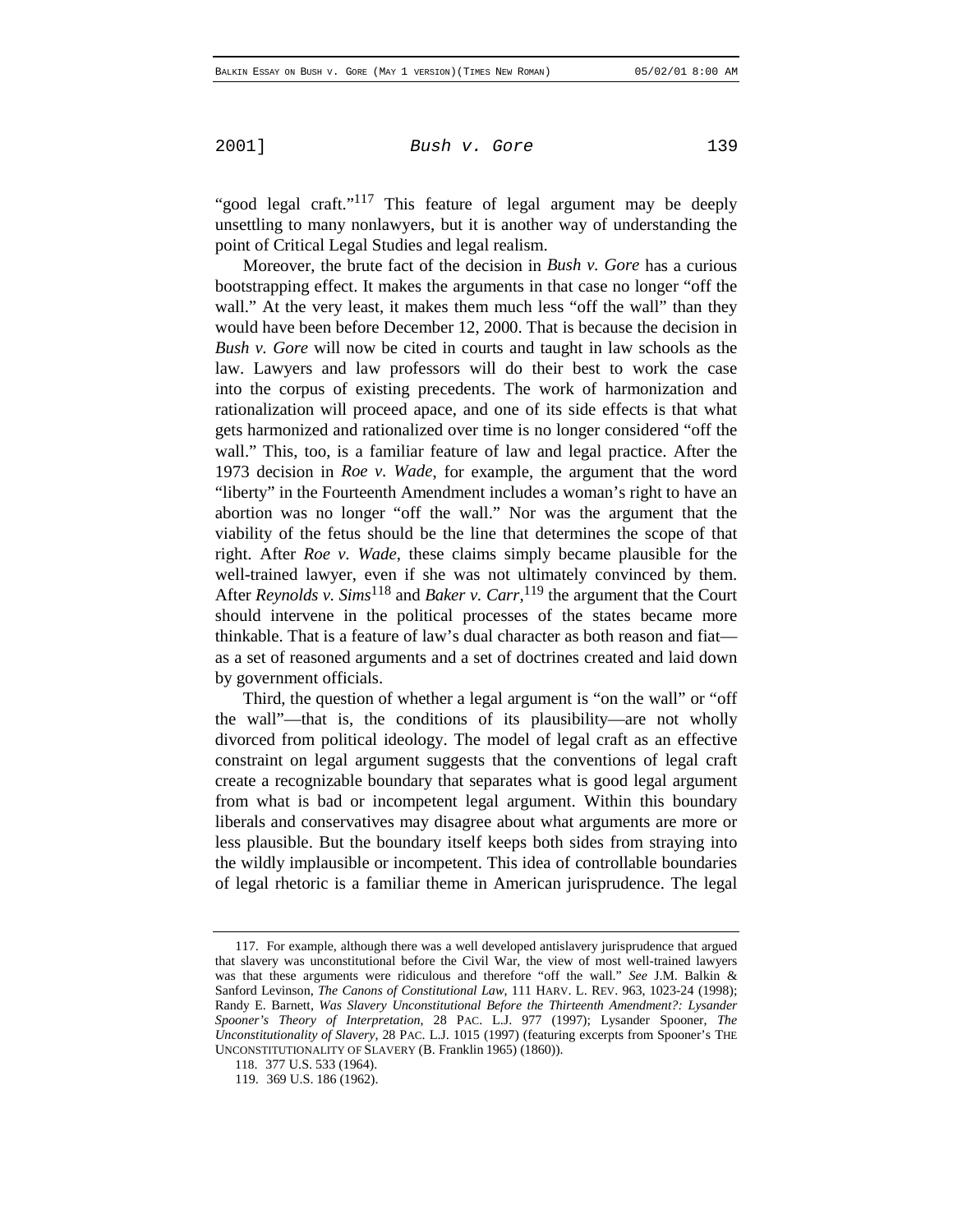process theorists of the 1950s emphasized the role of craft in constraining lawyers and judges, while Owen Fiss argued famously in the 1980s that "disciplining rules" kept courts in line.<sup>120</sup>

As necessary as this model may be to an everyday understanding of legal practice, it is nevertheless seriously flawed. Conservatives draw the boundary of plausibility differently than liberals, and vice versa. That is why Theodore Olson and the Bush legal team were able to come up with their arguments in the first place. The Warren Court's decisions in the 1960s looked to legal conservatives as made up out of whole cloth just as the activist decisions of the current conservative majority look made up to people schooled in the Warren Court's jurisprudence. What makes a legal argument a good one or a bad one can itself become a bone of political contention, the specialized form of political contention carried out through the forms and practices of legal argument. Put another way, the boundaries of good legal argument are not fixed for liberals and conservatives alike. They are themselves a potential subject of contestation by and through legal argument.

As a teacher of constitutional law, I have been predicting the outcome of Supreme Court decisions for most of my professional career. This requires me, among other things, to predict not only how each individual Justice will vote, but what direction the Court will move in and what legal and political constraints shape that movement. During the last five years or so, I have been consistently wrong about what the Court was willing to do to promote its conservative agenda. Repeatedly—in cases like *City of Boerne v. Flores*, 121 which struck down the Religious Freedom Restoration Act, and *United States v. Morrison*, 122 which struck down the Violence Against Women Act—I have thought to myself: "They can't possibly do *that*. That would be *crazy*." And each time I have been proven wrong. These recalcitrant experiences suggest to me that my own judgment about what is "on the wall" and what is "off the wall," what is a good legal argument and what is wholly implausible is slowly but surely moving out of the mainstream, if that mainstream is defined by the actual holdings of the United States Supreme Court. My sense of what is possible and plausible, what is competent legal reasoning and what is simply made up out of whole cloth is probably mired in an older vision of the Constitution that owes much to the Warren and Burger Courts as well as to the predominantly liberal legal academy in which I was educated, trained, and now teach. Finally, I should note that as soon as each of these new Supreme Court decisions is handed down, dozens of bright young constitutional lawyers

<sup>120.</sup> Owen M. Fiss, *Objectivity and Interpretation*, 34 STAN. L. REV. 739, 744-47 (1982).

<sup>121. 521</sup> U.S. 507 (1997).

<sup>122. 529</sup> U.S. 598 (2000).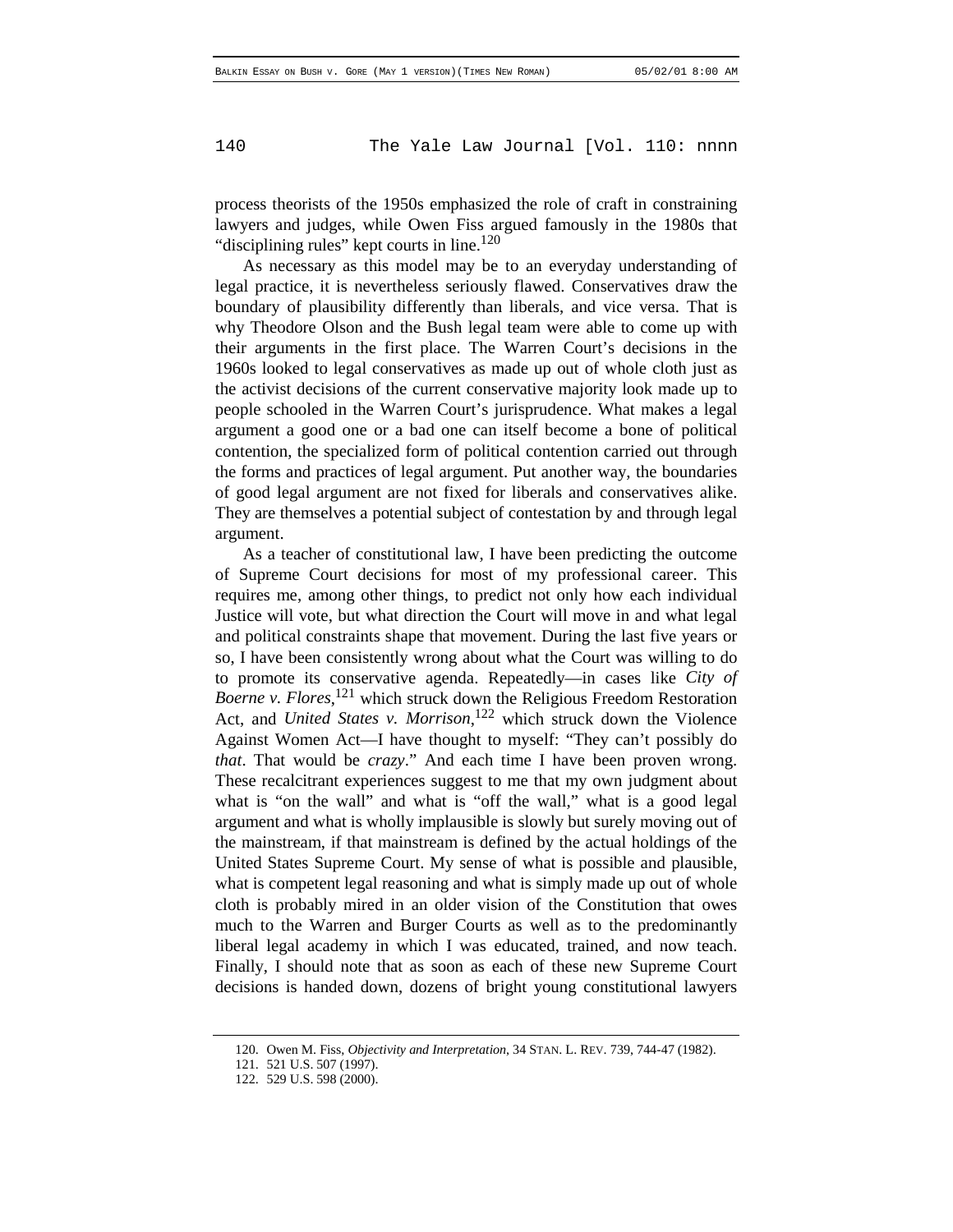busily begin to rationalize it, showing how it is, after all, completely consistent with the text, structure, original intentions, values and traditions of the American Constitution. For these legal scholars, opinions like *Boerne* and *Morrison* are not off the wall. They *are* the wall.

#### IV. *BUSH V. GORE* IN THE CONSTITUTIONAL CANON

How will *Bush v. Gore* be received in the legal academy in the long run, and how will it be taught in the future? This is a question of particular interest for me. I edit a constitutional law casebook, and one of my abiding interests is the formation of the legal canon.<sup>123</sup>

Three things might happen to *Bush v. Gore*. One possibility is that the case will be rationalized. Lawyers, judges, and law professors will try to fit it into existing doctrinal structures and then try to pursue its possible extensions and ramifications into law.<sup>124</sup> As I have noted, this is one of the most important ways that tensions created by legal decisions are smoothed over and doctrines are made part of the accepted corpus of legal argument. This process of rationalization is already afoot. Law professors and other legal scholars are already trying to make a silk purse out of this particular sow's ear.<sup>125</sup> Revamping the Article II, Section 1 argument will probably be the choice of many defenders, because it is easier to justify the remedy.<sup>126</sup> As we have seen, if one is serious about the equal protection argument, it is difficult to justify failing to remand the case. On the other hand, if one accepts the Article II, Section 1 argument, the appropriate remedy is to return to the certified vote totals which resulted from machine counts, and no further counting is necessary.<sup>127</sup>

I suspect that many other scholars, especially those on the left, will try to conceptualize *Bush v. Gore* as part of the equal protection jurisprudence of voting.128 So interpreted, *Bush v. Gore* will constitutionalize the way that

128*. E.g*., Samuel Issacharoff, *The Court's Legacy for Voting Rights*, N.Y. TIMES, Dec. 14, 2000, at A39 ("The lasting significance of *Bush v. Gore* is likely to be the reinvigoration of the

<sup>123.</sup> *See* LEGAL CANONS (J.M. Balkin & Sanford Levinson eds., 2000); Balkin & Levinson, *supra* note 117.

<sup>124.</sup> Mark Tushnet, *Renormalizing* Bush v. Gore, 90 GEO. L.J. (forthcoming Nov. 2001).

<sup>125</sup>*. E.g.*, Fried, *supra* note 23; Posner, *supra* note 23.

<sup>126.</sup> This is the tack taken by both Charles Fried and Richard Posner. *See supra* note 23.

<sup>127.</sup> The issue is actually somewhat more complicated, because the certified 537-vote lead for Bush included some manual recounts in selected counties, in addition to various absentee ballots of dubious legality under the then existing Florida statutory scheme. If one wanted to achieve the count that would have occurred if Florida law had been strictly adhered to without any changes, the Court would not be able to stop the recounts. Rather, it would have to determine whether the Florida Supreme Court could, consistent with Article II, Section 1, accept absentee ballots that were not properly filled out and postmarked according to law, on the ground that they reflected the intent of the voters who cast them. *See supra* text accompanying notes 88-90. If those absentee ballots were thrown out, it is conceivable that Gore might have won by a considerable margin under the Article II, Section 1 theory of the case.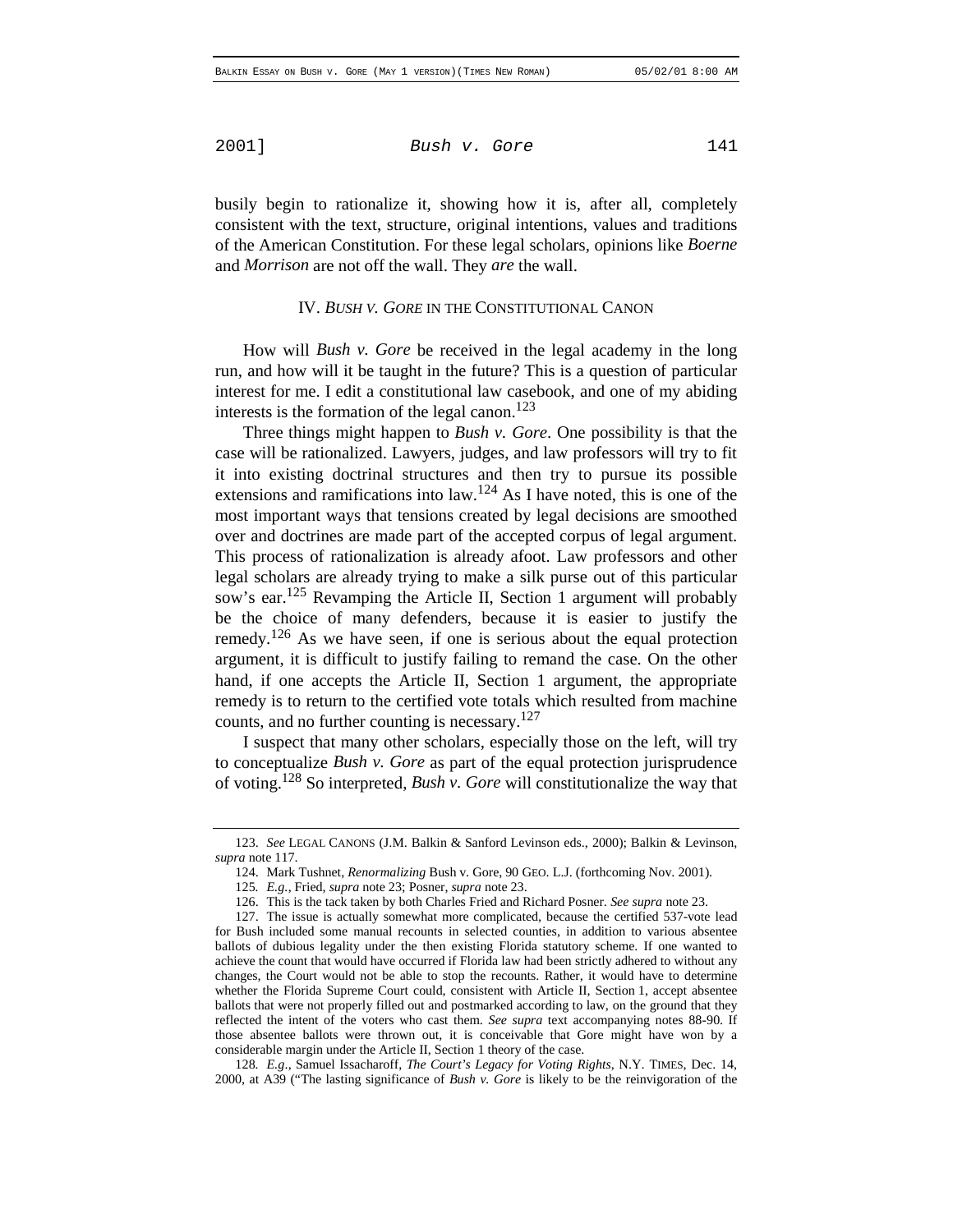votes are counted and what kinds of voting systems are constitutionally permissible. As noted previously, that is certainly a possible trajectory of the holding of the case. The problem is that it would require a significant intervention into state governmental processes. The five conservatives who handed Bush the presidency have strongly supported states' rights in the past.<sup>129</sup> For this reason I doubt whether a majority of the Supreme Court is really serious about taking the principles of *Bush v. Gore* further than the 2000 election. In that case, the decision is much more likely to be regarded as a sport, a one-shot case, with no continuing precedential impact. People will rationalize it by treating it as sui generis.<sup>130</sup>

A second possibility is that people will forget the case, in part because it cannot easily be rationalized with existing law, and in part because the case is an embarrassment. After a while, no one will study it but legal historians. Law students will not learn it in their constitutional law classes, because it does not fall into the standard categories that law students learn in their constitutional law courses.<sup>131</sup> Judges and lawyers will no longer cite it because it has no continuing precedential effect. The best analogy would be the series of cases known as the Legal Tender Cases: *Hepburn v.* Griswold,<sup>132</sup> Knox v. Lee,<sup>133</sup> and Juilliard v. Greenman.<sup>134</sup> In *Hepburn*, the Court held that the national government could not constitutionally issue paper money (or "greenbacks") as legal tender. This was a great embarrassment to the Republican Party, which had used paper money to help finance the Civil War. The decision was 5-3; five Democrats were in the majority, and three Republicans were in the dissent. Shortly after the decision in *Hepburn* was announced, one of the Democratic Justices in the majority retired and the Congress increased the size of the Supreme Court to nine Justices. The new president, Ulysses S. Grant, appointed two

line of cases from the 1960's that deemed voting a fundamental right. . . . The legacy of this case could be a substantial jolt of justice into the voting arena.").

<sup>129</sup>*. See, e.g*., cases cited *supra* note 70. As Justice Ginsburg dryly remarked, "[w]ere the other members of this Court as mindful as they generally are of our system of dual sovereignty, they would affirm the judgment of the Florida Supreme Court." Bush v. Gore, 121 S. Ct. 525, 549-50 (2000) (Ginsburg, J., dissenting).

<sup>130</sup>*. See* Tushnet, *supra* note 124 (manuscript at 3-5). Tushnet compares this process to quantum physicists who remove anomalous infinities from their calculations so that the calculations can reach a desired conclusion. Tushnet's claim is "that legal elites would like to renormalize the anomalous decision in *Bush v. Gore* so that we can return to our belief that law is sensibly distinguished from politics." *Id*. (manuscript at 3).

<sup>131.</sup> Those standard categories in most first year constitutional law courses are: (1) judicial review, (2) federalism, (3) separation of powers, (4) the Fourteenth Amendment (not including voting rights), and (5) the First Amendment. *Bush v. Gore* is a voting rights case and therefore would be less likely to be included in a standard first-year course, unless the professor had other reasons for teaching it. As a case about Article II, Section 1, Clause 2, it would have even less of a hold on the canon as it is currently organized.

<sup>132. 75</sup> U.S. (8 Wall.) 603 (1869).

<sup>133. 79</sup> U.S. (12 Wall.) 457 (1870).

<sup>134. 110</sup> U.S. 421 (1884).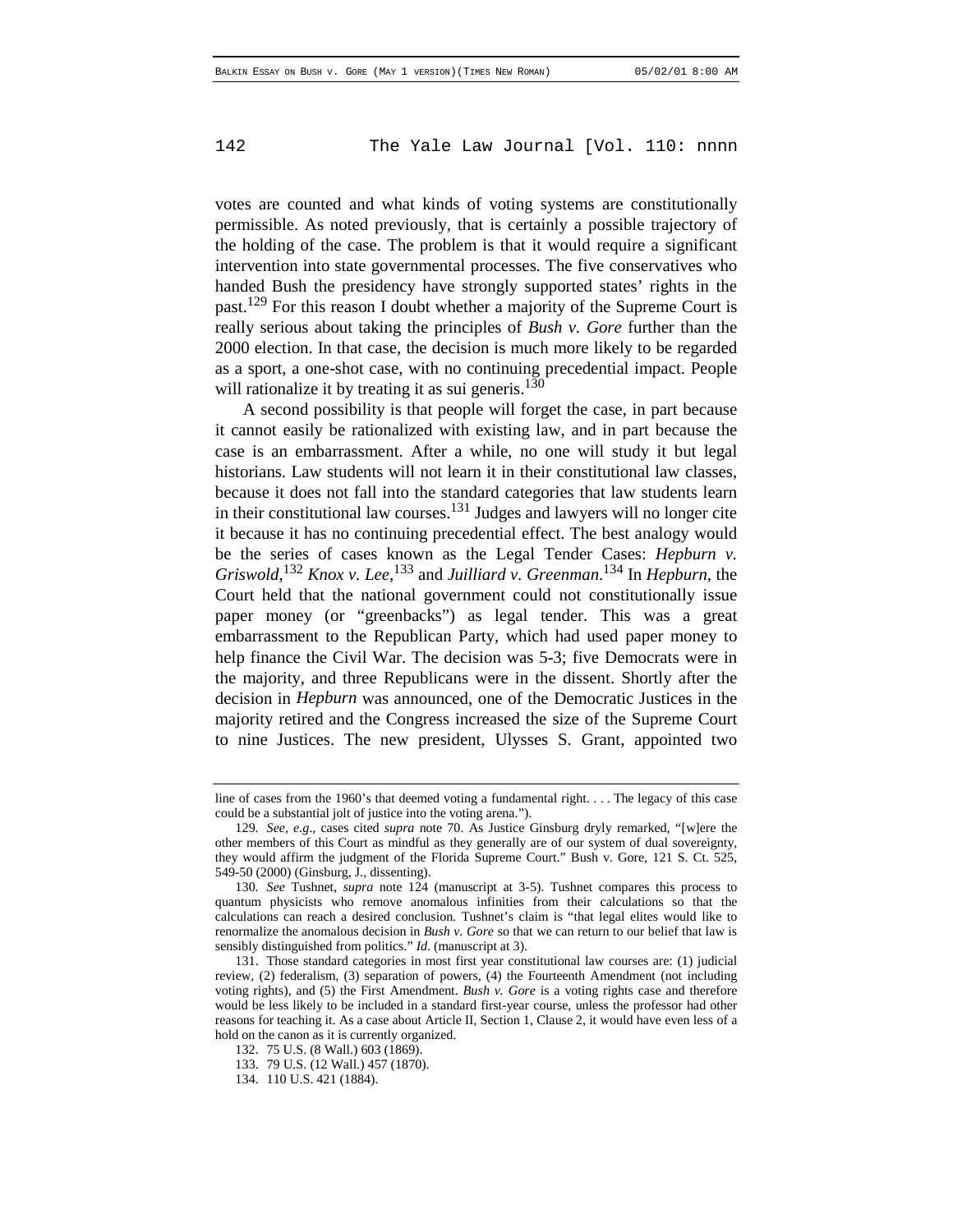Republicans to fill the vacant seats, creating a new five-person Republican majority. The Court then searched for a new legal tender case to reconsider *Hepburn*, and a year later, it overturned *Hepburn* by a 5-4 majority in *Knox v. Lee*, once again splitting along party lines. *Knox* held that greenbacks could be legal tender if there was a showing of emergency. Finally, in 1884, the Court held in *Juilliard* that the entire issue of paper money as legal tender was a political question and therefore beyond the purview of the courts. Because the switch from *Hepburn* to *Knox* in a single year could only be explained by the shift in personnel, it tended to show the Court as fairly clearly motivated by politics. The Legal Tender Cases have fallen out of the canon in part because the Federal Reserve Board now controls monetary policy, but also because they were an embarrassment to the Court's prestige. They showed the Court in its most political light.<sup>135</sup>

A third possibility is that *Bush v. Gore* will be remembered, but as part of what Sanford Levinson and I call the "anti-canon."136 In the literary canon, one usually remembers only the greatest works. But one of the interesting things about the legal canon is that it includes particularly dishonored examples of legal decisions as well as particularly honored ones. Infamous and unjust cases like *Dred Scott v. Sandford*137—which held that blacks could not be citizens—*Plessy v. Ferguson*138—which gave constitutional blessing to Jim Crow—*Korematsu v. United States*139 which justified the internment of Japanese-American citizens—and *Lochner v. New York*140—which wrote laissez faire into the Constitution tend to be remembered as examples of how courts should not behave. *Bush v. Gore* could become part of the canon in this way. It could stand as an object lesson in what courts do and do not do, what they should do and should not do.

I believe that remembering the Court's failures and injustices is every bit as important as remembering honored cases like *Brown v. Board of Education*. The casebook that I edit with Paul Brest, Sanford Levinson, and Akhil Amar<sup>141</sup> has for many years devoted more attention to the constitutional questions concerning chattel slavery than any other casebook.

<sup>135.</sup> For a discussion of the political background to the Legal Tender Cases, see PAUL BREST, SANFORD LEVINSON, J.M. BALKIN & AKHIL AMAR, PROCESSES OF CONSTITUTIONAL DECISIONMAKING 231-37 (4th ed. 2000); and Kenneth W. Dam, *The Legal Tender Cases*, 1981 SUP. CT. REV. 367.

<sup>136.</sup> *See* Balkin & Levinson, *supra* note 117, at 1018; J.M Balkin & Sanford Levinson, *Interpreting Law and Music: Performance Notes on "The Banjo Serenader" and "The Lying Crowd of Jews*,*"* 20 CARDOZO L. REV. 1513, 1553 (1999); *see also* Richard A. Primus, *Canon, Anti-Canon, and Judicial Dissent*, 48 DUKE L.J. 243, 245 (1998).

<sup>137. 60</sup> U.S. (19 How.) 393 (1856).

<sup>138. 163</sup> U.S. 537 (1896).

<sup>139. 323</sup> U.S. 214 (1944).

<sup>140. 198</sup> U.S. 45 (1905).

<sup>141.</sup> BREST, LEVINSON, BALKIN & AMAR, *supra* note 135.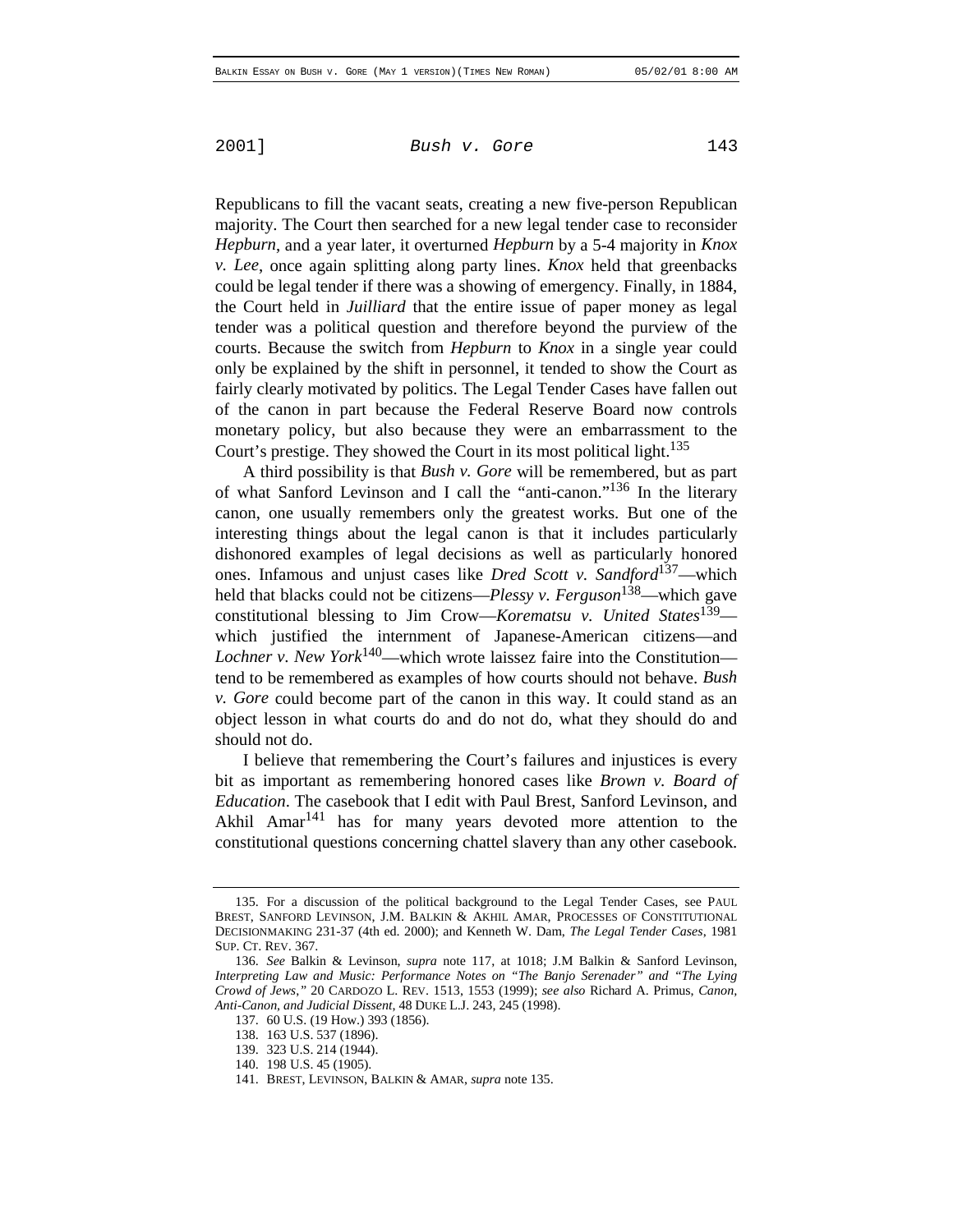One reason for this is precisely that everyone now understands slavery to have been a great evil. It was a great evil that was sustained and perpetuated through constitutional arguments made by some of the finest legal minds that America had to offer. Law students need to understand how welltrained lawyers acting in good faith could have participated in such a system and rationalized it according to well accepted modes of legal argument, justifying their work in the name of America's great charter of democracy, liberty, and equality.<sup>142</sup> We have recently brought the Legal Tender Cases back into the casebook so that students understand that the uncomfortable relationship between party politics and Supreme Court reasoning is perennial. Indeed, I think that the Legal Tender Cases are a much better analogy to *Bush v. Gore* than cases like *Dred Scott* or *Lochner*. In the Legal Tender Cases and in *Bush v. Gore*, the consequences of judicial decisionmaking are more overtly partisan.

#### V. *BUSH V. GORE* AND THE LEGITIMACY OF THE SUPREME COURT

I close by considering how *Bush v. Gore* has affected the Supreme Court's legitimacy. Courts are among the most trusted institutions in American public life. What effect will *Bush v. Gore* have on that trust? My answer is that in the long run the decision in *Bush v. Gore* will make little difference, although in the short run, the Court's legitimacy is in play, depending on what the political branches do.

The Court's legitimacy is often described in terms of its "political capital."<sup>143</sup> The term "political capital" is generally not defined. It is likely that it has many facets. One element of political capital might be the likelihood that people will follow the Court's decisions and treat them as binding law, especially in controversial cases. Yet if the question is merely whether the Court's decisions will be obeyed, it seems clear that its capital was hardly damaged at all. No one doubted for a second that Al Gore would obey the Court's order, or that the Florida Supreme Court would cease the recounts immediately. The Court's ability to command obedience remains largely unaffected by *Bush v. Gore*. There is little doubt that people will continue to follow the Supreme Court's decisions. Lawyers will continue to cite them, and lower courts and legal officials will continue to apply them as before. Thus, if legitimacy or political capital means only brute

<sup>142.</sup> *See id*. at xxxii.

<sup>143.</sup> *See, e.g.*, JESSE H. CHOPER, JUDICIAL REVIEW AND THE NATIONAL POLITICAL PROCESS, 139, 162, 169 (1980) (speaking of the Court's public prestige and institutional capital); Erwin Chemerinsky, *The Supreme Court, Public Opinion, and the Role of the Academic Commentator*, 40 S. TEX. L. REV. 943, 943, 948 (1999); Jesse H. Choper, *The Scope of National Power Vis-à-Vis the States: The Dispensability of Judicial Review*, 86 YALE L.J. 1552, 1552, 1580 (1977). Bickel inspires this approach, although he does not use the expression "political capital." *See* BICKEL, PROGRESS, *supra* note 83, at 94-95.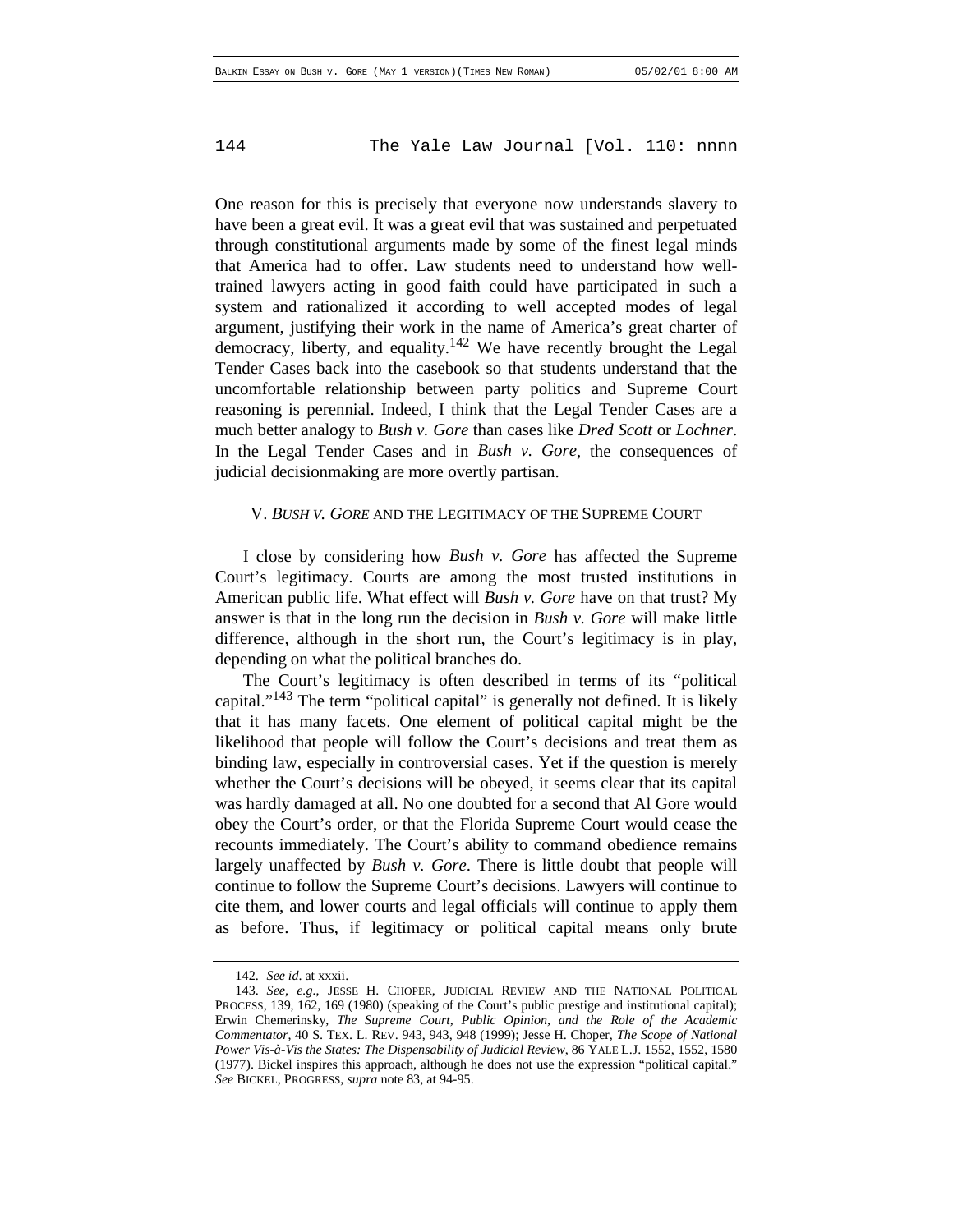acceptance of the Court and its decisions as a going concern, the Court will not lose any legitimacy as a result of its decision in *Bush v. Gore*.

If the Court's political capital is judged by whether politicians are wellor ill-disposed toward the Supreme Court, then the Supreme Court may well have *increased* its political capital in the short term by halting the recounts.144 After all, there is now a Republican president, and Republicans control both houses of Congress. They are no doubt delighted with the Supreme Court's exercise of judicial review, for it guarantees them a period of one-party rule. As a result, they are probably much more favorably disposed to granting the Justices the pay raise that Chief Justice Rehnquist has been requesting for several years.<sup>145</sup> Judged in raw political terms, the Supreme Court made much more powerful friends than enemies when it decided *Bush v. Gore.*<sup>146</sup>

Nevertheless, legitimacy might mean something more than the two senses of "political capital" that I have just described. When people speak of "legitimacy"—not in a rigorously philosophical sense but in an everyday sense of the word—they are often referring to basic questions of trust and confidence in public officials: Do people believe that public officials are honest and trustworthy, and do they have confidence that public officials will act in the public interest and not for purely partisan or selfish reasons? These forms of legitimacy are crucial to the courts because the courts rely so heavily on the appearance of fairness and reasonableness. To be sure, sometimes people speak of "moral legitimacy"—whether what government officials do is in fact just and fair—and "procedural legitimacy"—whether government officials have employed fair procedures. But often people do not know what government officials are doing—for example, most people do not read judicial opinions—and even then what is actually just and fair is often difficult to determine. So in practice when people speak of a court's

<sup>144.</sup> I am indebted to Sanford Levinson for this point.

<sup>145.</sup> WILLIAM REHNQUIST, 2000 YEAR-END REPORT ON THE FEDERAL JUDICIARY 2-7 (2001), *available at* http://www.supremecourtus.gov/publicinfo/year-end/2000year-endreport. html; Associated Press, *Lawyers Say Federal Judges Need Pay Raises*, ST. LOUIS POST-DISPATCH, Feb. 13, 2001, at A9; Frank J. Murray, *Groups Back Rehnquist's Call To Increase Judges' Salaries*, WASH. TIMES, Feb. 13, 2001, at A8; Jonathan Ringel, *U.S. Judicial Pay Raise Movement Picks Up Steam in Washington*, N.J.L.J., Feb. 12, 2001.

<sup>146.</sup> The argument that courts should conserve political capital in order to do "the right thing" when it is necessary assumes that doing "the right thing" is likely to expend political capital. The paradigm case might be *Brown v. Board of Education*. But views about what "the right thing" might be are not independent of ideological and party affiliation. Republicans wanted the Court to do "the right thing" in *Bush v. Gore* and stop the lawless Florida Supreme Court. By avoiding a political train wreck, or, in Gerald Ford's famous words, putting an end to our long national nightmare, the Court might actually increase and solidify support among like-minded constituencies. Moreover, even if a decision is controversial when first handed down, if the decision is ratified or accepted by the public in the short run—as the Nixon Tapes Case was—the Court's reputation can be enhanced. Note, finally, that although *Brown v. Board of Education* cost the Supreme Court considerable political capital in the South in the short run, in the longer run the decision burnished the Court's reputation considerably in the nation as a whole.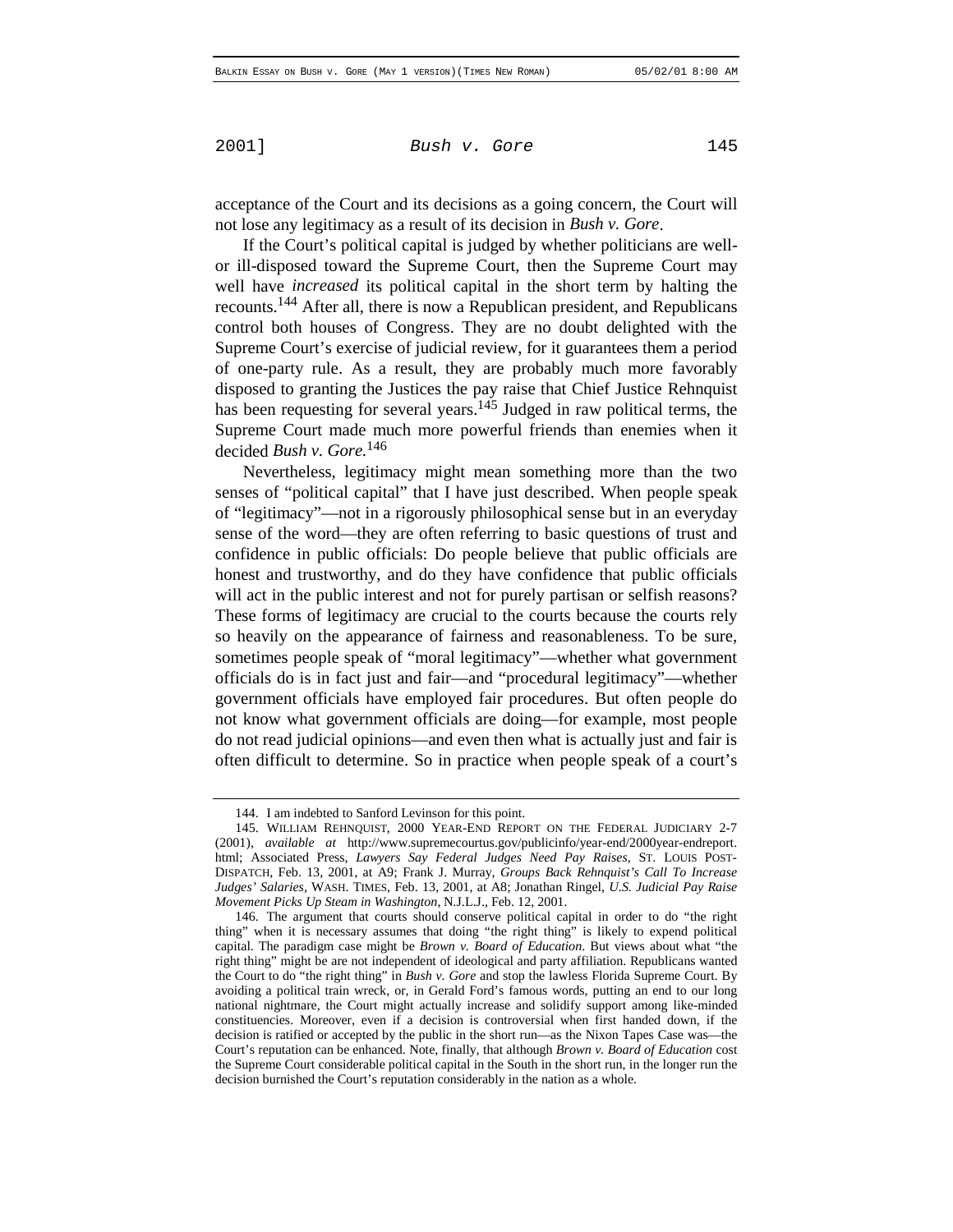"moral legitimacy" or "procedural legitimacy," they may not mean whether courts actually are fair and just but whether people believe that they are fair and just. According to this analysis, moral and procedural legitimacy are elements of trust and confidence in public officials—in this case, trust and confidence that these officials are upright and honest and will do the right thing.

Understood in this broader sense, the question of the Court's legitimacy concerns whether people will continue to have faith in the Court as a fairminded arbiter of constitutional questions, whether they trust the Court, whether they have confidence in its decisions, and whether they believe its decisions are principled and above mere partisan politics. That sort of confidence and trust probably has been shaken, particularly among lawyers and legal academics, but also in portions of the public at large.

Even so, the effects of *Bush v. Gore* on the Court's legitimacy may differ markedly for different populations and social groups. Perhaps trust and confidence have been damaged among Democratic voters—who are a sizeable proportion of the population—and within the legal academy, which tends to be liberal. But in other groups, the evidence of a loss of faith is quite mixed. Republican politicians like Tom DeLay and Trent Lott probably now have renewed confidence in the Court. After *Bush v. Gore*, they know that they can rely on the Court to do the right thing (in all the different senses of the word "right"). Although liberal legal academics have been badly shaken by the decision, conservative legal academics have come to the Court's defense, and one expects that we will see more spirited endorsements in the future.<sup>147</sup> Finally, most Americans are not privy to the niceties of constitutional argument and so may not be able to judge whether the Court has played fast and loose with the law. Indeed, the polling data do not seem to suggest a sharp drop off in the Court's approval ratings. A Gallup Poll conducted from January 10 to 14, 2001, indicated that 59% of those surveyed approved of how the Court was handling its job while 34% disapproved, only a three percentage point drop from its 62% approval rating in a similar poll taken from August 29 to September 5, 2000, long before the Florida controversy occurred.<sup>148</sup> Make no mistake: Many people are very, very angry at the Supreme Court, and the Court probably has lost their trust and confidence. But these citizens may not constitute a majority

<sup>147.</sup> David G. Savage, *The Vote Case Fallout: Ruling Could Harm Respect for Court and Its Federalism Decisions*, 87 A.B.A. J. 32 (2001) (quoting John Yoo and Marci Hamilton in defense of the majority's decision); *Talk of the Nation* (NPR radio broadcast, Dec. 20, 2000) (comments of Professor Charles Fried defending *Bush v. Gore*); *see also supra* note 23.

<sup>148.</sup> *See* Wendy W. Simmons, *Election Controversy Apparently Drove Partisan Wedge into Attitudes Towards Supreme Court* (Jan. 16, 2001), at http://www.gallup.com/poll/releases/ pr010116.asp. In the January poll, the Court's negative rating increased by five percentage points to 34%, with 7% expressing no opinion, down two points from 9% in the August-September poll. *Id.*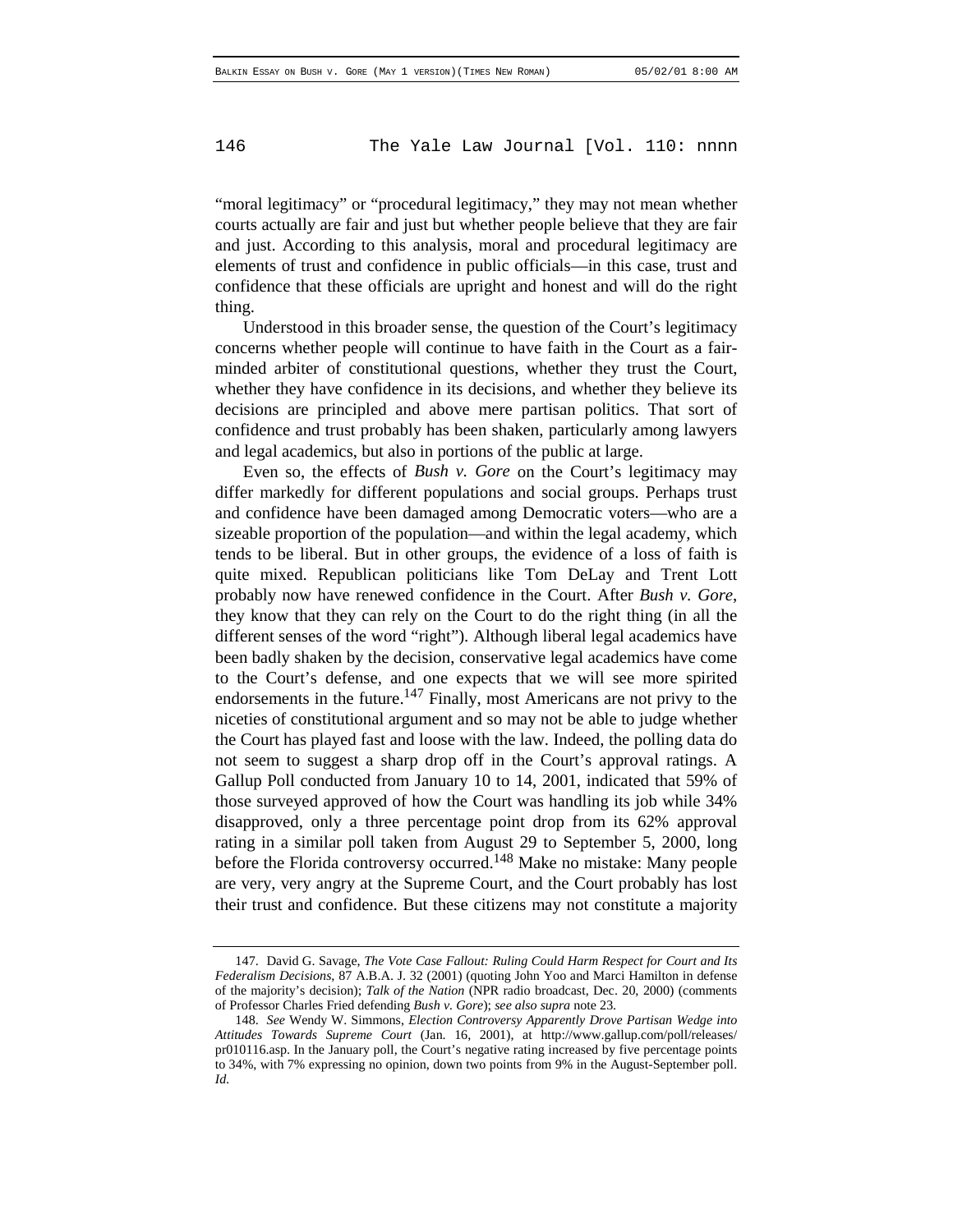of all Americans. Perhaps more importantly, the persons who are currently in power like what the Court is doing just fine.

In any case, there is no doubt in my mind that the Supreme Court will eventually regain whatever trust and confidence among the American public that it lost in *Bush v. Gore*. The Supreme Court has often misbehaved and squandered its political capital foolishly. It has done some very unjust and wicked things in the course of its history, and yet people still continue to respect and admire it. If the Court survived *Dred Scott v. Sandford*, it can certainly survive this.

But that is a long-run estimate. The short run, which I see as the next four to five years, is somewhat different. Because people disagree about the fairness of the 2000 election, the Court's legitimacy is in play. In the short run, its legitimacy is dependent on the other branches of government in ways that it has not been for some time. How people feel about the Court will turn on how they feel about the Bush presidency, because the Court effectively put Bush in office. And how people feel about Bush depends on what the Congress does and how well Bush behaves. This is an interesting moment in American history precisely because the Court's legitimacy is much less in its own hands than it usually is.

If the American people like and accept George W. Bush, then they will tend to explain his election as legitimate because the election was effectively a tie. But if people dislike Bush, or lose trust and confidence in his abilities as President, then the opinion that he does not deserve to hold office will increase. That will increase the popular sense of frustration at the Court that put him in office. Although there is no reason logically why an unpopular or incompetent president should be regarded as having less of a right to hold office than a popular or competent one, the different forms of legitimacy do affect each other in practice, because all of them in one way or another concern people's psychological attitudes toward government officials. Hence a loss in one facet of legitimacy tends to cause a loss in the others as well. If Bush proves to be inefficacious, or if he cannot inspire confidence, people will begin to doubt the procedural legitimacy of his election and the moral legitimacy of his right to rule. And this loss of legitimacy will have ramifications for the Supreme Court.

The connection I have just drawn between the legitimacy of the presidency and the legitimacy of the Court is not accidental. It flows from important features of the American constitutional system that distinguish it from other systems of democratic governance, including, most importantly, parliamentary systems. Those same features suggest what the appropriate remedy for *Bush v. Gore* is under the American Constitution and what strategies are available to the Democrats to respond to what the Supreme Court did in *Bush v. Gore*.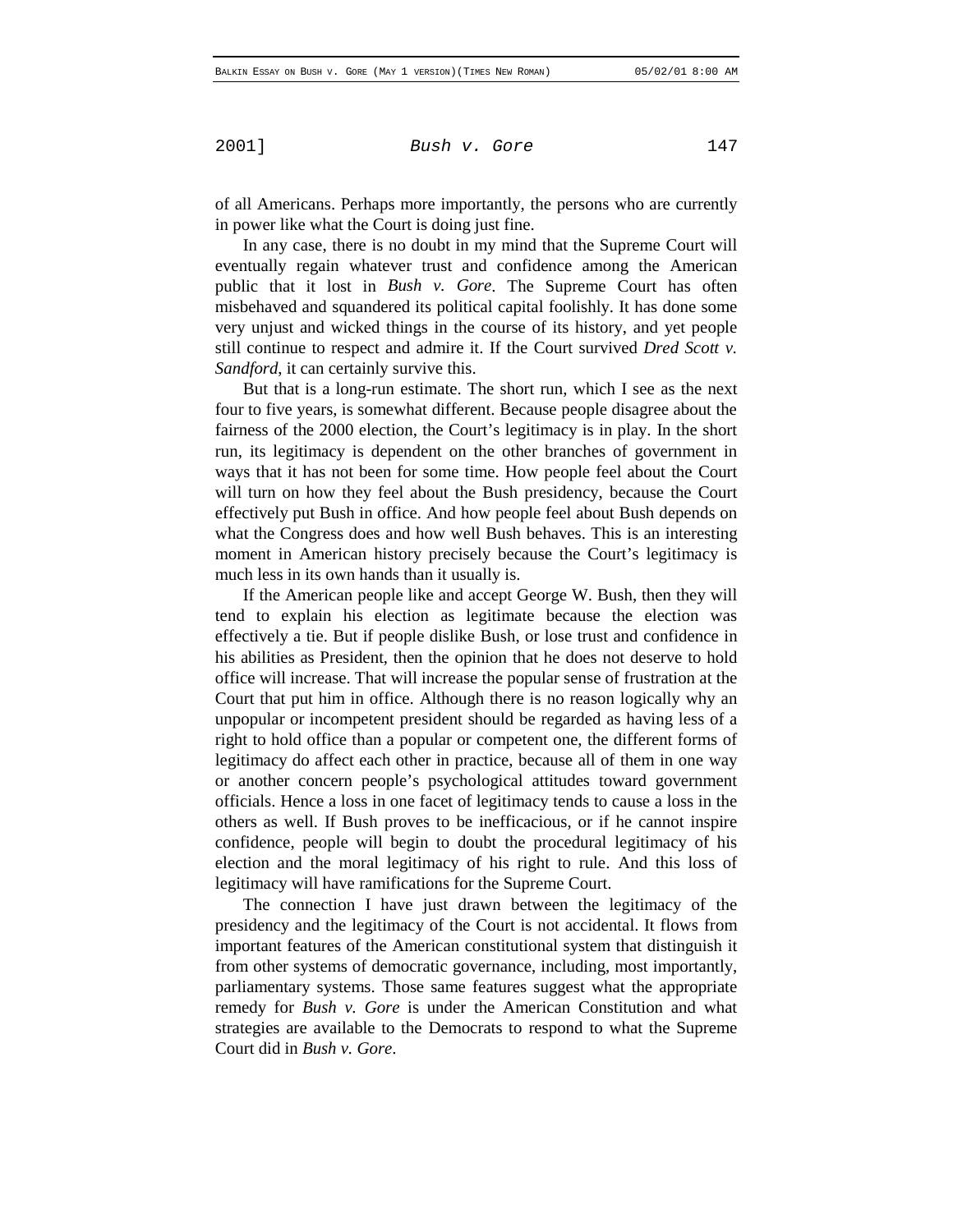The American Constitution does not, strictly speaking, contemplate the possibility of an illegitimate president. The Twenty-Fifth Amendment is concerned with a president who is "unable to discharge the powers and duties of his office,"<sup>149</sup> and the impeachment and removal clauses of Article II permit Congress to remove a president who has committed high crimes and misdemeanors. Nevertheless, aside from the scenario in which a vice president might try to seize power by claiming that the president is disabled (a contingency which is the one of the central concerns of the Twenty-Fifth Amendment), the possibility that a president might be installed by a coup, judicial or otherwise, does not seem to have been explicitly provided for in the Constitution.

If *Bush v. Gore* had occurred in a parliamentary system, a quick remedy for the Court's behavior would be relatively easy to provide. George W. Bush would be a prime minister with only the narrowest margins of control in his country's Parliament. Currently, Republicans control the U.S. House of Representatives by only nine votes, and the Senate is split evenly. Therefore, Bush would probably have been subjected to an endless series of no-confidence motions, and at some point he would have been forced to call for new elections. If Bush and his party had won a larger majority, his legitimacy would have been bolstered and confirmed. If he had lost the election, the opposition would have taken over. Politics would have solved the problem of legitimacy, as it does so often in parliamentary systems.

The American system, however, is not a parliamentary system. It is based on a fixed constitutional calendar.<sup>150</sup> The president serves for four years, regardless of which party controls the House and Senate. House representatives serve for two years, and senators for six, regardless of who resides in the Oval Office. As a result, American politicians face a very different set of incentives than their counterparts in parliamentary systems. They know that once a president is installed, there is nothing they can do to get rid of him for four years, other than impeach and remove him. The recent experience of the Clinton impeachment demonstrates, if any demonstration were necessary, that this is extremely hard to do. The Democrats have fifty Senators, not sixty-seven, and so they cannot use impeachment as a ready substitute for a vote of no-confidence even if they wanted to. $151$ 

Because George W. Bush has been installed as president for four years, the Democrats must bide their time. They cannot bring a series of no-

<sup>149.</sup> U.S. CONST. amend. XXV.

<sup>150.</sup> This remarkable feature of American constitutionalism, and many of its consequences, have been well described by Bruce Ackerman. *See, e.g.*, 2 BRUCE ACKERMAN, WE THE PEOPLE: TRANSFORMATIONS (1998); Bruce Ackerman, *The New Separation of Powers*, 113 HARV. L. REV. 633 (2000).

<sup>151.</sup> Nor would this be a particularly good use of the impeachment power.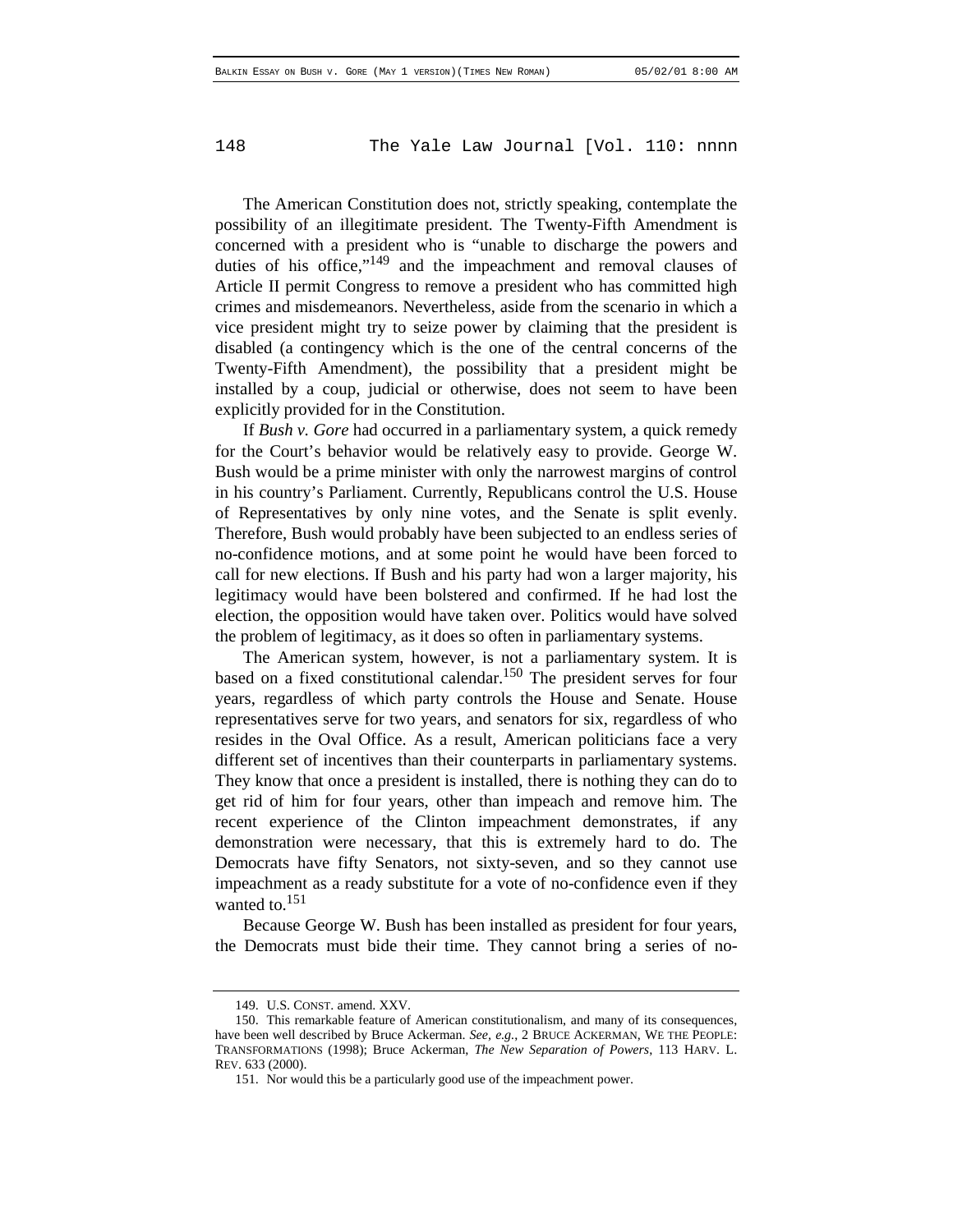confidence motions, and they cannot bring down his government, as they no doubt would attempt in almost any other democracy in the world. This fact leads many to assume that the Bush Presidency is fully normal and that the Democrats should just "get over it" and accept Bush's authority as fully presidential in all respects. But this misunderstands the distinctive features of American democracy and the distinctive nature of the American constitutional calendar. It is true that the Democrats must wait. But this does not mean that there is nothing that they can do. Nor does it mean that they must treat Bush as if he had won the popular vote by five million votes instead of having lost it by five hundred thousand. The very same features of the fixed constitutional calendar that prevent them from bringing down Bush's government also determine their best strategy. They can attempt to regain the House and Senate in 2002, and the presidency in 2004. If they succeed in shifting control of both the executive and legislative branches from Republicans to Democrats in only four years, they will have delivered as strong a rebuff to *Bush v. Gore* as is possible under the American system of government, and one suspects that they will soon be able to stock the judiciary with Democrats as well. In that case, the repudiation of *Bush v. Gore* will be complete. An unexpected benefit of the American system is that, although it does not explicitly countenance illegitimate presidents, it does provide a remedy for them through the processes of normal politics. That remedy is complicated and slow, to be sure, but it exists nonetheless.

 One should not overestimate the adequacy of the political remedy that the Constitution provides. One of the most worrisome features of *Bush v. Gore* is that it leveraged Republican control of the judiciary to secure control of another branch.<sup>152</sup> Because of the decision of the five conservatives in *Bush v. Gore*, Republicans have won the constitutional trifecta: They now control all three branches of government, and they can use that control to help them remain in power in the future. For example, once George W. Bush is in the White House, his chances for election to a second term are greatly enhanced simply because he is the incumbent. And, as already noted, a Republican president is much more likely to appoint conservative Republicans to the federal bench than a Democrat would be.

The Democrats are quite fortunate that the 2000 election produced a House and Senate that are so evenly split. That fact, more than anything else, gives them a realistic chance to regain control of one or both Houses in the next two elections, and a realistic chance to contest any of George W.

<sup>152.</sup> Thus, *Bush v. Gore* presents an unusual variation of the problem of partisan entrenchment noted in the famous footnote four of *United States v. Carolene Products*, 304 U.S. 144, 152 n.4 (1938). *See* J.M. Balkin, *The Footnote*, 83 NW. L. REV. 275 (1989). According to *Carolene Products*, one purpose of judicial review is to prevent political factions or parties from passing legislation that will entrench their political power and make it more difficult to dislodge them. By contrast, in *Bush v. Gore* the five conservatives used the power of judicial review to entrench further their party in power.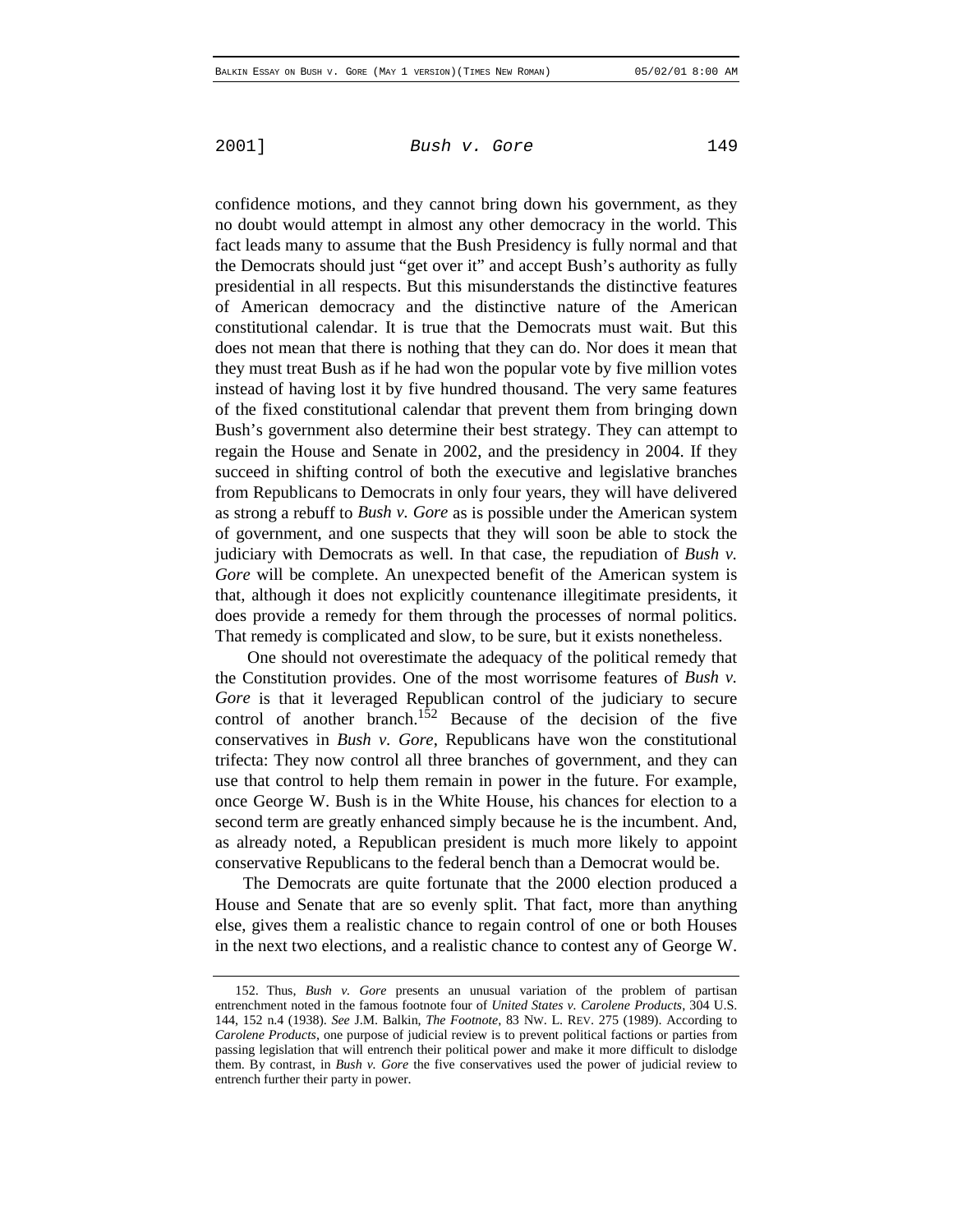Bush's Supreme Court nominees. If the margins of Republican control were not so razor thin in both houses, the Democrats would be in deep trouble. If, for example, *Bush v. Gore* had occurred after the 1994 elections—when the Democrats were very much in the minority in both Houses—the Court could have relegated the Democrats to many years in the political wilderness.

Thus, the fixed constitutional calendar merely provides an opportunity for remedy, it does not guarantee it. George W. Bush may turn out to be just as popular a president as he was a popular governor of Texas. The Republicans may hold on to both houses of Congress, and even increase their representation. Therefore, even if Bush's presidency is tainted by the Supreme Court's unwise intervention, it is up to the Democrats to convince the American people that they deserve to regain power.

George W. Bush's best strategy for consolidating his power is to govern as if he has the right to govern. The Democrats, on the other hand, must work hard to undermine popular trust and confidence in the President and the Republican Party. One way of doing this is by raising a fuss about things that presidents normally get as a matter of course. The prolonged struggle over the nomination of John Ashcroft to be attorney general is a good example. It is best understood as a warning shot across the bow—an indication that the Democrats will not treat this new administration as completely normal in all respects.

That is where the Supreme Court comes in. The Democrats in Congress will also have much to do with how the Court is perceived in the short run. They may try to make the Court an issue, either by holding up judicial appointments or effectively blocking new appointments to the Supreme Court. They can repeatedly remind people that the Court decided the election and play up the Court's conflict of interest in choosing the president who would choose the Justices' colleagues and successors. Finally, if the Democrats use the controversy over the election to help them win Congress in 2002 and the presidency in 2004, the political branches will no longer be so friendly. The Court will lose much of the political capital it gained when Republicans controlled everything. These effects, however, are largely out of the Court's hands, for it has already put Bush into office. The Court will reap what it has sown.

Of course, the Court is not a completely passive actor. It can also affect its legitimacy through its own actions. For example, Justice O'Connor or Chief Justice Rehnquist can precipitate a brouhaha by deciding to announce their retirements at a particularly politically inappropriate time. The Court as a whole can affect its public perception through the decisions it hands down in the next four years. This Term, for example, the Court has already struck down the application of the Americans with Disabilities Act to state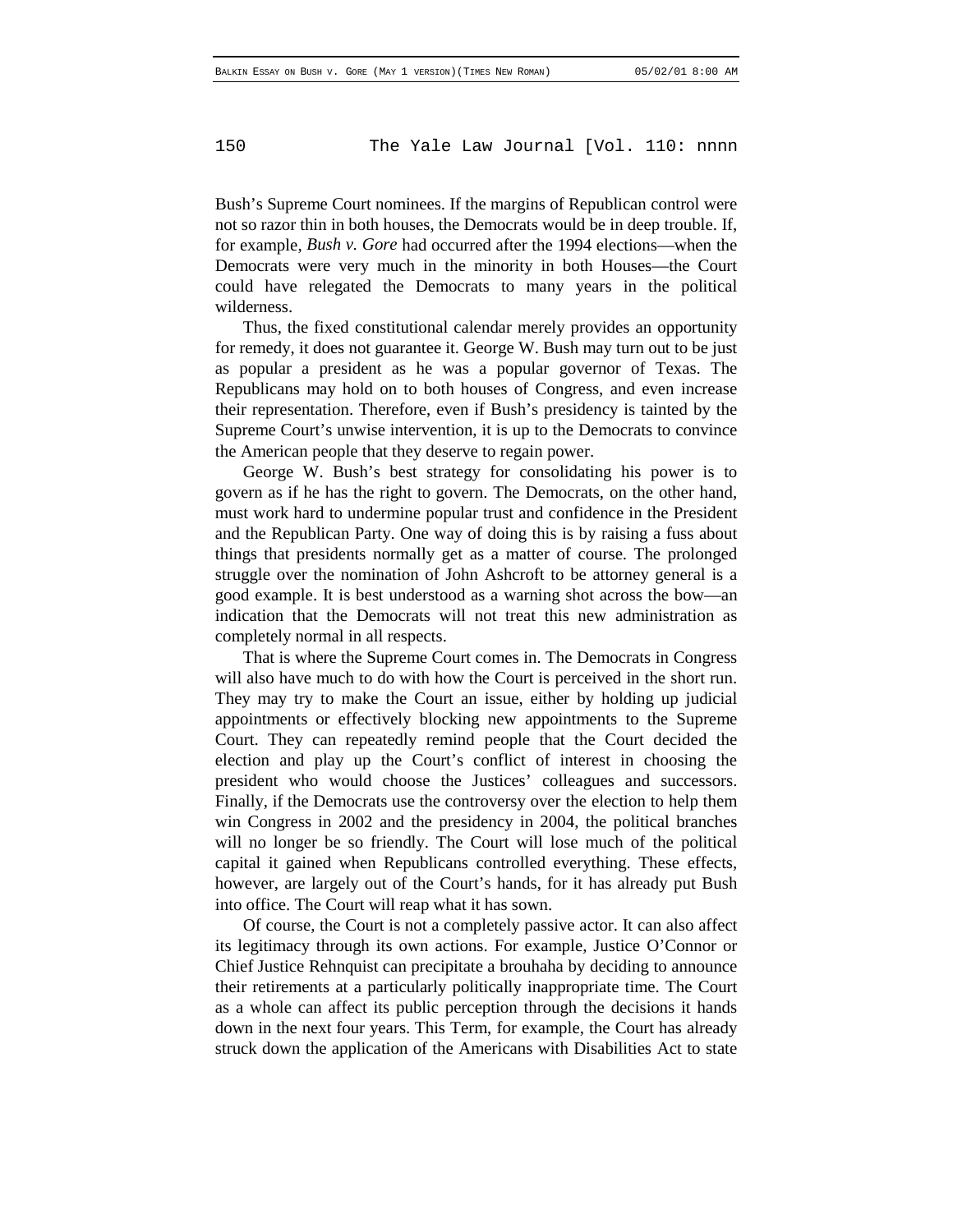employers.<sup>153</sup> Ironically, the ADA was one of former President George Bush's proudest achievements, and he even joined in an amicus brief asking the Court not to decide as it ultimately did.<sup>154</sup> The Court, however, has embarked on a strong states' rights path (*pace Bush v. Gore* itself) and one suspects that this is not the last civil rights statute it will strike down in the name of the inherent dignity and sovereignty of the states.<sup>155</sup>

Much of the Court's recent work in the federalism area has traveled below the radar screen of public concern. Even the invalidation of the Violence Against Women Act in *United States v. Morrison* received barely a peep in the 2000 election. If the five-person conservative majority gets more adventurous and begins hacking away at established civil rights laws, however, more Americans may sit up and take notice.<sup>156</sup> One suspects that the Justices will not be so crazy as to void longstanding laws prohibiting race and sex discrimination.<sup>157</sup> But, as I noted previously, I have often been wrong before in predicting the extent of the current Supreme Court's *follie à cinq* with federalism. Thus, if the Court continues its path of bitterly

<sup>153.</sup> Bd. of Trs. of the Univ. of Ala. v. Garrett, 121 S. Ct. 955 (2001).

<sup>154</sup>*. See* David G. Savage, *Court Shields States from Law Aiding Disabled; Judiciary: Justices, in a 5-4 Ruling, Back the Doctrine of States' Rights. They Say That an Employee Who Is a Victim of Discrimination Cannot Sue for Damages*, L.A. TIMES, Feb. 22, 2001, at A11.

<sup>155.</sup> See Alden v. Maine, 527 U.S. 706 (1999) (holding that allowing money judgments against unconsenting states would impugn their dignity as independent sovereigns).

<sup>156.</sup> Conceivably, provisions of the Family and Medical Leave Act (FMLA), 29 U.S.C.S. § 2601 (Law Co-op. 1998), might run afoul of the doctrines in *United States v. Morrison*, 529 U.S. 598 (2000), and *United States v. Lopez*, 514 U.S. 549 (1995). However much it might please ideological purists, striking down the FMLA would presumably get the attention of a large segment of the American middle class. In the alternative, the Court might simply hold the Act inapplicable to state governments under the logic of the Court's Eleventh Amendment cases. *See* Kazmier v. Widmann, 225 F.3d 519 (5th Cir. 2000) (holding that an employee could not sue a state for violations of the FMLA in federal court).

<sup>157.</sup> In theory, given the logic of *Kimel* and *Garrett*, the rule of *Griggs v. Duke Power Co.*, 401 U.S. 424 (1971), might be invalid as applied to state employers. According to *Griggs*, Title VII of the Civil Rights Act of 1964 prohibits many business practices that have a disproportionate racial impact even without a showing of discriminatory intent. *Id.* at 432. Although a showing of intent is necessary for a violation of the Equal Protection Clause of the Fourteenth Amendment, Title VII applies to state employers courtesy of the Civil Rights Act of 1972, 20 U.S.C. § 1681 (1994). In 1989, the Rehnquist Court tried to narrow the scope of *Griggs* in *Wards Cove Packing Co. v. Atonio*, 490 U.S. 642 (1989), only to be rebuffed by Congress's passage of the Civil Rights Act of 1991, Pub. L. 102-166, 105 Stat. 1071, codified at 42 U.S.C. §§ 1981(a), 2000e-2 (1994), signed into law by Bush *pére*. It is unlikely however, that the five conservatives would try to push matters further by holding *Griggs* inapplicable to state employers. *Garrett* itself reaffirmed that the Court would uphold prophylactic rules in race cases. *See* 121 S. Ct. at 967. A more interesting example would be the Pregnancy Discrimination Act of 1978 (PDA), Public Law 95-555, codified at 42 U.S.C. § 2000e(k), which prohibits public and private employers from discriminating against pregnant employees even though the Supreme Court has held that pregnancy discrimination is not sex discrimination under the Equal Protection Clause. *See* Geduldig v. Aiello, 417 U.S. 484 (1974). If the Court decided that there was insufficient evidence that banning pregnancy discrimination is necessary to prevent sex discrimination that is unrelated to pregnancy, it might in theory hold the PDA inapplicable to state employers. But limiting a twenty-year-old civil rights law would be seen as a much more revolutionary move than striking down the comparatively new and underutilized Violence Against Women Act. That is reason enough to think the Court would not risk it.